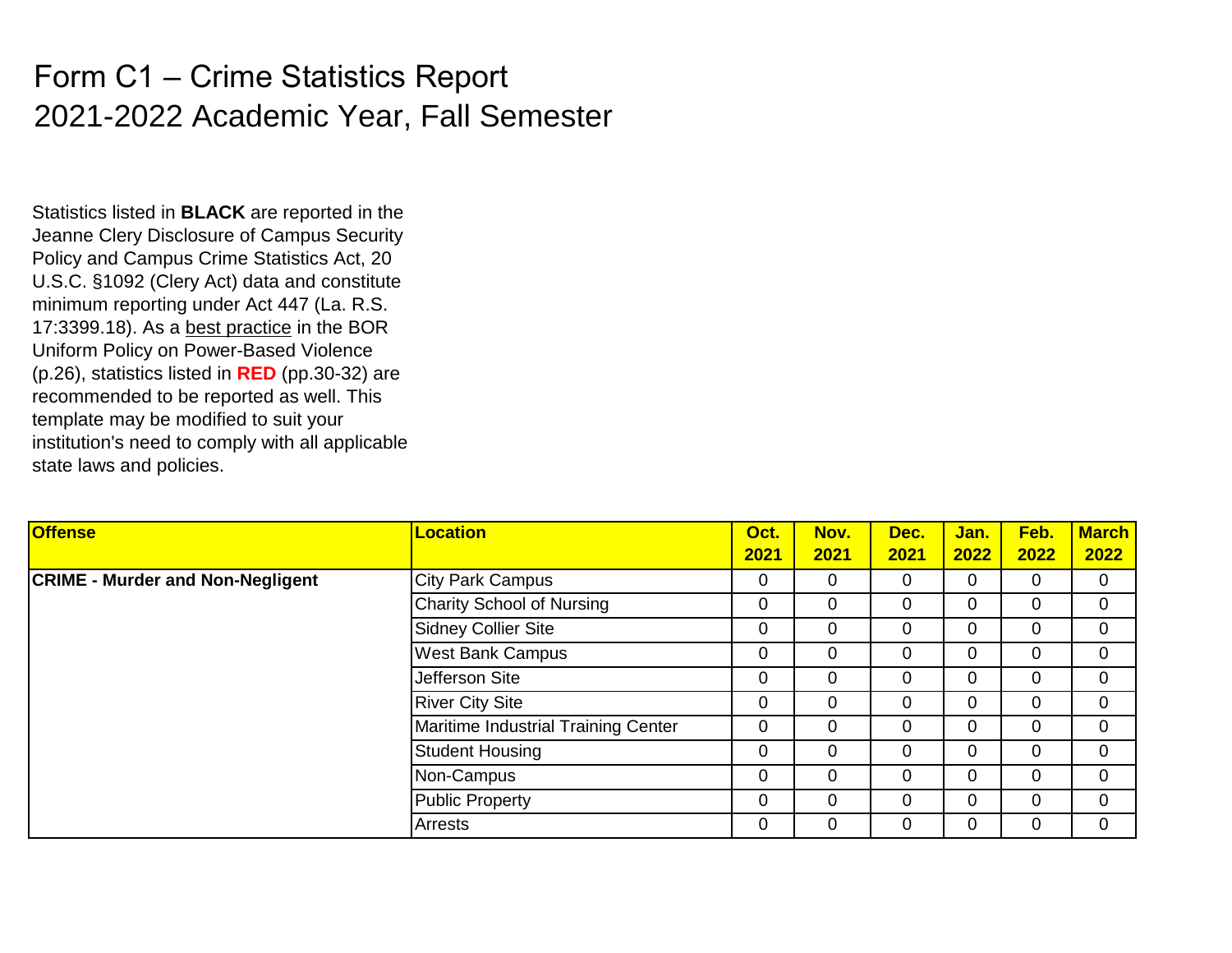| <b>CRIME - Negligent Manslaughter</b>            | <b>City Park Campus</b>             | $\overline{0}$ | $\mathbf 0$ | $\mathbf 0$    | $\overline{0}$ | 0              | $\mathbf 0$    |
|--------------------------------------------------|-------------------------------------|----------------|-------------|----------------|----------------|----------------|----------------|
|                                                  | <b>Charity School of Nursing</b>    | $\mathbf 0$    | $\mathbf 0$ | $\overline{0}$ | $\overline{0}$ | 0              | $\mathbf 0$    |
|                                                  | <b>Sidney Collier Site</b>          | $\overline{0}$ | $\mathbf 0$ | $\mathbf 0$    | $\overline{0}$ | 0              | $\mathbf 0$    |
|                                                  | <b>West Bank Campus</b>             | 0              | $\mathbf 0$ | $\mathbf 0$    | $\mathbf 0$    | 0              | $\mathbf 0$    |
|                                                  | Jefferson Site                      | $\mathbf 0$    | $\pmb{0}$   | $\mathbf 0$    | $\overline{0}$ | $\overline{0}$ | $\overline{0}$ |
|                                                  | <b>River City Site</b>              | $\mathbf 0$    | $\mathbf 0$ | $\mathbf 0$    | $\mathbf 0$    | 0              | $\mathbf 0$    |
|                                                  | Maritime Industrial Training Center | $\mathbf 0$    | $\mathbf 0$ | $\mathbf 0$    | $\overline{0}$ | 0              | $\overline{0}$ |
|                                                  | <b>Student Housing</b>              | $\overline{0}$ | $\pmb{0}$   | $\mathbf 0$    | $\overline{0}$ | 0              | $\mathbf{0}$   |
|                                                  | Non-Campus                          | $\overline{0}$ | $\mathbf 0$ | $\mathbf 0$    | $\overline{0}$ | $\overline{0}$ | $\overline{0}$ |
|                                                  | <b>Public Property</b>              | $\mathbf 0$    | $\mathbf 0$ | $\mathbf 0$    | $\overline{0}$ | 0              | $\mathbf 0$    |
|                                                  | Arrests                             | 0              | $\mathbf 0$ | $\mathbf 0$    | $\mathbf 0$    | 0              | $\mathbf 0$    |
| <b>CRIME - Sex Offenses- Forcible</b>            | <b>City Park Campus</b>             | $\mathbf 0$    | $\pmb{0}$   | $\mathbf 0$    | $\overline{0}$ | $\overline{0}$ | $\mathbf 0$    |
|                                                  | <b>Charity School of Nursing</b>    | $\overline{0}$ | $\mathbf 0$ | $\mathbf 0$    | $\mathbf 0$    | 0              | $\mathbf 0$    |
|                                                  | Sidney Collier Site                 | 0              | $\mathbf 0$ | $\mathbf 0$    | $\overline{0}$ | 0              | $\mathbf 0$    |
|                                                  | <b>West Bank Campus</b>             | 0              | $\mathbf 0$ | $\mathbf 0$    | 0              | 0              | $\mathbf 0$    |
|                                                  | <b>Jefferson Site</b>               | $\overline{0}$ | $\mathbf 0$ | $\mathbf 0$    | $\overline{0}$ | 0              | $\mathbf 0$    |
|                                                  | <b>River City Site</b>              | $\overline{0}$ | $\mathbf 0$ | $\mathbf 0$    | $\overline{0}$ | 0              | $\mathbf 0$    |
|                                                  | Maritime Industrial Training Center | $\overline{0}$ | $\mathbf 0$ | $\mathbf 0$    | $\overline{0}$ | 0              | $\mathbf 0$    |
|                                                  | <b>Student Housing</b>              | $\mathbf 0$    | $\mathbf 0$ | $\mathbf 0$    | $\overline{0}$ | 0              | $\overline{0}$ |
|                                                  | Non-Campus                          | $\mathbf 0$    | $\pmb{0}$   | $\mathbf 0$    | $\overline{0}$ | 0              | $\mathbf 0$    |
|                                                  | <b>Public Property</b>              | $\mathbf 0$    | $\mathbf 0$ | $\mathbf 0$    | $\mathbf 0$    | 0              | $\mathbf 0$    |
|                                                  | Arrests                             | 0              | $\mathbf 0$ | $\mathbf 0$    | $\overline{0}$ | 0              | $\overline{0}$ |
| <b>CRIME - Sex Offenses- Non-Forcible Incest</b> | <b>City Park Campus</b>             | $\overline{0}$ | $\pmb{0}$   | $\overline{0}$ | $\overline{0}$ | $\overline{0}$ | $\mathbf{0}$   |
|                                                  | <b>Charity School of Nursing</b>    | $\overline{0}$ | $\mathbf 0$ | $\mathbf 0$    | $\overline{0}$ | 0              | $\mathbf 0$    |
|                                                  | <b>Sidney Collier Site</b>          | $\mathbf 0$    | $\mathbf 0$ | $\mathbf 0$    | $\overline{0}$ | 0              | $\mathbf 0$    |
|                                                  | <b>West Bank Campus</b>             | 0              | $\mathbf 0$ | $\Omega$       | $\Omega$       | 0              | $\mathbf 0$    |
|                                                  | Jefferson Site                      | $\mathbf 0$    | $\mathbf 0$ | $\mathbf 0$    | $\overline{0}$ | $\overline{0}$ | $\mathbf 0$    |
|                                                  | <b>River City Site</b>              | $\overline{0}$ | $\mathbf 0$ | $\mathbf 0$    | $\mathbf 0$    | $\overline{0}$ | $\overline{0}$ |
|                                                  | Maritime Industrial Training Center | $\mathbf 0$    | $\mathbf 0$ | $\mathbf 0$    | $\overline{0}$ | $\overline{0}$ | $\mathbf 0$    |
|                                                  | <b>Student Housing</b>              | $\mathbf 0$    | $\mathbf 0$ | $\mathbf 0$    | $\mathbf 0$    | 0              | $\mathbf 0$    |
|                                                  | Non-Campus                          | $\mathbf 0$    | $\pmb{0}$   | $\mathbf 0$    | $\overline{0}$ | 0              | $\mathbf 0$    |
|                                                  | <b>Public Property</b>              | 0              | $\mathbf 0$ | $\mathbf 0$    | $\mathbf 0$    | $\mathbf 0$    | $\mathbf 0$    |
|                                                  | <b>Arrests</b>                      | 0              | $\mathbf 0$ | 0              | $\overline{0}$ | 0              | $\overline{0}$ |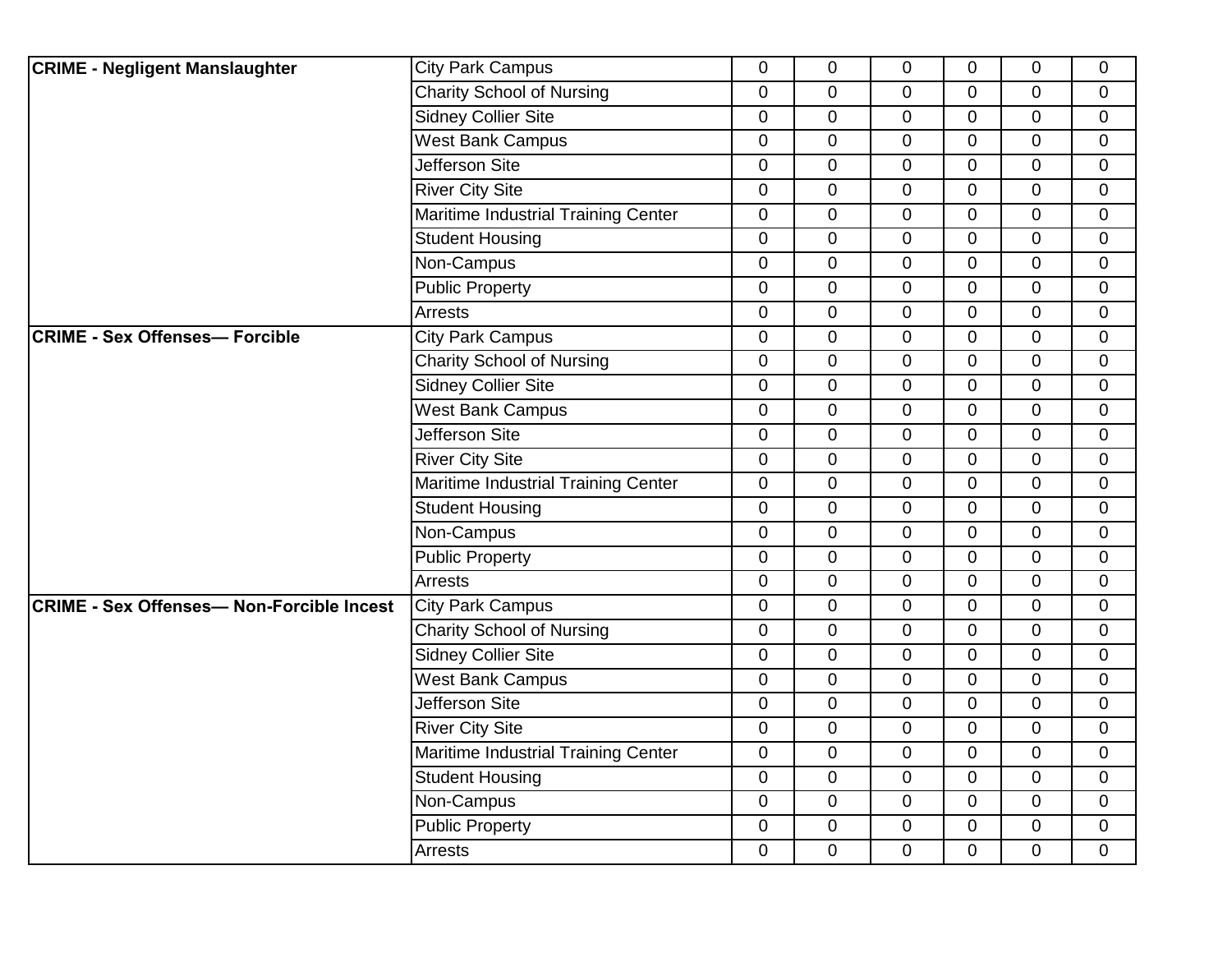| <b>CRIME - Sex Offenses- Statutory Rape</b> | <b>City Park Campus</b>             | 0              | $\mathbf 0$    | $\overline{0}$ | $\overline{0}$ | 0              | $\mathbf 0$    |
|---------------------------------------------|-------------------------------------|----------------|----------------|----------------|----------------|----------------|----------------|
|                                             | <b>Charity School of Nursing</b>    | 0              | $\mathbf 0$    | 0              | $\overline{0}$ | 0              | $\mathbf 0$    |
|                                             | <b>Sidney Collier Site</b>          | $\overline{0}$ | $\overline{0}$ | $\overline{0}$ | $\overline{0}$ | $\overline{0}$ | $\overline{0}$ |
|                                             | <b>West Bank Campus</b>             | 0              | $\mathbf 0$    | $\overline{0}$ | 0              | 0              | $\mathbf 0$    |
|                                             | Jefferson Site                      | 0              | $\mathbf 0$    | 0              | 0              | 0              | $\mathbf 0$    |
|                                             | <b>River City Site</b>              | 0              | 0              | 0              | 0              | 0              | 0              |
|                                             | Maritime Industrial Training Center | 0              | 0              | $\overline{0}$ | $\overline{0}$ | 0              | $\mathbf 0$    |
|                                             | <b>Student Housing</b>              | 0              | $\mathbf 0$    | $\overline{0}$ | $\overline{0}$ | $\overline{0}$ | $\mathbf 0$    |
|                                             | Non-Campus                          | 0              | $\mathbf 0$    | 0              | $\mathbf 0$    | $\pmb{0}$      | $\mathbf 0$    |
|                                             | <b>Public Property</b>              | 0              | $\mathbf 0$    | 0              | $\overline{0}$ | $\overline{0}$ | $\mathbf 0$    |
|                                             | Arrests                             | 0              | $\mathbf 0$    | $\overline{0}$ | $\overline{0}$ | 0              | 0              |
| <b>CRIME - Fondling</b>                     | <b>City Park Campus</b>             | 0              | $\mathbf 0$    | $\mathbf 0$    | $\mathbf 0$    | 0              | $\overline{0}$ |
|                                             | <b>Charity School of Nursing</b>    | 0              | $\pmb{0}$      | $\overline{0}$ | $\overline{0}$ | 0              | 0              |
|                                             | <b>Sidney Collier Site</b>          | 0              | 0              | $\mathbf 0$    | $\overline{0}$ | $\overline{0}$ | $\mathbf 0$    |
|                                             | <b>West Bank Campus</b>             | 0              | 0              | $\overline{0}$ | $\overline{0}$ | $\mathbf 0$    | $\mathbf 0$    |
|                                             | <b>Jefferson Site</b>               | 0              | $\mathbf 0$    | 0              | 0              | 0              | $\mathbf 0$    |
|                                             | <b>River City Site</b>              | 0              | $\mathbf 0$    | $\mathbf 0$    | $\overline{0}$ | $\overline{0}$ | $\mathbf 0$    |
|                                             | Maritime Industrial Training Center | $\overline{0}$ | $\mathbf 0$    | $\overline{0}$ | $\overline{0}$ | $\overline{0}$ | $\mathbf 0$    |
|                                             | <b>Student Housing</b>              | 0              | $\mathbf 0$    | $\mathbf 0$    | 0              | 0              | $\mathbf 0$    |
|                                             | Non-Campus                          | 0              | $\pmb{0}$      | $\pmb{0}$      | $\overline{0}$ | $\pmb{0}$      | 0              |
|                                             | <b>Public Property</b>              | 0              | $\pmb{0}$      | 0              | 0              | 0              | $\mathbf 0$    |
|                                             | Arrests                             | 0              | 0              | $\overline{0}$ | $\overline{0}$ | 0              | 0              |
| <b>CRIME - Robbery</b>                      | <b>City Park Campus</b>             | 0              | $\mathbf 0$    | 0              | 0              | 0              | 0              |
|                                             | <b>Charity School of Nursing</b>    | 0              | $\mathbf 0$    | $\mathbf 0$    | $\mathbf 0$    | 0              | $\mathbf 0$    |
|                                             | <b>Sidney Collier Site</b>          | 0              | $\mathbf 0$    | 0              | $\overline{0}$ | $\overline{0}$ | $\mathbf 0$    |
|                                             | <b>West Bank Campus</b>             | $\mathbf 0$    | $\mathbf 0$    | $\mathbf 0$    | $\mathbf 0$    | 0              | $\mathbf 0$    |
|                                             | <b>Jefferson Site</b>               | 0              | $\mathbf 0$    | $\overline{0}$ | 0              | $\overline{0}$ | $\mathbf 0$    |
|                                             | <b>River City Site</b>              | 0              | $\pmb{0}$      | $\mathbf 0$    | $\overline{0}$ | 0              | $\mathbf 0$    |
|                                             | Maritime Industrial Training Center | 0              | $\mathbf 0$    | 0              | $\overline{0}$ | $\overline{0}$ | $\mathbf 0$    |
|                                             | <b>Student Housing</b>              | 0              | $\mathbf 0$    | $\overline{0}$ | $\Omega$       | 0              | 0              |
|                                             | Non-Campus                          | 0              | $\mathbf 0$    | $\overline{0}$ | $\mathbf 0$    | $\overline{0}$ | $\mathbf 0$    |
|                                             | <b>Public Property</b>              | 0              | $\mathbf 0$    | 0              | $\mathbf 0$    | 0              | $\mathbf 0$    |
|                                             | Arrests                             | $\overline{0}$ | $\mathbf 0$    | $\mathbf 0$    | 0              | $\overline{0}$ | $\mathbf 0$    |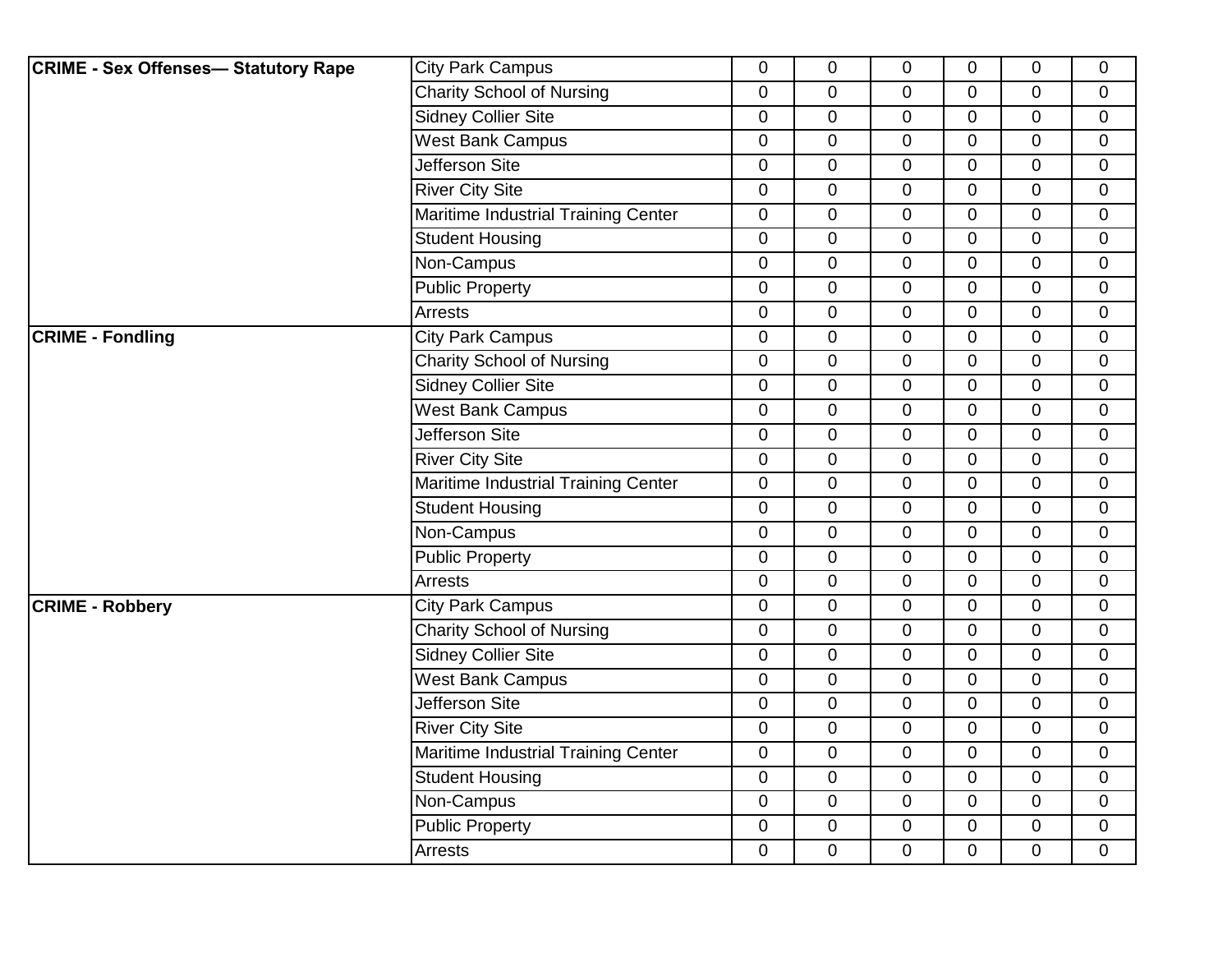| <b>CRIME - Aggravated Assault</b>  | <b>City Park Campus</b>             | $\overline{0}$   | $\mathbf 0$  | 0              | $\mathbf 0$    | 0              | $\mathbf 0$      |
|------------------------------------|-------------------------------------|------------------|--------------|----------------|----------------|----------------|------------------|
|                                    | <b>Charity School of Nursing</b>    | $\mathbf 0$      | $\mathbf 0$  | $\mathbf 0$    | $\overline{0}$ | 0              | $\mathbf 0$      |
|                                    | Sidney Collier Site                 | $\overline{0}$   | $\mathbf 0$  | $\mathbf 0$    | $\overline{0}$ | 0              | $\mathbf 0$      |
|                                    | <b>West Bank Campus</b>             | 0                | $\pmb{0}$    | $\mathbf 0$    | $\mathbf 0$    | 0              | $\mathbf 0$      |
|                                    | Jefferson Site                      | $\boldsymbol{0}$ | $\pmb{0}$    | $\mathbf 0$    | $\overline{0}$ | $\pmb{0}$      | $\mathbf 0$      |
|                                    | <b>River City Site</b>              | $\mathbf 0$      | $\mathbf 0$  | $\mathbf 0$    | $\mathbf 0$    | 0              | $\mathbf 0$      |
|                                    | Maritime Industrial Training Center | $\mathbf 0$      | $\mathbf 0$  | $\overline{0}$ | $\mathbf 0$    | 0              | $\mathbf 0$      |
|                                    | <b>Student Housing</b>              | $\mathbf 0$      | $\mathbf 0$  | 0              | $\mathbf 0$    | 0              | $\mathbf 0$      |
|                                    | Non-Campus                          | $\overline{0}$   | $\mathbf 0$  | $\overline{0}$ | $\mathbf 0$    | $\overline{0}$ | $\overline{0}$   |
|                                    | <b>Public Property</b>              | $\mathbf 0$      | $\mathbf 0$  | $\mathbf 0$    | $\overline{0}$ | 0              | $\mathbf 0$      |
|                                    | <b>Arrests</b>                      | $\mathbf 0$      | $\mathbf 0$  | 0              | $\mathbf 0$    | 0              | $\mathbf 0$      |
| <b>CRIME - Burgulary</b>           | <b>City Park Campus</b>             | 0                | $\mathbf 0$  | $\mathbf{1}$   | $\mathbf 0$    | 0              | $\mathbf 0$      |
|                                    | <b>Charity School of Nursing</b>    | $\boldsymbol{0}$ | $\pmb{0}$    | 0              | $\overline{0}$ | 0              | $\mathbf 0$      |
|                                    | <b>Sidney Collier Site</b>          | $\mathbf 0$      | $\mathbf 0$  | $\overline{0}$ | $\overline{0}$ | 0              | $\mathbf{1}$     |
|                                    | <b>West Bank Campus</b>             | $\mathbf 0$      | $\mathbf 0$  | $\mathbf 0$    | $\mathbf 0$    | 0              | $\mathbf 0$      |
|                                    | <b>Jefferson Site</b>               | 0                | $\mathbf 0$  | $\mathbf 0$    | $\mathbf 0$    | $\mathbf 0$    | $\mathbf 0$      |
|                                    | <b>River City Site</b>              | $\overline{0}$   | $\mathbf 0$  | $\mathbf 0$    | $\mathbf{0}$   | 0              | $\mathbf 0$      |
|                                    | Maritime Industrial Training Center | $\overline{0}$   | $\mathbf 0$  | $\overline{0}$ | $\overline{0}$ | 0              | $\overline{0}$   |
|                                    | <b>Student Housing</b>              | $\mathbf 0$      | $\mathbf 0$  | $\mathbf 0$    | $\mathbf 0$    | 0              | $\mathbf 0$      |
|                                    | Non-Campus                          | $\mathbf 0$      | $\mathbf 0$  | 0              | $\mathbf 0$    | 0              | $\mathbf 0$      |
|                                    | <b>Public Property</b>              | $\boldsymbol{0}$ | $\pmb{0}$    | $\mathbf 0$    | 0              | 0              | $\mathbf 0$      |
|                                    | <b>Arrests</b>                      | $\overline{0}$   | $\mathbf 0$  | $\overline{0}$ | $\Omega$       | $\overline{0}$ | $\overline{0}$   |
| <b>CRIME - Motor Vehicle Theft</b> | <b>City Park Campus</b>             | $\mathbf 0$      | $\mathbf{1}$ | $\mathbf 0$    | $\mathbf{1}$   | 0              | $\mathbf 0$      |
|                                    | <b>Charity School of Nursing</b>    | $\mathbf 0$      | $\mathbf 0$  | $\mathbf 0$    | $\mathbf 0$    | 0              | $\mathbf 0$      |
|                                    | <b>Sidney Collier Site</b>          | $\pmb{0}$        | $\mathbf 0$  | $\mathbf 0$    | $\overline{0}$ | 0              | $\boldsymbol{0}$ |
|                                    | <b>West Bank Campus</b>             | $\overline{0}$   | $\mathbf 0$  | $\overline{0}$ | $\overline{0}$ | 0              | $\overline{0}$   |
|                                    | Jefferson Site                      | $\mathbf 0$      | $\mathbf 0$  | $\mathbf 0$    | $\mathbf 0$    | 0              | $\mathbf 0$      |
|                                    | <b>River City Site</b>              | $\mathbf 0$      | $\mathbf 0$  | $\mathbf 0$    | $\mathbf 0$    | $\mathbf 0$    | $\mathbf 0$      |
|                                    | Maritime Industrial Training Center | $\pmb{0}$        | $\pmb{0}$    | $\mathbf 0$    | $\mathbf 0$    | 0              | $\mathbf 0$      |
|                                    | <b>Student Housing</b>              | $\overline{0}$   | $\mathbf 0$  | $\overline{0}$ | $\Omega$       | 0              | $\overline{0}$   |
|                                    | Non-Campus                          | $\mathbf 0$      | $\mathbf 0$  | $\mathbf 0$    | $\overline{0}$ | $\overline{0}$ | $\mathbf 0$      |
|                                    | <b>Public Property</b>              | 0                | $\mathbf 0$  | 0              | $\mathbf 0$    | 0              | $\mathbf 0$      |
|                                    | Arrests                             | $\pmb{0}$        | $\mathbf 0$  | 0              | $\overline{0}$ | 0              | $\mathbf 0$      |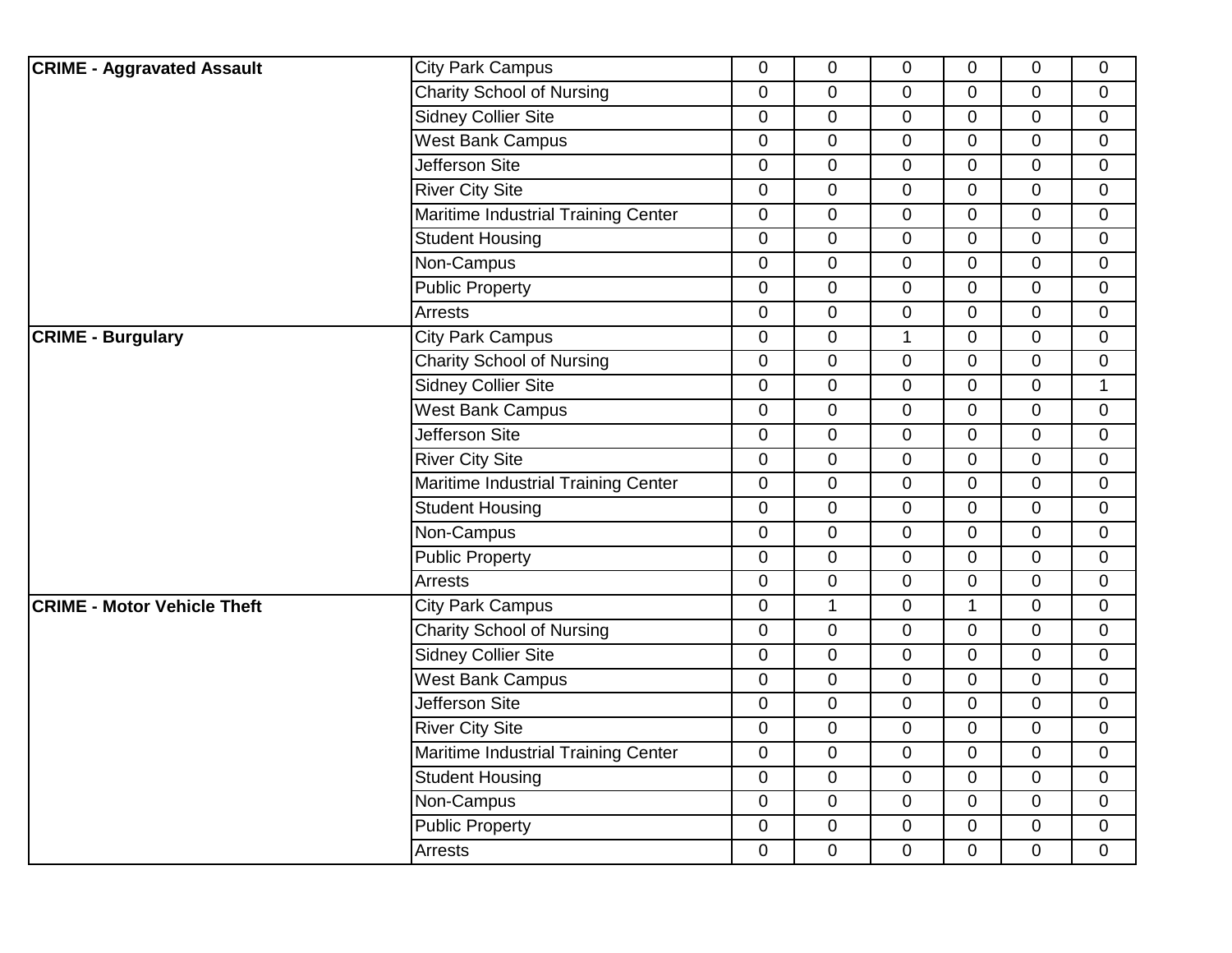| <b>CRIME - Arson</b>             | <b>City Park Campus</b>             | 0           | $\mathbf 0$ | $\mathbf 0$    | $\overline{0}$ | 0           | $\overline{0}$ |
|----------------------------------|-------------------------------------|-------------|-------------|----------------|----------------|-------------|----------------|
|                                  | <b>Charity School of Nursing</b>    | $\mathbf 0$ | $\mathbf 0$ | $\mathbf 0$    | $\overline{0}$ | 0           | $\mathbf 0$    |
|                                  | <b>Sidney Collier Site</b>          | 0           | $\mathbf 0$ | $\mathbf 0$    | $\overline{0}$ | 0           | $\mathbf 0$    |
|                                  | <b>West Bank Campus</b>             | $\mathbf 0$ | $\pmb{0}$   | $\mathbf 0$    | $\mathbf 0$    | 0           | $\mathbf 0$    |
|                                  | Jefferson Site                      | 0           | $\pmb{0}$   | $\pmb{0}$      | $\overline{0}$ | $\pmb{0}$   | $\pmb{0}$      |
|                                  | <b>River City Site</b>              | $\mathbf 0$ | $\mathbf 0$ | $\mathbf 0$    | $\overline{0}$ | 0           | $\mathbf 0$    |
|                                  | Maritime Industrial Training Center | 0           | $\mathbf 0$ | $\overline{0}$ | $\overline{0}$ | 0           | $\mathbf 0$    |
|                                  | <b>Student Housing</b>              | 0           | $\pmb{0}$   | $\mathbf 0$    | $\mathbf 0$    | 0           | $\mathbf 0$    |
|                                  | Non-Campus                          | $\mathbf 0$ | $\mathbf 0$ | $\mathbf 0$    | $\overline{0}$ | 0           | $\overline{0}$ |
|                                  | <b>Public Property</b>              | $\mathbf 0$ | $\mathbf 0$ | $\mathbf 0$    | $\overline{0}$ | 0           | $\mathbf 0$    |
|                                  | <b>Arrests</b>                      | 0           | $\mathbf 0$ | 0              | $\mathbf 0$    | 0           | $\mathbf 0$    |
| <b>CRIME - Dating Violence</b>   | <b>City Park Campus</b>             | 0           | 0           | $\mathbf 0$    | $\mathbf 0$    | 0           | $\mathbf 0$    |
|                                  | <b>Charity School of Nursing</b>    | $\mathbf 0$ | $\pmb{0}$   | $\pmb{0}$      | $\mathbf 0$    | 0           | $\mathbf 0$    |
|                                  | <b>Sidney Collier Site</b>          | 0           | $\mathbf 0$ | $\mathbf 0$    | $\overline{0}$ | 0           | $\mathbf 0$    |
|                                  | <b>West Bank Campus</b>             | 0           | $\mathbf 0$ | $\mathbf 0$    | $\mathbf 0$    | 0           | $\mathbf 0$    |
|                                  | Jefferson Site                      | 0           | $\pmb{0}$   | $\mathbf 0$    | $\mathbf 0$    | 0           | $\mathbf 0$    |
|                                  | <b>River City Site</b>              | 0           | 0           | 0              | $\mathbf{0}$   | 0           | $\mathbf 0$    |
|                                  | Maritime Industrial Training Center | 0           | $\mathbf 0$ | $\mathbf 0$    | $\overline{0}$ | 0           | $\mathbf{0}$   |
|                                  | <b>Student Housing</b>              | 0           | $\mathbf 0$ | $\mathbf 0$    | $\mathbf 0$    | 0           | $\mathbf 0$    |
|                                  | Non-Campus                          | 0           | 0           | $\mathbf 0$    | $\mathbf 0$    | 0           | $\mathbf 0$    |
|                                  | <b>Public Property</b>              | $\mathbf 0$ | $\pmb{0}$   | 0              | $\mathbf 0$    | 0           | $\pmb{0}$      |
|                                  | <b>Arrests</b>                      | 0           | $\mathbf 0$ | 0              | $\overline{0}$ | 0           | $\mathbf 0$    |
| <b>CRIME - Domestic Violence</b> | <b>City Park Campus</b>             | 0           | $\mathbf 0$ | $\mathbf 0$    | $\mathbf 0$    | 0           | $\mathbf 0$    |
|                                  | <b>Charity School of Nursing</b>    | 0           | $\mathbf 0$ | $\mathbf 0$    | $\mathbf 0$    | 0           | $\mathbf 0$    |
|                                  | <b>Sidney Collier Site</b>          | $\pmb{0}$   | $\mathbf 0$ | $\mathbf 0$    | $\mathbf 0$    | 0           | $\mathbf 0$    |
|                                  | <b>West Bank Campus</b>             | 0           | $\mathbf 0$ | $\mathbf 0$    | $\overline{0}$ | 0           | $\mathbf 0$    |
|                                  | Jefferson Site                      | 0           | $\mathbf 0$ | $\mathbf 0$    | $\mathbf 0$    | 0           | $\mathbf 0$    |
|                                  | <b>River City Site</b>              | $\mathbf 0$ | $\pmb{0}$   | $\mathbf 0$    | $\mathbf 0$    | 0           | $\mathbf 0$    |
|                                  | Maritime Industrial Training Center | $\pmb{0}$   | $\pmb{0}$   | $\pmb{0}$      | $\mathbf 0$    | 0           | $\pmb{0}$      |
|                                  | <b>Student Housing</b>              | 0           | $\mathbf 0$ | $\mathbf 0$    | $\overline{0}$ | 0           | $\mathbf{0}$   |
|                                  | Non-Campus                          | $\mathbf 0$ | $\mathbf 0$ | $\mathbf 0$    | $\mathbf 0$    | $\mathbf 0$ | $\mathbf 0$    |
|                                  | <b>Public Property</b>              | $\mathbf 0$ | 0           | 0              | 0              | 0           | $\mathbf 0$    |
|                                  | Arrests                             | 0           | $\mathbf 0$ | 0              | $\mathbf 0$    | 0           | $\mathbf 0$    |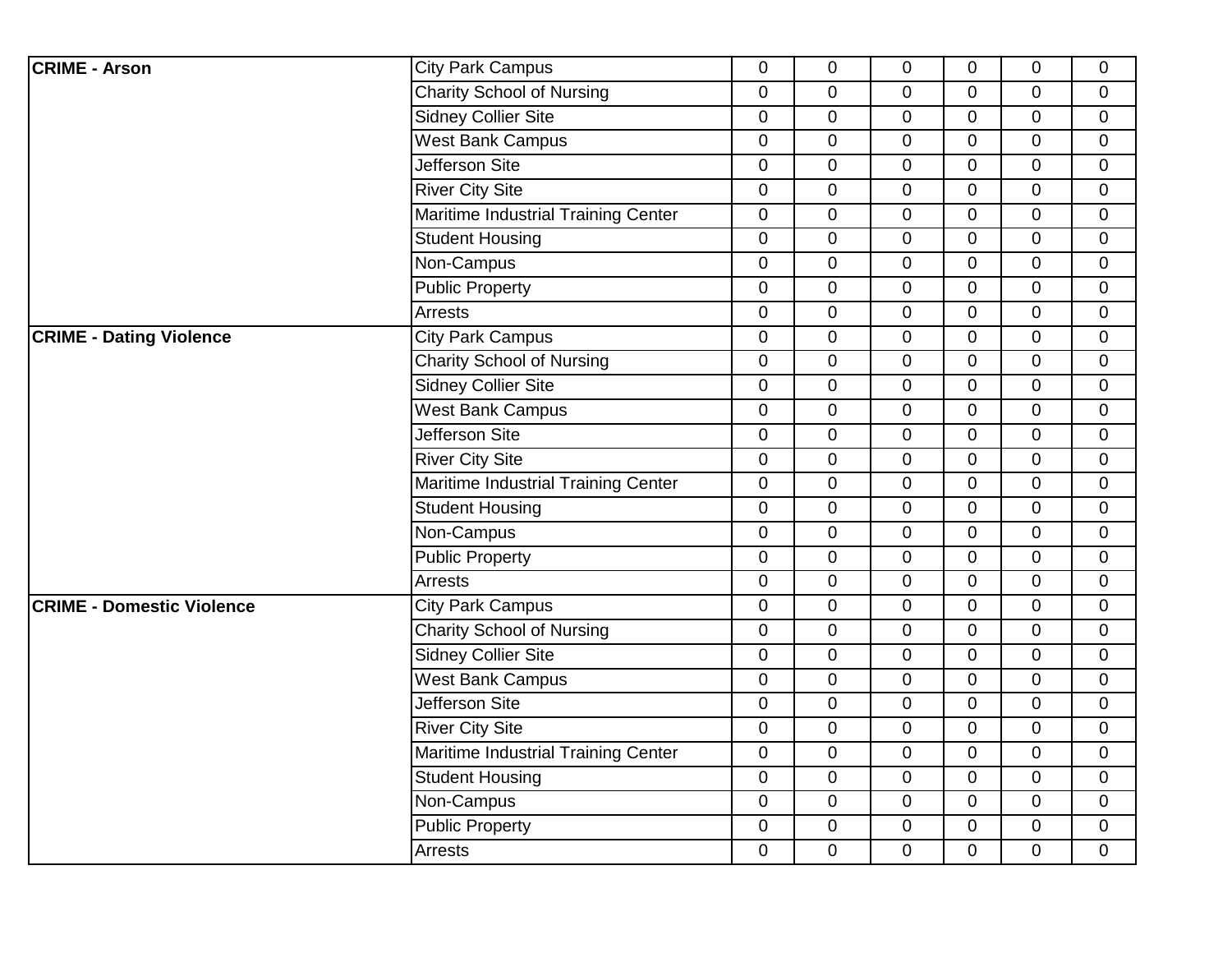| <b>CRIME - Stalking</b>                 | <b>City Park Campus</b>             | $\overline{0}$   | $\mathbf 0$    | $\overline{0}$ | $\overline{0}$ | 0              | $\overline{0}$ |
|-----------------------------------------|-------------------------------------|------------------|----------------|----------------|----------------|----------------|----------------|
|                                         | <b>Charity School of Nursing</b>    | $\mathbf 0$      | $\overline{0}$ | $\overline{0}$ | $\overline{0}$ | 0              | $\mathbf 0$    |
|                                         | <b>Sidney Collier Site</b>          | $\overline{0}$   | $\mathbf 0$    | $\overline{0}$ | $\overline{0}$ | 0              | $\mathbf 0$    |
|                                         | <b>West Bank Campus</b>             | $\boldsymbol{0}$ | $\mathbf 0$    | $\mathbf 0$    | $\mathbf 0$    | 0              | $\mathbf 0$    |
|                                         | Jefferson Site                      | $\mathbf 0$      | $\pmb{0}$      | $\mathbf 0$    | $\overline{0}$ | $\overline{0}$ | $\mathbf 0$    |
|                                         | <b>River City Site</b>              | $\mathbf 0$      | $\mathbf 0$    | $\mathbf 0$    | $\mathbf 0$    | 0              | $\mathbf 0$    |
|                                         | Maritime Industrial Training Center | $\overline{0}$   | 0              | 0              | $\overline{0}$ | 0              | $\mathbf 0$    |
|                                         | <b>Student Housing</b>              | $\overline{0}$   | $\pmb{0}$      | $\overline{0}$ | $\overline{0}$ | 0              | $\mathbf 0$    |
|                                         | Non-Campus                          | $\overline{0}$   | $\mathbf 0$    | $\overline{0}$ | $\overline{0}$ | 0              | $\overline{0}$ |
|                                         | <b>Public Property</b>              | $\mathbf 0$      | $\overline{0}$ | $\mathbf 0$    | $\mathbf 0$    | 0              | $\mathbf 0$    |
|                                         | <b>Arrests</b>                      | $\mathbf 0$      | $\mathbf 0$    | 0              | $\mathbf 0$    | 0              | $\mathbf 0$    |
| <b>CRIME - Unfounded</b>                | <b>City Park Campus</b>             | $\mathbf 0$      | $\pmb{0}$      | $\mathbf 0$    | $\overline{0}$ | 0              | $\mathbf 0$    |
|                                         | <b>Charity School of Nursing</b>    | $\mathbf 0$      | $\pmb{0}$      | $\mathbf 0$    | $\mathbf 0$    | 0              | $\mathbf 0$    |
|                                         | <b>Sidney Collier Site</b>          | $\mathbf 0$      | 0              | 0              | $\overline{0}$ | 0              | $\mathbf 0$    |
|                                         | <b>West Bank Campus</b>             | $\mathbf 0$      | $\mathbf 0$    | $\mathbf 0$    | $\mathbf 0$    | 0              | $\mathbf 0$    |
|                                         | Jefferson Site                      | $\overline{0}$   | $\overline{0}$ | $\overline{0}$ | $\overline{0}$ | 0              | $\mathbf{0}$   |
|                                         | <b>River City Site</b>              | $\mathbf 0$      | $\mathbf 0$    | $\mathbf 0$    | $\mathbf 0$    | 0              | $\mathbf 0$    |
|                                         | Maritime Industrial Training Center | $\overline{0}$   | $\overline{0}$ | $\overline{0}$ | $\overline{0}$ | 0              | $\mathbf 0$    |
|                                         | <b>Student Housing</b>              | $\boldsymbol{0}$ | $\pmb{0}$      | $\overline{0}$ | $\overline{0}$ | 0              | $\mathbf{0}$   |
|                                         | Non-Campus                          | $\mathbf 0$      | $\pmb{0}$      | $\mathbf 0$    | $\overline{0}$ | 0              | $\mathbf 0$    |
|                                         | <b>Public Property</b>              | $\mathbf 0$      | $\mathbf 0$    | $\mathbf 0$    | $\mathbf 0$    | 0              | $\mathbf 0$    |
|                                         | Arrests                             | $\overline{0}$   | $\mathbf 0$    | 0              | $\overline{0}$ | 0              | $\mathbf 0$    |
| <b>DISCIPLINARY REFERRAL - Drug Law</b> | <b>City Park Campus</b>             | $\boldsymbol{0}$ | $\pmb{0}$      | $\overline{0}$ | $\overline{0}$ | $\overline{0}$ | $\mathbf 0$    |
|                                         | <b>Charity School of Nursing</b>    | $\overline{0}$   | $\mathbf 0$    | $\overline{0}$ | $\overline{0}$ | 0              | $\mathbf 0$    |
|                                         | <b>Sidney Collier Site</b>          | $\mathbf 0$      | $\overline{0}$ | $\mathbf 0$    | $\mathbf 0$    | 0              | $\mathbf 0$    |
|                                         | <b>West Bank Campus</b>             | $\overline{0}$   | $\mathbf 0$    | $\Omega$       | $\Omega$       | 0              | $\mathbf 0$    |
|                                         | Jefferson Site                      | $\mathbf 0$      | $\mathbf 0$    | $\overline{0}$ | $\overline{0}$ | 0              | $\mathbf 0$    |
|                                         | <b>River City Site</b>              | $\overline{0}$   | $\pmb{0}$      | 0              | $\mathbf 0$    | 0              | $\overline{0}$ |
|                                         | Maritime Industrial Training Center | $\mathbf 0$      | 0              | $\mathbf 0$    | $\mathbf 0$    | $\overline{0}$ | $\mathbf 0$    |
|                                         | <b>Student Housing</b>              | $\mathbf 0$      | $\overline{0}$ | 0              | $\mathbf 0$    | 0              | $\mathbf 0$    |
|                                         | Non-Campus                          | $\mathbf 0$      | $\overline{0}$ | $\overline{0}$ | $\overline{0}$ | 0              | $\mathbf 0$    |
|                                         | <b>Public Property</b>              | $\mathbf 0$      | $\mathbf 0$    | $\mathbf 0$    | $\mathbf 0$    | 0              | $\mathbf 0$    |
|                                         | Arrests                             | $\overline{0}$   | 0              | 0              | $\mathbf 0$    | 0              | $\mathbf 0$    |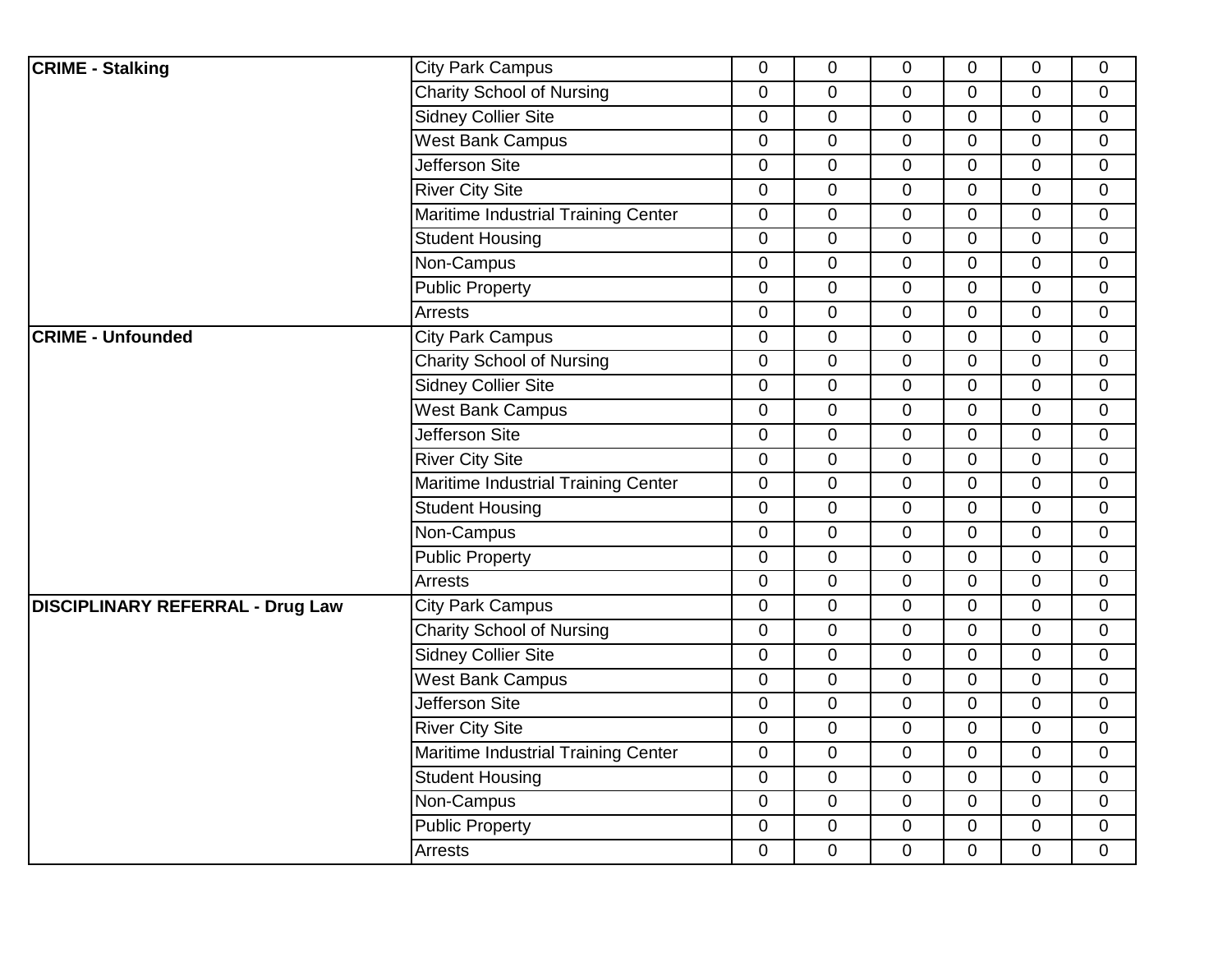| <b>DISCIPLINARY REFERRAL - Liquor Law</b> | <b>City Park Campus</b>             | $\overline{0}$   | $\mathbf 0$    | 0              | $\overline{0}$ | 0              | $\mathbf 0$    |
|-------------------------------------------|-------------------------------------|------------------|----------------|----------------|----------------|----------------|----------------|
|                                           | <b>Charity School of Nursing</b>    | $\mathbf 0$      | $\mathbf 0$    | $\mathbf 0$    | $\mathbf 0$    | 0              | $\mathbf 0$    |
|                                           | Sidney Collier Site                 | $\overline{0}$   | $\mathbf 0$    | $\Omega$       | $\Omega$       | 0              | $\mathbf 0$    |
|                                           | <b>West Bank Campus</b>             | $\boldsymbol{0}$ | $\pmb{0}$      | $\overline{0}$ | $\overline{0}$ | 0              | $\mathbf 0$    |
|                                           | Jefferson Site                      | $\mathbf 0$      | $\mathbf 0$    | $\mathbf 0$    | $\overline{0}$ | 0              | $\mathbf 0$    |
|                                           | <b>River City Site</b>              | $\mathbf 0$      | $\mathbf 0$    | $\mathbf 0$    | $\mathbf 0$    | 0              | $\mathbf 0$    |
|                                           | Maritime Industrial Training Center | $\mathbf 0$      | $\overline{0}$ | $\overline{0}$ | $\Omega$       | 0              | $\mathbf 0$    |
|                                           | <b>Student Housing</b>              | $\overline{0}$   | $\mathbf 0$    | $\overline{0}$ | $\overline{0}$ | $\overline{0}$ | $\mathbf 0$    |
|                                           | Non-Campus                          | $\overline{0}$   | $\mathbf 0$    | $\overline{0}$ | $\overline{0}$ | 0              | $\mathbf 0$    |
|                                           | <b>Public Property</b>              | $\mathbf 0$      | $\overline{0}$ | $\overline{0}$ | $\mathbf 0$    | 0              | $\mathbf 0$    |
|                                           | <b>Arrests</b>                      | $\overline{0}$   | $\mathbf 0$    | $\overline{0}$ | $\Omega$       | $\overline{0}$ | $\mathbf{0}$   |
| <b>DISCIPLINARY REFERRAL - Weapons</b>    | <b>City Park Campus</b>             | $\mathbf 0$      | $\mathbf 0$    | $\overline{0}$ | $\mathbf 0$    | 0              | $\mathbf 0$    |
|                                           | <b>Charity School of Nursing</b>    | $\mathbf 0$      | $\pmb{0}$      | $\mathbf 0$    | $\mathbf 0$    | 0              | $\overline{0}$ |
|                                           | Sidney Collier Site                 | $\mathbf 0$      | 0              | 0              | $\mathbf 0$    | 0              | $\mathbf 0$    |
|                                           | <b>West Bank Campus</b>             | $\overline{0}$   | $\mathbf 0$    | $\overline{0}$ | $\overline{0}$ | $\overline{0}$ | $\mathbf 0$    |
|                                           | Jefferson Site                      | $\mathbf 0$      | $\overline{0}$ | $\overline{0}$ | $\overline{0}$ | 0              | $\mathbf 0$    |
|                                           | <b>River City Site</b>              | $\mathbf 0$      | $\mathbf 0$    | $\mathbf 0$    | $\mathbf 0$    | 0              | $\mathbf 0$    |
|                                           | Maritime Industrial Training Center | $\overline{0}$   | $\overline{0}$ | 0              | $\Omega$       | 0              | $\mathbf 0$    |
|                                           | <b>Student Housing</b>              | $\mathbf 0$      | $\mathbf 0$    | 0              | $\mathbf 0$    | 0              | $\mathbf 0$    |
|                                           | Non-Campus                          | $\mathbf 0$      | $\pmb{0}$      | 0              | $\overline{0}$ | 0              | $\mathbf 0$    |
|                                           | <b>Public Property</b>              | $\mathbf 0$      | $\mathbf 0$    | 0              | $\mathbf 0$    | 0              | $\mathbf 0$    |
|                                           | Arrests                             | $\mathbf 0$      | 0              | 0              | $\Omega$       | 0              | $\mathbf 0$    |
| <b>ARRESTS - Drug Law Violations</b>      | <b>City Park Campus</b>             | $\mathbf 0$      | $\overline{0}$ | $\overline{0}$ | $\overline{0}$ | 0              | $\mathbf 0$    |
|                                           | <b>Charity School of Nursing</b>    | $\overline{0}$   | $\pmb{0}$      | $\overline{0}$ | $\overline{0}$ | 0              | $\mathbf 0$    |
|                                           | <b>Sidney Collier Site</b>          | $\mathbf 0$      | $\mathbf 0$    | $\mathbf 0$    | $\mathbf 0$    | 0              | $\mathbf 0$    |
|                                           | <b>West Bank Campus</b>             | $\overline{0}$   | $\overline{0}$ | $\overline{0}$ | $\overline{0}$ | $\overline{0}$ | $\mathbf{0}$   |
|                                           | Jefferson Site                      | $\mathbf 0$      | $\overline{0}$ | $\overline{0}$ | $\mathbf 0$    | 0              | $\mathbf 0$    |
|                                           | <b>River City Site</b>              | $\mathbf 0$      | $\pmb{0}$      | $\mathbf 0$    | $\mathbf 0$    | 0              | $\mathbf 0$    |
|                                           | Maritime Industrial Training Center | $\mathbf 0$      | $\overline{0}$ | $\mathbf 0$    | $\mathbf 0$    | 0              | $\overline{0}$ |
|                                           | <b>Student Housing</b>              | $\overline{0}$   | $\overline{0}$ | $\overline{0}$ | $\Omega$       | $\overline{0}$ | $\mathbf 0$    |
|                                           | Non-Campus                          | $\mathbf 0$      | $\overline{0}$ | $\overline{0}$ | $\mathbf 0$    | $\overline{0}$ | $\mathbf 0$    |
|                                           | <b>Public Property</b>              | $\mathbf 0$      | $\mathbf 0$    | 0              | $\overline{0}$ | 0              | $\mathbf 0$    |
|                                           | Arrests                             | $\overline{0}$   | $\overline{0}$ | 0              | $\mathbf 0$    | 0              | $\overline{0}$ |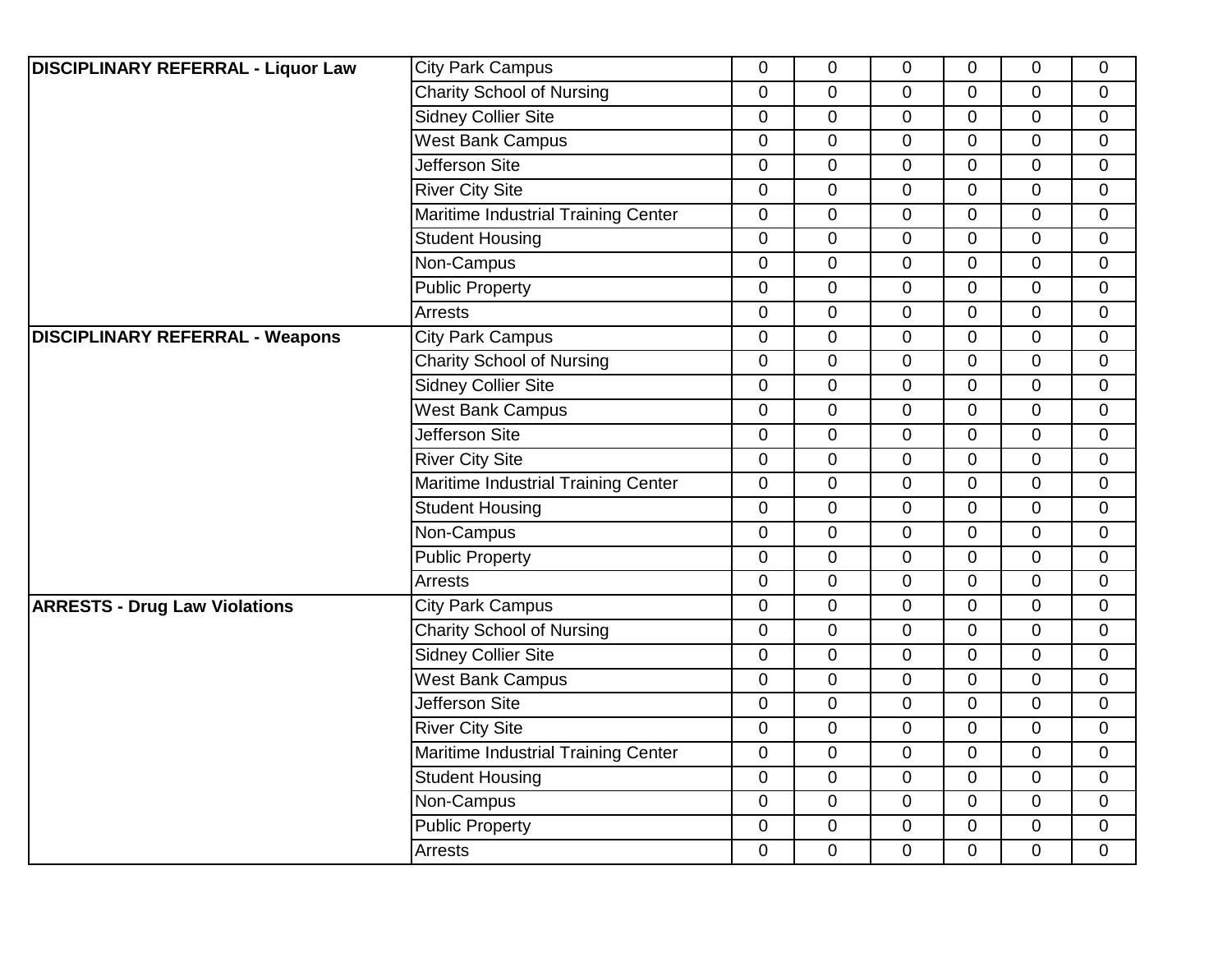| <b>ARRESTS - Liquor Law Violations</b>       | <b>City Park Campus</b>             | $\overline{0}$ | $\mathbf 0$ | $\mathbf 0$    | $\overline{0}$ | 0           | $\mathbf 0$    |
|----------------------------------------------|-------------------------------------|----------------|-------------|----------------|----------------|-------------|----------------|
|                                              | <b>Charity School of Nursing</b>    | $\mathbf 0$    | $\mathbf 0$ | $\overline{0}$ | $\overline{0}$ | 0           | $\mathbf 0$    |
|                                              | <b>Sidney Collier Site</b>          | $\overline{0}$ | $\mathbf 0$ | $\mathbf 0$    | $\overline{0}$ | 0           | $\mathbf 0$    |
|                                              | <b>West Bank Campus</b>             | 0              | $\pmb{0}$   | $\mathbf 0$    | $\mathbf 0$    | 0           | $\mathbf 0$    |
|                                              | Jefferson Site                      | $\mathbf 0$    | $\pmb{0}$   | $\pmb{0}$      | $\overline{0}$ | $\pmb{0}$   | $\pmb{0}$      |
|                                              | <b>River City Site</b>              | $\mathbf 0$    | $\mathbf 0$ | $\mathbf 0$    | $\overline{0}$ | 0           | $\mathbf 0$    |
|                                              | Maritime Industrial Training Center | $\overline{0}$ | $\mathbf 0$ | $\mathbf 0$    | $\overline{0}$ | 0           | $\mathbf 0$    |
|                                              | <b>Student Housing</b>              | $\mathbf 0$    | $\mathbf 0$ | $\mathbf 0$    | $\mathbf 0$    | 0           | $\mathbf 0$    |
|                                              | Non-Campus                          | $\overline{0}$ | $\mathbf 0$ | $\mathbf 0$    | $\overline{0}$ | 0           | $\mathbf 0$    |
|                                              | <b>Public Property</b>              | $\mathbf 0$    | $\mathbf 0$ | $\mathbf 0$    | $\overline{0}$ | 0           | $\mathbf 0$    |
|                                              | <b>Arrests</b>                      | $\overline{0}$ | $\mathbf 0$ | $\mathbf 0$    | $\mathbf 0$    | 0           | $\mathbf 0$    |
| <b>ARRESTS - Weapons Violations</b>          | <b>City Park Campus</b>             | 0              | $\pmb{0}$   | $\mathbf 0$    | $\mathbf 0$    | 0           | $\mathbf 0$    |
|                                              | <b>Charity School of Nursing</b>    | $\mathbf 0$    | $\pmb{0}$   | $\pmb{0}$      | $\mathbf 0$    | 0           | $\mathbf 0$    |
|                                              | <b>Sidney Collier Site</b>          | 0              | $\mathbf 0$ | $\mathbf 0$    | $\overline{0}$ | 0           | $\mathbf 0$    |
|                                              | <b>West Bank Campus</b>             | 0              | $\mathbf 0$ | $\mathbf 0$    | $\mathbf 0$    | 0           | $\mathbf 0$    |
|                                              | <b>Jefferson Site</b>               | $\overline{0}$ | $\mathbf 0$ | $\mathbf 0$    | $\mathbf 0$    | 0           | $\mathbf 0$    |
|                                              | <b>River City Site</b>              | 0              | $\mathbf 0$ | 0              | $\mathbf{0}$   | 0           | $\mathbf 0$    |
|                                              | Maritime Industrial Training Center | $\overline{0}$ | $\mathbf 0$ | $\mathbf 0$    | $\overline{0}$ | 0           | $\overline{0}$ |
|                                              | <b>Student Housing</b>              | $\overline{0}$ | $\mathbf 0$ | $\mathbf 0$    | $\mathbf 0$    | 0           | $\mathbf 0$    |
|                                              | Non-Campus                          | $\overline{0}$ | $\mathbf 0$ | $\mathbf 0$    | $\mathbf 0$    | 0           | $\mathbf 0$    |
|                                              | <b>Public Property</b>              | $\mathbf 0$    | $\pmb{0}$   | $\pmb{0}$      | $\mathbf 0$    | 0           | 0              |
|                                              | <b>Arrests</b>                      | 0              | $\mathbf 0$ | $\mathbf 0$    | $\overline{0}$ | 0           | $\mathbf 0$    |
| <b>HATE CRIME - Murder and Non-Negligent</b> | <b>City Park Campus</b>             | $\mathbf 0$    | $\mathbf 0$ | $\mathbf 0$    | $\mathbf 0$    | 0           | $\mathbf 0$    |
|                                              | <b>Charity School of Nursing</b>    | $\overline{0}$ | $\mathbf 0$ | $\mathbf 0$    | $\mathbf 0$    | 0           | $\mathbf 0$    |
|                                              | <b>Sidney Collier Site</b>          | $\pmb{0}$      | $\mathbf 0$ | $\mathbf 0$    | $\overline{0}$ | 0           | $\mathbf 0$    |
|                                              | <b>West Bank Campus</b>             | 0              | $\mathbf 0$ | $\mathbf 0$    | $\overline{0}$ | 0           | $\overline{0}$ |
|                                              | <b>Jefferson Site</b>               | $\mathbf 0$    | $\mathbf 0$ | $\mathbf 0$    | $\mathbf 0$    | 0           | $\mathbf 0$    |
|                                              | <b>River City Site</b>              | $\overline{0}$ | $\mathbf 0$ | $\mathbf 0$    | $\mathbf 0$    | $\mathbf 0$ | $\mathbf 0$    |
|                                              | Maritime Industrial Training Center | $\pmb{0}$      | $\pmb{0}$   | $\pmb{0}$      | $\overline{0}$ | 0           | $\mathbf 0$    |
|                                              | <b>Student Housing</b>              | $\overline{0}$ | $\mathbf 0$ | $\mathbf 0$    | $\Omega$       | 0           | $\overline{0}$ |
|                                              | Non-Campus                          | 0              | $\mathbf 0$ | $\mathbf 0$    | $\overline{0}$ | $\mathbf 0$ | $\mathbf 0$    |
|                                              | <b>Public Property</b>              | 0              | $\mathbf 0$ | $\mathbf 0$    | 0              | 0           | $\mathbf 0$    |
|                                              | Arrests                             | 0              | $\mathbf 0$ | 0              | $\overline{0}$ | 0           | $\mathbf 0$    |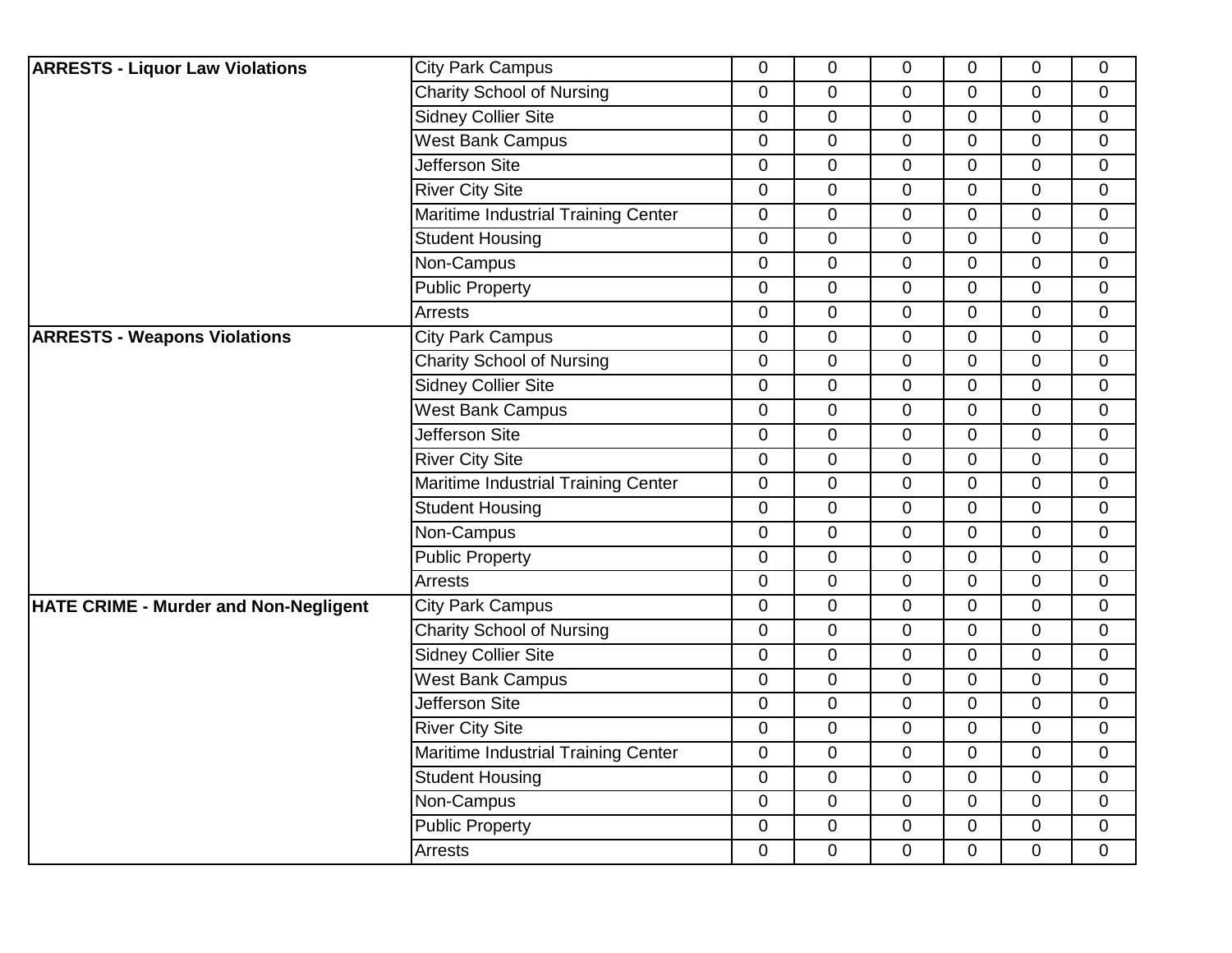| <b>HATE CRIME - Negligent Manslaughter</b>     | <b>City Park Campus</b>             | $\overline{0}$   | 0              | 0              | $\overline{0}$ | 0              | $\mathbf 0$    |
|------------------------------------------------|-------------------------------------|------------------|----------------|----------------|----------------|----------------|----------------|
|                                                | <b>Charity School of Nursing</b>    | $\mathbf 0$      | $\mathbf 0$    | $\mathbf 0$    | $\mathbf 0$    | 0              | $\mathbf 0$    |
|                                                | <b>Sidney Collier Site</b>          | $\overline{0}$   | $\mathbf 0$    | $\Omega$       | $\Omega$       | 0              | $\mathbf 0$    |
|                                                | <b>West Bank Campus</b>             | $\boldsymbol{0}$ | $\pmb{0}$      | $\overline{0}$ | $\overline{0}$ | 0              | $\mathbf 0$    |
|                                                | Jefferson Site                      | $\mathbf 0$      | $\mathbf 0$    | $\mathbf 0$    | $\overline{0}$ | 0              | $\mathbf 0$    |
|                                                | <b>River City Site</b>              | $\mathbf 0$      | $\mathbf 0$    | $\mathbf 0$    | $\mathbf 0$    | 0              | $\mathbf 0$    |
|                                                | Maritime Industrial Training Center | $\overline{0}$   | $\overline{0}$ | $\overline{0}$ | $\Omega$       | 0              | $\mathbf 0$    |
|                                                | <b>Student Housing</b>              | $\overline{0}$   | $\mathbf 0$    | $\overline{0}$ | $\overline{0}$ | $\overline{0}$ | $\mathbf 0$    |
|                                                | Non-Campus                          | $\overline{0}$   | $\mathbf 0$    | $\overline{0}$ | $\mathbf 0$    | 0              | $\mathbf 0$    |
|                                                | <b>Public Property</b>              | $\mathbf 0$      | $\overline{0}$ | $\mathbf 0$    | $\mathbf 0$    | 0              | $\mathbf 0$    |
|                                                | Arrests                             | $\Omega$         | $\overline{0}$ | $\overline{0}$ | $\Omega$       | $\overline{0}$ | $\mathbf{0}$   |
| <b>HATE CRIME - Sex Offenses— Forcible</b>     | <b>City Park Campus</b>             | $\mathbf 0$      | $\mathbf 0$    | $\overline{0}$ | $\mathbf 0$    | 0              | $\mathbf 0$    |
|                                                | <b>Charity School of Nursing</b>    | $\overline{0}$   | $\pmb{0}$      | $\mathbf 0$    | $\mathbf 0$    | 0              | $\mathbf 0$    |
|                                                | Sidney Collier Site                 | $\mathbf 0$      | 0              | 0              | $\mathbf 0$    | 0              | $\mathbf 0$    |
|                                                | <b>West Bank Campus</b>             | $\overline{0}$   | $\mathbf 0$    | $\overline{0}$ | $\overline{0}$ | $\overline{0}$ | $\mathbf{0}$   |
|                                                | Jefferson Site                      | $\mathbf 0$      | $\overline{0}$ | $\overline{0}$ | $\overline{0}$ | 0              | $\mathbf 0$    |
|                                                | <b>River City Site</b>              | $\mathbf 0$      | $\mathbf 0$    | $\mathbf 0$    | $\mathbf 0$    | 0              | $\mathbf 0$    |
|                                                | Maritime Industrial Training Center | $\overline{0}$   | $\overline{0}$ | 0              | $\Omega$       | 0              | $\mathbf 0$    |
|                                                | <b>Student Housing</b>              | $\overline{0}$   | $\mathbf 0$    | 0              | $\mathbf 0$    | 0              | $\mathbf 0$    |
|                                                | Non-Campus                          | $\mathbf 0$      | $\pmb{0}$      | 0              | $\mathbf 0$    | 0              | $\mathbf 0$    |
|                                                | <b>Public Property</b>              | $\mathbf 0$      | $\mathbf 0$    | 0              | $\mathbf 0$    | 0              | $\mathbf 0$    |
|                                                | Arrests                             | $\Omega$         | 0              | 0              | $\Omega$       | 0              | $\mathbf 0$    |
| HATE CRIME - Sex Offenses- Non-Forcible Incest | <b>City Park Campus</b>             | $\mathbf 0$      | $\overline{0}$ | $\overline{0}$ | $\overline{0}$ | 0              | $\mathbf 0$    |
|                                                | <b>Charity School of Nursing</b>    | $\overline{0}$   | $\pmb{0}$      | $\overline{0}$ | $\overline{0}$ | 0              | $\mathbf 0$    |
|                                                | <b>Sidney Collier Site</b>          | $\mathbf 0$      | $\mathbf 0$    | $\mathbf 0$    | $\mathbf 0$    | 0              | $\mathbf 0$    |
|                                                | <b>West Bank Campus</b>             | $\overline{0}$   | $\mathbf 0$    | $\overline{0}$ | $\overline{0}$ | $\overline{0}$ | $\mathbf{0}$   |
|                                                | Jefferson Site                      | $\mathbf 0$      | $\overline{0}$ | $\overline{0}$ | $\mathbf 0$    | 0              | $\overline{0}$ |
|                                                | <b>River City Site</b>              | $\overline{0}$   | $\pmb{0}$      | $\mathbf 0$    | $\overline{0}$ | 0              | $\mathbf 0$    |
|                                                | Maritime Industrial Training Center | $\overline{0}$   | $\mathbf 0$    | $\mathbf 0$    | $\mathbf 0$    | 0              | $\overline{0}$ |
|                                                | <b>Student Housing</b>              | $\Omega$         | $\overline{0}$ | $\overline{0}$ | $\Omega$       | $\overline{0}$ | $\mathbf 0$    |
|                                                | Non-Campus                          | $\mathbf 0$      | $\overline{0}$ | $\overline{0}$ | $\mathbf 0$    | $\overline{0}$ | $\mathbf 0$    |
|                                                | <b>Public Property</b>              | $\overline{0}$   | $\mathbf 0$    | 0              | $\mathbf{0}$   | 0              | $\mathbf 0$    |
|                                                | Arrests                             | $\overline{0}$   | $\overline{0}$ | 0              | $\mathbf 0$    | 0              | $\mathbf 0$    |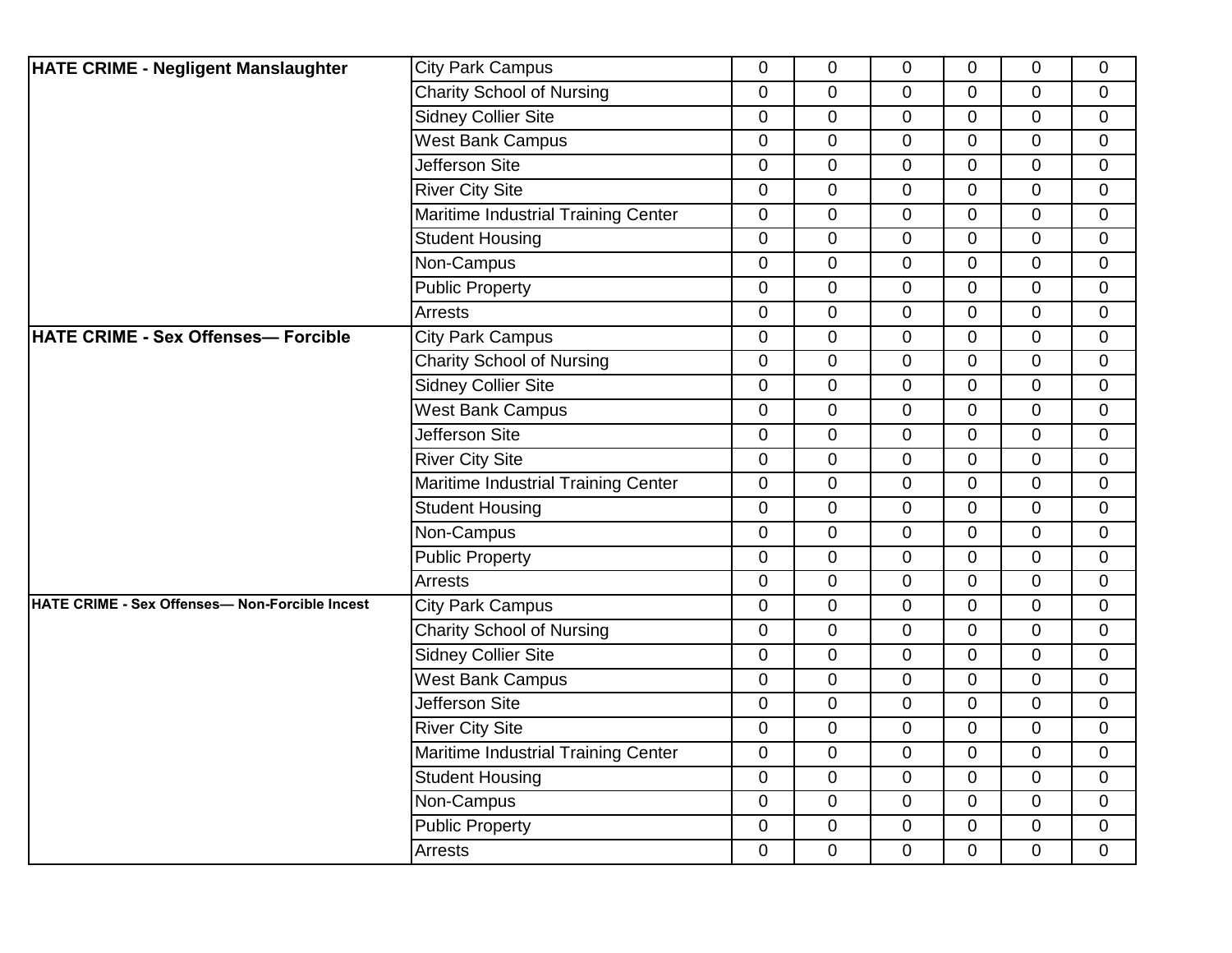| HATE CRIME - Sex Offenses- Statutory Rape | <b>City Park Campus</b>             | $\mathbf 0$    | $\mathbf 0$    | $\mathbf 0$    | $\overline{0}$ | 0              | $\mathbf 0$  |
|-------------------------------------------|-------------------------------------|----------------|----------------|----------------|----------------|----------------|--------------|
|                                           | <b>Charity School of Nursing</b>    | $\mathbf 0$    | 0              | $\mathbf 0$    | $\mathbf 0$    | 0              | $\mathbf 0$  |
|                                           | <b>Sidney Collier Site</b>          | $\overline{0}$ | $\mathbf 0$    | $\Omega$       | $\Omega$       | 0              | $\mathbf 0$  |
|                                           | <b>West Bank Campus</b>             | $\mathbf 0$    | $\mathbf 0$    | $\mathbf 0$    | $\overline{0}$ | 0              | $\mathbf 0$  |
|                                           | Jefferson Site                      | 0              | $\pmb{0}$      | $\mathbf 0$    | $\mathbf 0$    | 0              | $\mathbf 0$  |
|                                           | <b>River City Site</b>              | $\pmb{0}$      | $\mathbf 0$    | $\mathbf 0$    | $\mathbf 0$    | 0              | $\mathbf 0$  |
|                                           | Maritime Industrial Training Center | $\overline{0}$ | $\overline{0}$ | $\mathbf 0$    | $\Omega$       | $\overline{0}$ | $\mathbf 0$  |
|                                           | <b>Student Housing</b>              | $\mathbf 0$    | $\mathbf 0$    | $\mathbf 0$    | $\overline{0}$ | 0              | $\mathbf 0$  |
|                                           | Non-Campus                          | 0              | $\mathbf 0$    | $\mathbf 0$    | $\overline{0}$ | 0              | $\mathbf 0$  |
|                                           | <b>Public Property</b>              | $\mathbf 0$    | $\mathbf 0$    | $\mathbf 0$    | $\overline{0}$ | 0              | $\pmb{0}$    |
|                                           | Arrests                             | 0              | $\overline{0}$ | 0              | $\overline{0}$ | $\overline{0}$ | $\mathbf 0$  |
| <b>HATE CRIME - Fondling</b>              | <b>City Park Campus</b>             | $\mathbf 0$    | $\pmb{0}$      | $\mathbf 0$    | $\mathbf 0$    | 0              | $\mathbf 0$  |
|                                           | <b>Charity School of Nursing</b>    | 0              | 0              | 0              | 0              | 0              | $\mathbf 0$  |
|                                           | <b>Sidney Collier Site</b>          | 0              | $\mathbf 0$    | $\mathbf 0$    | $\overline{0}$ | 0              | $\mathbf 0$  |
|                                           | <b>West Bank Campus</b>             | 0              | $\mathbf 0$    | $\mathbf 0$    | $\overline{0}$ | 0              | $\mathbf 0$  |
|                                           | Jefferson Site                      | 0              | $\mathbf 0$    | $\mathbf 0$    | $\mathbf 0$    | 0              | $\mathbf 0$  |
|                                           | <b>River City Site</b>              | $\overline{0}$ | $\mathbf 0$    | $\overline{0}$ | $\mathbf{0}$   | 0              | $\mathbf 0$  |
|                                           | Maritime Industrial Training Center | 0              | $\mathbf 0$    | $\mathbf 0$    | $\overline{0}$ | $\overline{0}$ | $\mathbf{0}$ |
|                                           | <b>Student Housing</b>              | 0              | $\mathbf 0$    | $\mathbf 0$    | $\mathbf 0$    | 0              | $\mathbf 0$  |
|                                           | Non-Campus                          | 0              | 0              | $\mathbf 0$    | $\mathbf 0$    | 0              | $\mathbf 0$  |
|                                           | <b>Public Property</b>              | $\mathbf 0$    | $\pmb{0}$      | $\mathbf 0$    | $\mathbf 0$    | 0              | $\mathbf 0$  |
|                                           | Arrests                             | 0              | $\mathbf 0$    | $\mathbf 0$    | $\overline{0}$ | 0              | $\mathbf 0$  |
| <b>HATE CRIME - Robbery</b>               | <b>City Park Campus</b>             | $\pmb{0}$      | $\pmb{0}$      | $\mathbf 0$    | $\mathbf 0$    | $\overline{0}$ | $\mathbf 0$  |
|                                           | <b>Charity School of Nursing</b>    | 0              | $\mathbf 0$    | $\mathbf 0$    | $\overline{0}$ | 0              | $\mathbf 0$  |
|                                           | <b>Sidney Collier Site</b>          | $\mathbf 0$    | $\mathbf 0$    | $\mathbf 0$    | $\mathbf 0$    | 0              | $\mathbf 0$  |
|                                           | <b>West Bank Campus</b>             | 0              | $\mathbf 0$    | $\mathbf 0$    | $\mathbf 0$    | 0              | $\mathbf 0$  |
|                                           | <b>Jefferson Site</b>               | $\pmb{0}$      | $\mathbf 0$    | $\mathbf 0$    | $\overline{0}$ | 0              | $\mathbf{0}$ |
|                                           | <b>River City Site</b>              | $\mathbf 0$    | $\pmb{0}$      | $\mathbf 0$    | $\mathbf 0$    | 0              | $\mathbf 0$  |
|                                           | Maritime Industrial Training Center | $\mathbf 0$    | $\mathbf 0$    | $\mathbf 0$    | $\mathbf 0$    | $\overline{0}$ | $\mathbf 0$  |
|                                           | <b>Student Housing</b>              | 0              | $\mathbf 0$    | $\mathbf 0$    | $\mathbf 0$    | 0              | $\mathbf 0$  |
|                                           | Non-Campus                          | 0              | $\mathbf 0$    | $\mathbf 0$    | $\overline{0}$ | 0              | $\mathbf 0$  |
|                                           | <b>Public Property</b>              | 0              | $\mathbf 0$    | $\mathbf 0$    | $\mathbf 0$    | 0              | $\mathbf 0$  |
|                                           | Arrests                             | 0              | $\mathbf 0$    | 0              | $\mathbf 0$    | 0              | $\mathbf 0$  |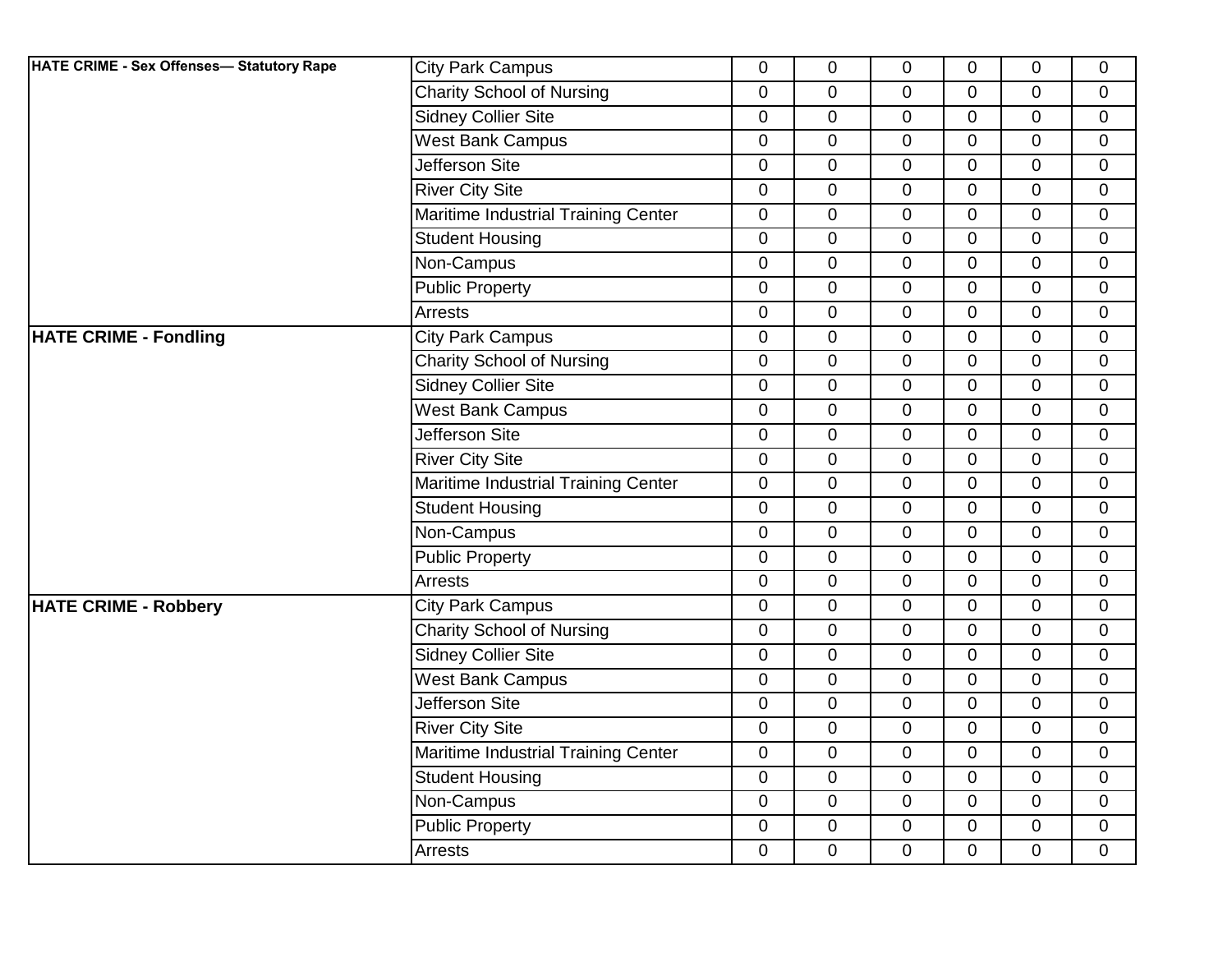| <b>HATE CRIME - Aggravated Assault</b>  | <b>City Park Campus</b>             | $\mathbf 0$    | $\mathbf 0$    | $\mathbf 0$ | $\overline{0}$ | 0              | $\mathbf 0$    |
|-----------------------------------------|-------------------------------------|----------------|----------------|-------------|----------------|----------------|----------------|
|                                         | <b>Charity School of Nursing</b>    | 0              | $\mathbf 0$    | $\mathbf 0$ | $\mathbf 0$    | 0              | $\mathbf 0$    |
|                                         | Sidney Collier Site                 | $\overline{0}$ | $\mathbf 0$    | $\Omega$    | $\Omega$       | 0              | $\overline{0}$ |
|                                         | <b>West Bank Campus</b>             | 0              | $\pmb{0}$      | $\mathbf 0$ | $\overline{0}$ | 0              | $\mathbf 0$    |
|                                         | Jefferson Site                      | 0              | $\pmb{0}$      | $\mathbf 0$ | $\overline{0}$ | 0              | $\overline{0}$ |
|                                         | <b>River City Site</b>              | $\mathbf 0$    | $\pmb{0}$      | $\mathbf 0$ | $\mathbf 0$    | 0              | $\mathbf 0$    |
|                                         | Maritime Industrial Training Center | $\overline{0}$ | $\mathbf 0$    | $\mathbf 0$ | $\Omega$       | 0              | $\overline{0}$ |
|                                         | <b>Student Housing</b>              | $\overline{0}$ | $\mathbf 0$    | $\mathbf 0$ | $\overline{0}$ | $\overline{0}$ | $\mathbf 0$    |
|                                         | Non-Campus                          | $\overline{0}$ | $\mathbf 0$    | $\mathbf 0$ | $\mathbf 0$    | 0              | $\mathbf 0$    |
|                                         | <b>Public Property</b>              | $\mathbf 0$    | $\mathbf 0$    | $\mathbf 0$ | $\mathbf 0$    | 0              | $\mathbf 0$    |
|                                         | Arrests                             | $\overline{0}$ | $\overline{0}$ | $\Omega$    | $\Omega$       | $\overline{0}$ | $\mathbf 0$    |
| <b>HATE CRIME - Burgulary</b>           | <b>City Park Campus</b>             | $\mathbf 0$    | $\mathbf 0$    | $\mathbf 0$ | $\mathbf 0$    | 0              | $\mathbf 0$    |
|                                         | <b>Charity School of Nursing</b>    | $\mathbf 0$    | $\pmb{0}$      | $\mathbf 0$ | $\mathbf 0$    | 0              | $\overline{0}$ |
|                                         | <b>Sidney Collier Site</b>          | 0              | $\mathbf 0$    | $\mathbf 0$ | $\mathbf 0$    | 0              | $\mathbf 0$    |
|                                         | <b>West Bank Campus</b>             | 0              | $\overline{0}$ | $\mathbf 0$ | $\overline{0}$ | $\overline{0}$ | $\mathbf 0$    |
|                                         | <b>Jefferson Site</b>               | 0              | $\mathbf 0$    | $\mathbf 0$ | $\overline{0}$ | 0              | $\mathbf 0$    |
|                                         | <b>River City Site</b>              | 0              | $\pmb{0}$      | $\mathbf 0$ | $\mathbf 0$    | 0              | $\mathbf 0$    |
|                                         | Maritime Industrial Training Center | $\overline{0}$ | $\mathbf 0$    | $\mathbf 0$ | $\Omega$       | 0              | $\mathbf 0$    |
|                                         | <b>Student Housing</b>              | 0              | $\mathbf 0$    | $\mathbf 0$ | $\mathbf 0$    | 0              | $\mathbf 0$    |
|                                         | Non-Campus                          | 0              | $\pmb{0}$      | $\mathbf 0$ | $\mathbf 0$    | 0              | $\overline{0}$ |
|                                         | <b>Public Property</b>              | 0              | 0              | $\mathbf 0$ | $\mathbf 0$    | 0              | $\mathbf 0$    |
|                                         | Arrests                             | 0              | $\mathbf 0$    | 0           | $\Omega$       | 0              | $\mathbf 0$    |
| <b>HATE CRIME - Motor Vehicle Theft</b> | <b>City Park Campus</b>             | 0              | $\mathbf 0$    | $\mathbf 0$ | $\overline{0}$ | 0              | $\mathbf 0$    |
|                                         | <b>Charity School of Nursing</b>    | 0              | $\pmb{0}$      | $\mathbf 0$ | $\overline{0}$ | 0              | $\mathbf 0$    |
|                                         | <b>Sidney Collier Site</b>          | $\mathbf 0$    | 0              | $\mathbf 0$ | $\mathbf 0$    | 0              | $\mathbf 0$    |
|                                         | <b>West Bank Campus</b>             | 0              | $\pmb{0}$      | $\mathbf 0$ | $\overline{0}$ | $\overline{0}$ | $\mathbf{0}$   |
|                                         | <b>Jefferson Site</b>               | 0              | $\overline{0}$ | $\mathbf 0$ | $\mathbf 0$    | 0              | $\overline{0}$ |
|                                         | <b>River City Site</b>              | $\mathbf 0$    | $\pmb{0}$      | $\mathbf 0$ | $\mathbf 0$    | 0              | $\mathbf 0$    |
|                                         | Maritime Industrial Training Center | $\mathbf 0$    | $\pmb{0}$      | $\mathbf 0$ | $\mathbf 0$    | 0              | $\overline{0}$ |
|                                         | <b>Student Housing</b>              | 0              | $\overline{0}$ | $\mathbf 0$ | $\Omega$       | $\overline{0}$ | $\mathbf{0}$   |
|                                         | Non-Campus                          | $\mathbf 0$    | $\mathbf 0$    | $\mathbf 0$ | $\overline{0}$ | $\overline{0}$ | $\mathbf 0$    |
|                                         | <b>Public Property</b>              | $\mathbf 0$    | 0              | $\mathbf 0$ | $\mathbf 0$    | 0              | $\mathbf 0$    |
|                                         | Arrests                             | 0              | $\mathbf 0$    | 0           | $\mathbf 0$    | 0              | $\overline{0}$ |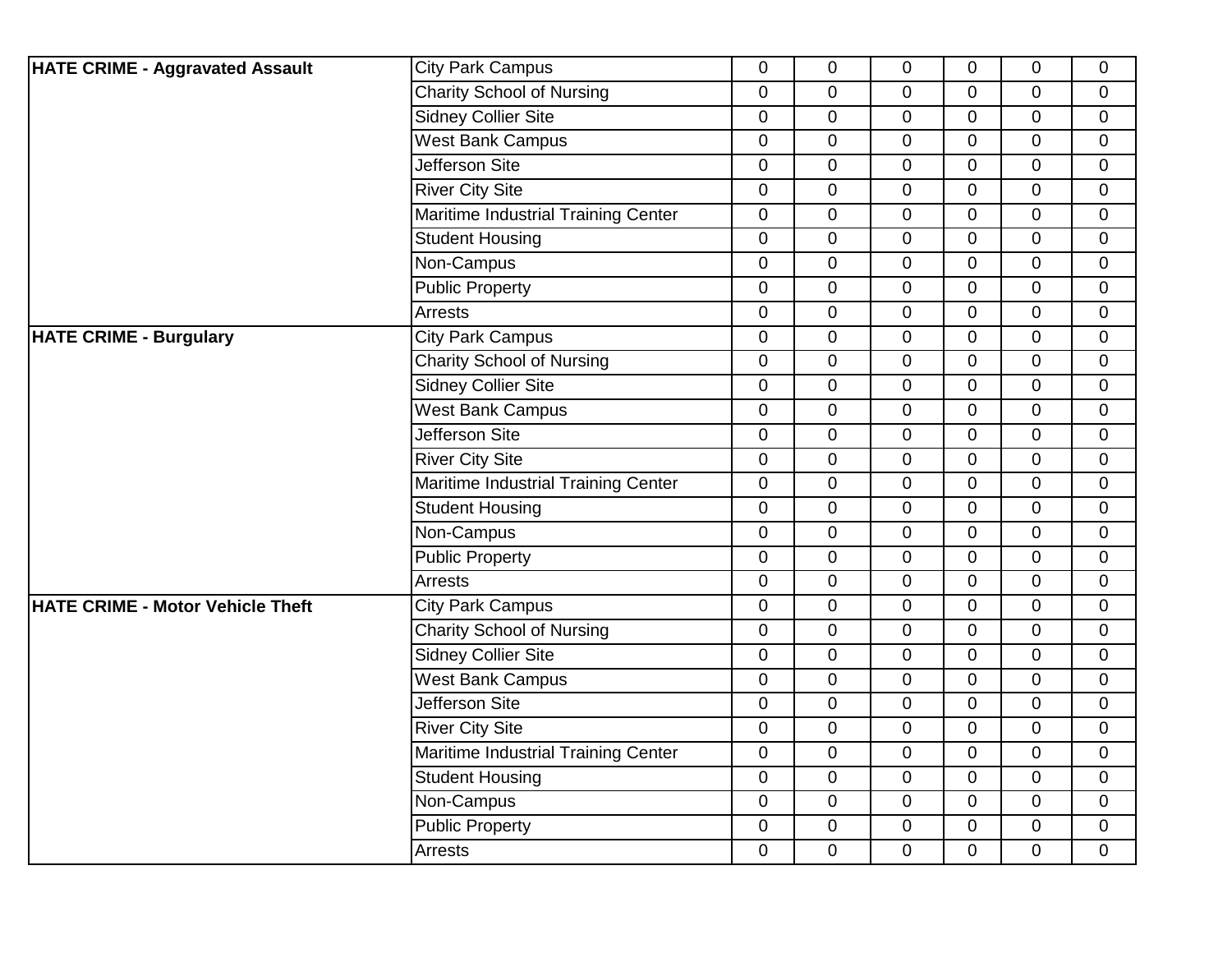| <b>HATE CRIME - Arson</b>             | <b>City Park Campus</b>             | $\overline{0}$   | $\mathbf 0$    | $\overline{0}$ | $\overline{0}$ | 0              | $\overline{0}$ |
|---------------------------------------|-------------------------------------|------------------|----------------|----------------|----------------|----------------|----------------|
|                                       | <b>Charity School of Nursing</b>    | $\mathbf 0$      | $\overline{0}$ | $\overline{0}$ | $\mathbf{0}$   | 0              | $\mathbf 0$    |
|                                       | <b>Sidney Collier Site</b>          | $\overline{0}$   | $\mathbf 0$    | $\overline{0}$ | $\overline{0}$ | 0              | $\mathbf 0$    |
|                                       | <b>West Bank Campus</b>             | $\boldsymbol{0}$ | $\mathbf 0$    | $\mathbf 0$    | $\mathbf 0$    | 0              | $\mathbf 0$    |
|                                       | Jefferson Site                      | $\boldsymbol{0}$ | $\pmb{0}$      | $\pmb{0}$      | $\overline{0}$ | $\pmb{0}$      | $\pmb{0}$      |
|                                       | <b>River City Site</b>              | $\mathbf 0$      | $\mathbf 0$    | $\overline{0}$ | $\overline{0}$ | 0              | $\overline{0}$ |
|                                       | Maritime Industrial Training Center | $\overline{0}$   | $\overline{0}$ | $\overline{0}$ | $\overline{0}$ | 0              | $\mathbf 0$    |
|                                       | <b>Student Housing</b>              | $\mathbf 0$      | $\pmb{0}$      | 0              | $\mathbf 0$    | 0              | $\mathbf 0$    |
|                                       | Non-Campus                          | $\overline{0}$   | $\mathbf 0$    | $\overline{0}$ | $\overline{0}$ | 0              | $\overline{0}$ |
|                                       | <b>Public Property</b>              | $\mathbf 0$      | $\overline{0}$ | $\overline{0}$ | $\mathbf{0}$   | 0              | $\mathbf 0$    |
|                                       | <b>Arrests</b>                      | $\overline{0}$   | $\mathbf 0$    | 0              | $\mathbf 0$    | 0              | $\mathbf 0$    |
| <b>HATE CRIME - Dating Violence</b>   | <b>City Park Campus</b>             | $\boldsymbol{0}$ | $\mathbf 0$    | $\mathbf 0$    | $\mathbf 0$    | 0              | $\mathbf 0$    |
|                                       | <b>Charity School of Nursing</b>    | $\boldsymbol{0}$ | $\pmb{0}$      | $\pmb{0}$      | $\mathbf 0$    | 0              | $\mathbf 0$    |
|                                       | <b>Sidney Collier Site</b>          | $\overline{0}$   | $\mathbf 0$    | 0              | $\overline{0}$ | 0              | $\mathbf 0$    |
|                                       | <b>West Bank Campus</b>             | $\mathbf 0$      | $\mathbf 0$    | $\mathbf 0$    | $\mathbf 0$    | 0              | $\mathbf 0$    |
|                                       | Jefferson Site                      | $\mathbf 0$      | $\mathbf 0$    | $\mathbf 0$    | $\mathbf 0$    | 0              | $\mathbf 0$    |
|                                       | <b>River City Site</b>              | 0                | $\mathbf 0$    | 0              | $\mathbf{0}$   | 0              | $\mathbf 0$    |
|                                       | Maritime Industrial Training Center | $\overline{0}$   | $\overline{0}$ | $\overline{0}$ | $\mathbf{0}$   | 0              | $\mathbf{0}$   |
|                                       | <b>Student Housing</b>              | $\mathbf 0$      | $\mathbf 0$    | $\overline{0}$ | $\mathbf 0$    | 0              | $\mathbf 0$    |
|                                       | Non-Campus                          | $\mathbf 0$      | $\mathbf 0$    | $\mathbf 0$    | $\mathbf 0$    | 0              | $\mathbf 0$    |
|                                       | <b>Public Property</b>              | $\boldsymbol{0}$ | $\pmb{0}$      | 0              | $\mathbf 0$    | 0              | $\pmb{0}$      |
|                                       | <b>Arrests</b>                      | $\overline{0}$   | 0              | 0              | $\overline{0}$ | 0              | $\mathbf 0$    |
| <b>HATE CRIME - Domestic Violence</b> | <b>City Park Campus</b>             | $\mathbf 0$      | $\overline{0}$ | $\overline{0}$ | $\mathbf 0$    | 0              | $\mathbf 0$    |
|                                       | <b>Charity School of Nursing</b>    | $\mathbf 0$      | $\mathbf 0$    | $\mathbf 0$    | $\mathbf 0$    | 0              | $\mathbf 0$    |
|                                       | <b>Sidney Collier Site</b>          | $\boldsymbol{0}$ | $\mathbf 0$    | $\overline{0}$ | $\mathbf 0$    | 0              | $\pmb{0}$      |
|                                       | <b>West Bank Campus</b>             | $\overline{0}$   | $\overline{0}$ | $\overline{0}$ | $\overline{0}$ | 0              | $\mathbf 0$    |
|                                       | Jefferson Site                      | $\mathbf 0$      | $\overline{0}$ | $\overline{0}$ | $\mathbf 0$    | 0              | $\mathbf 0$    |
|                                       | <b>River City Site</b>              | $\mathbf 0$      | $\pmb{0}$      | $\mathbf 0$    | $\mathbf 0$    | 0              | $\mathbf 0$    |
|                                       | Maritime Industrial Training Center | $\boldsymbol{0}$ | $\mathbf 0$    | $\mathbf 0$    | $\mathbf 0$    | 0              | $\pmb{0}$      |
|                                       | <b>Student Housing</b>              | $\overline{0}$   | 0              | $\overline{0}$ | $\overline{0}$ | $\overline{0}$ | $\mathbf 0$    |
|                                       | Non-Campus                          | $\mathbf 0$      | $\overline{0}$ | $\overline{0}$ | $\overline{0}$ | $\mathbf 0$    | $\mathbf 0$    |
|                                       | <b>Public Property</b>              | $\mathbf 0$      | $\mathbf 0$    | 0              | 0              | 0              | $\mathbf 0$    |
|                                       | Arrests                             | $\overline{0}$   | $\overline{0}$ | 0              | $\mathbf 0$    | 0              | $\mathbf 0$    |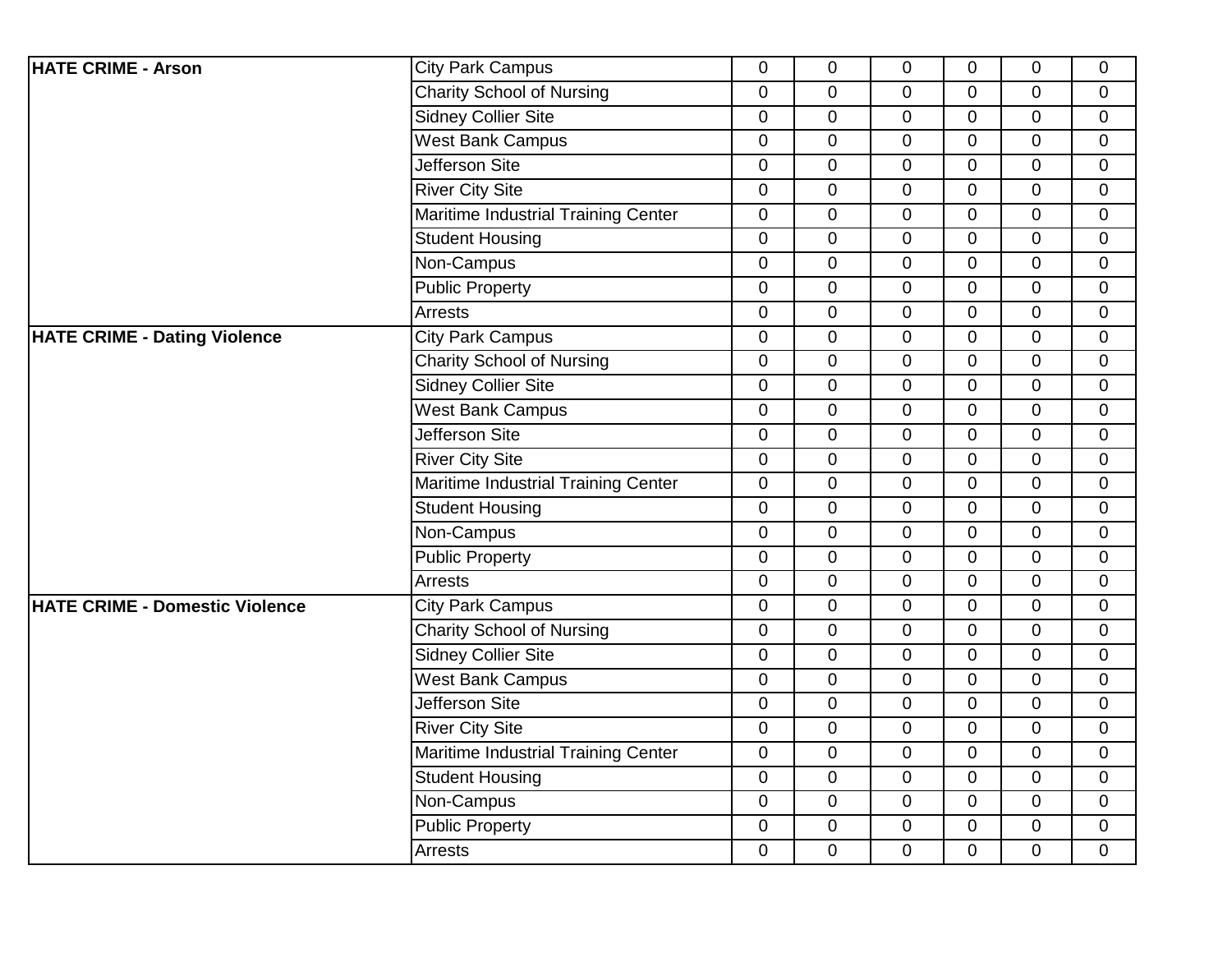| <b>HATE CRIME - Stalking</b>       | <b>City Park Campus</b>             | $\overline{0}$   | $\mathbf 0$    | $\overline{0}$ | $\overline{0}$ | 0              | $\overline{0}$ |
|------------------------------------|-------------------------------------|------------------|----------------|----------------|----------------|----------------|----------------|
|                                    | <b>Charity School of Nursing</b>    | $\mathbf 0$      | $\overline{0}$ | $\overline{0}$ | $\mathbf{0}$   | 0              | $\mathbf 0$    |
|                                    | <b>Sidney Collier Site</b>          | $\overline{0}$   | $\overline{0}$ | $\overline{0}$ | $\overline{0}$ | $\overline{0}$ | $\mathbf 0$    |
|                                    | <b>West Bank Campus</b>             | $\boldsymbol{0}$ | $\mathbf 0$    | $\mathbf 0$    | $\mathbf 0$    | 0              | $\mathbf 0$    |
|                                    | Jefferson Site                      | $\boldsymbol{0}$ | $\pmb{0}$      | $\pmb{0}$      | $\overline{0}$ | $\mathbf 0$    | $\pmb{0}$      |
|                                    | <b>River City Site</b>              | $\mathbf 0$      | $\mathbf 0$    | $\overline{0}$ | $\overline{0}$ | 0              | $\overline{0}$ |
|                                    | Maritime Industrial Training Center | $\overline{0}$   | $\overline{0}$ | $\overline{0}$ | $\overline{0}$ | 0              | $\mathbf 0$    |
|                                    | <b>Student Housing</b>              | $\mathbf 0$      | $\mathbf 0$    | 0              | $\mathbf 0$    | 0              | $\mathbf 0$    |
|                                    | Non-Campus                          | $\overline{0}$   | $\mathbf 0$    | $\overline{0}$ | $\Omega$       | 0              | $\mathbf{0}$   |
|                                    | <b>Public Property</b>              | $\overline{0}$   | $\overline{0}$ | $\overline{0}$ | $\mathbf{0}$   | 0              | $\mathbf 0$    |
|                                    | <b>Arrests</b>                      | $\overline{0}$   | $\mathbf 0$    | 0              | $\overline{0}$ | 0              | $\mathbf 0$    |
| <b>HATE CRIME - Larceny Theft</b>  | <b>City Park Campus</b>             | $\mathbf 0$      | $\mathbf 0$    | $\mathbf 0$    | $\mathbf 0$    | 0              | $\mathbf 0$    |
|                                    | <b>Charity School of Nursing</b>    | $\boldsymbol{0}$ | $\pmb{0}$      | $\pmb{0}$      | $\mathbf 0$    | 0              | $\mathbf 0$    |
|                                    | <b>Sidney Collier Site</b>          | $\overline{0}$   | $\overline{0}$ | 0              | $\overline{0}$ | 0              | $\overline{0}$ |
|                                    | <b>West Bank Campus</b>             | $\mathbf 0$      | $\overline{0}$ | $\overline{0}$ | $\overline{0}$ | 0              | $\mathbf 0$    |
|                                    | Jefferson Site                      | $\mathbf 0$      | $\mathbf 0$    | $\mathbf 0$    | $\overline{0}$ | 0              | $\mathbf 0$    |
|                                    | <b>River City Site</b>              | 0                | $\mathbf 0$    | $\mathbf{0}$   | $\mathbf{0}$   | 0              | $\mathbf 0$    |
|                                    | Maritime Industrial Training Center | $\overline{0}$   | $\overline{0}$ | $\overline{0}$ | $\mathbf{0}$   | $\overline{0}$ | $\mathbf{0}$   |
|                                    | <b>Student Housing</b>              | $\mathbf 0$      | $\mathbf 0$    | $\overline{0}$ | $\mathbf 0$    | 0              | $\mathbf 0$    |
|                                    | Non-Campus                          | $\mathbf 0$      | $\mathbf 0$    | $\mathbf 0$    | $\mathbf 0$    | 0              | $\mathbf 0$    |
|                                    | <b>Public Property</b>              | $\boldsymbol{0}$ | $\pmb{0}$      | 0              | $\mathbf 0$    | 0              | $\pmb{0}$      |
|                                    | Arrests                             | $\overline{0}$   | 0              | 0              | $\overline{0}$ | 0              | $\mathbf{0}$   |
| <b>HATE CRIME - Simple Assault</b> | <b>City Park Campus</b>             | $\mathbf 0$      | $\overline{0}$ | $\overline{0}$ | $\mathbf 0$    | 0              | $\mathbf 0$    |
|                                    | <b>Charity School of Nursing</b>    | $\mathbf 0$      | $\mathbf 0$    | $\mathbf 0$    | $\mathbf 0$    | 0              | $\mathbf 0$    |
|                                    | <b>Sidney Collier Site</b>          | $\boldsymbol{0}$ | $\mathbf 0$    | $\overline{0}$ | $\overline{0}$ | 0              | $\pmb{0}$      |
|                                    | <b>West Bank Campus</b>             | $\overline{0}$   | $\overline{0}$ | $\overline{0}$ | $\overline{0}$ | $\overline{0}$ | $\mathbf{0}$   |
|                                    | Jefferson Site                      | $\mathbf 0$      | $\overline{0}$ | $\overline{0}$ | $\mathbf 0$    | 0              | $\mathbf 0$    |
|                                    | <b>River City Site</b>              | $\mathbf 0$      | $\pmb{0}$      | $\mathbf 0$    | $\mathbf 0$    | 0              | $\mathbf 0$    |
|                                    | Maritime Industrial Training Center | $\boldsymbol{0}$ | $\mathbf 0$    | $\mathbf 0$    | $\mathbf 0$    | 0              | $\pmb{0}$      |
|                                    | <b>Student Housing</b>              | $\overline{0}$   | $\overline{0}$ | $\overline{0}$ | $\Omega$       | $\overline{0}$ | $\mathbf{0}$   |
|                                    | Non-Campus                          | $\mathbf 0$      | $\overline{0}$ | $\overline{0}$ | $\mathbf 0$    | $\overline{0}$ | $\mathbf 0$    |
|                                    | <b>Public Property</b>              | $\mathbf 0$      | $\mathbf 0$    | 0              | 0              | 0              | $\mathbf 0$    |
|                                    | Arrests                             | $\overline{0}$   | $\overline{0}$ | 0              | $\mathbf 0$    | 0              | $\mathbf 0$    |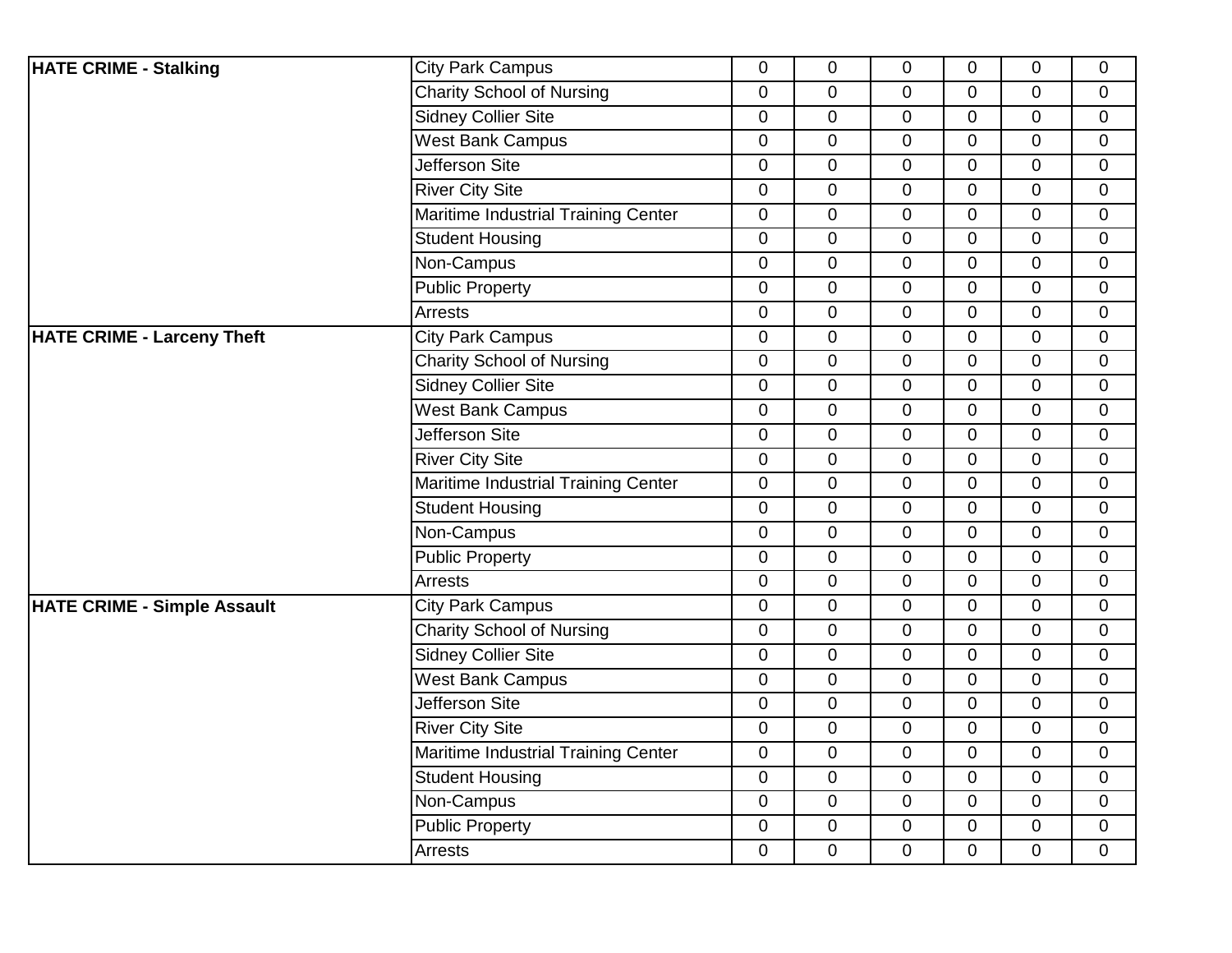| <b>Charity School of Nursing</b><br>$\overline{0}$<br>$\overline{0}$<br>$\mathbf 0$<br>$\mathbf 0$<br>$\mathbf 0$<br>$\mathbf 0$<br><b>Sidney Collier Site</b><br>$\overline{0}$<br>$\mathbf 0$<br>$\overline{0}$<br>$\overline{0}$<br>$\overline{0}$<br>$\mathbf{0}$<br><b>West Bank Campus</b><br>$\mathbf 0$<br>$\mathbf 0$<br>$\overline{0}$<br>$\mathbf 0$<br>0<br>$\overline{0}$<br>Jefferson Site<br>$\mathbf 0$<br>$\mathbf 0$<br>0<br>$\mathbf 0$<br>0<br>$\mathbf 0$<br><b>River City Site</b><br>$\mathbf 0$<br>$\mathbf 0$<br>$\mathbf 0$<br>0<br>0<br>$\mathbf 0$<br>Maritime Industrial Training Center<br>$\mathbf 0$<br>$\mathbf 0$<br>$\mathbf 0$<br>$\overline{0}$<br>$\overline{0}$<br>$\mathbf 0$<br><b>Student Housing</b><br>$\mathbf 0$<br>$\mathbf 0$<br>$\mathbf 0$<br>0<br>0<br>$\overline{0}$<br>Non-Campus<br>$\mathbf 0$<br>$\mathbf 0$<br>$\mathbf 0$<br>$\mathbf 0$<br>0<br>$\mathbf 0$<br><b>Public Property</b><br>$\boldsymbol{0}$<br>$\boldsymbol{0}$<br>0<br>$\mathbf 0$<br>$\mathbf 0$<br>$\mathbf 0$<br>Arrests<br>$\overline{0}$<br>$\mathbf 0$<br>$\overline{0}$<br>$\overline{0}$<br>0<br>$\mathbf{0}$<br><b>City Park Campus</b><br>$\mathbf 0$<br>$\mathbf 0$<br>$\overline{0}$<br>$\overline{0}$<br>0<br>$\overline{0}$<br><b>Charity School of Nursing</b><br>$\mathbf 0$<br>$\pmb{0}$<br>$\mathbf 0$<br>$\overline{0}$<br>0<br>$\mathbf 0$<br><b>Sidney Collier Site</b><br>$\mathbf 0$<br>$\overline{0}$<br>$\mathbf 0$<br>$\mathbf 0$<br>0<br>$\mathbf 0$<br><b>West Bank Campus</b><br>$\overline{0}$<br>$\mathbf 0$<br>$\overline{0}$<br>$\overline{0}$<br>$\overline{0}$<br>$\mathbf 0$<br>Jefferson Site<br>$\mathbf 0$<br>$\mathbf 0$<br>$\mathbf 0$<br>0<br>0<br>$\overline{0}$<br><b>River City Site</b><br>$\mathbf 0$<br>$\mathbf 0$<br>$\mathbf 0$<br>$\mathbf 0$<br>0<br>$\mathbf 0$<br>Maritime Industrial Training Center<br>$\mathbf 0$<br>0<br>$\mathbf 0$<br>$\mathbf 0$<br>0<br>$\mathbf 0$<br><b>Student Housing</b><br>$\mathbf 0$<br>$\mathbf 0$<br>$\overline{0}$<br>$\overline{0}$<br>$\overline{0}$<br>$\mathbf 0$<br>Non-Campus<br>$\boldsymbol{0}$<br>$\mathbf 0$<br>$\mathbf 0$<br>0<br>0<br>$\mathbf 0$<br><b>Public Property</b><br>$\mathbf 0$<br>$\mathbf 0$<br>$\mathbf 0$<br>0<br>0<br>$\mathbf 0$<br><b>Arrests</b><br>$\boldsymbol{0}$<br>$\mathbf 0$<br>$\mathbf 0$<br>$\mathbf 0$<br>0<br>$\mathbf 0$<br><b>Dating Violence</b><br><b>City Park Campus</b><br>$\pmb{0}$<br>$\overline{0}$<br>$\overline{0}$<br>$\overline{0}$<br>$\overline{0}$<br>$\mathbf{0}$<br><b>Charity School of Nursing</b><br>$\mathbf 0$<br>$\mathbf 0$<br>$\mathbf 0$<br>$\mathbf 0$<br>$\overline{0}$<br>$\mathbf 0$<br><b>Sidney Collier Site</b><br>$\mathbf 0$<br>$\mathbf 0$<br>$\overline{0}$<br>$\overline{0}$<br>$\mathbf 0$<br>$\mathbf 0$<br><b>West Bank Campus</b><br>$\mathbf 0$<br>$\mathbf 0$<br>0<br>$\mathbf 0$<br>0<br>$\mathbf 0$<br><b>Jefferson Site</b><br>$\mathbf 0$<br>$\mathbf 0$<br>$\overline{0}$<br>$\overline{0}$<br>$\overline{0}$<br>$\mathbf 0$<br><b>River City Site</b><br>$\mathbf 0$<br>$\mathbf 0$<br>$\mathbf 0$<br>$\mathbf 0$<br>0<br>$\mathbf 0$<br>Maritime Industrial Training Center<br>$\mathbf 0$<br>$\mathbf 0$<br>$\mathbf 0$<br>$\mathbf 0$<br>0<br>$\mathbf 0$<br><b>Student Housing</b><br>$\boldsymbol{0}$<br>$\mathbf 0$<br>0<br>$\mathbf 0$<br>0<br>$\mathbf 0$<br>Non-Campus<br>$\mathbf 0$<br>$\pmb{0}$<br>$\mathbf 0$<br>$\mathbf 0$<br>$\overline{0}$<br>$\mathbf 0$<br><b>Public Property</b><br>$\pmb{0}$<br>$\mathbf 0$<br>$\boldsymbol{0}$<br>$\mathbf 0$<br>0<br>$\mathbf 0$<br>Arrests<br>$\mathbf 0$<br>$\mathbf 0$<br>$\mathbf 0$<br>$\Omega$<br>$\mathbf 0$<br>$\mathbf 0$ | <b>HATE CRIME - Intimidation</b>          | <b>City Park Campus</b> | $\overline{0}$ | $\mathbf 0$ | $\overline{0}$ | $\overline{0}$ | $\overline{0}$ | $\overline{0}$ |
|---------------------------------------------------------------------------------------------------------------------------------------------------------------------------------------------------------------------------------------------------------------------------------------------------------------------------------------------------------------------------------------------------------------------------------------------------------------------------------------------------------------------------------------------------------------------------------------------------------------------------------------------------------------------------------------------------------------------------------------------------------------------------------------------------------------------------------------------------------------------------------------------------------------------------------------------------------------------------------------------------------------------------------------------------------------------------------------------------------------------------------------------------------------------------------------------------------------------------------------------------------------------------------------------------------------------------------------------------------------------------------------------------------------------------------------------------------------------------------------------------------------------------------------------------------------------------------------------------------------------------------------------------------------------------------------------------------------------------------------------------------------------------------------------------------------------------------------------------------------------------------------------------------------------------------------------------------------------------------------------------------------------------------------------------------------------------------------------------------------------------------------------------------------------------------------------------------------------------------------------------------------------------------------------------------------------------------------------------------------------------------------------------------------------------------------------------------------------------------------------------------------------------------------------------------------------------------------------------------------------------------------------------------------------------------------------------------------------------------------------------------------------------------------------------------------------------------------------------------------------------------------------------------------------------------------------------------------------------------------------------------------------------------------------------------------------------------------------------------------------------------------------------------------------------------------------------------------------------------------------------------------------------------------------------------------------------------------------------------------------------------------------------------------------------------------------------------------------------------------------------------------------------------------------------------------------------------------------------------------------------------------------------------------------------------------------------------------|-------------------------------------------|-------------------------|----------------|-------------|----------------|----------------|----------------|----------------|
|                                                                                                                                                                                                                                                                                                                                                                                                                                                                                                                                                                                                                                                                                                                                                                                                                                                                                                                                                                                                                                                                                                                                                                                                                                                                                                                                                                                                                                                                                                                                                                                                                                                                                                                                                                                                                                                                                                                                                                                                                                                                                                                                                                                                                                                                                                                                                                                                                                                                                                                                                                                                                                                                                                                                                                                                                                                                                                                                                                                                                                                                                                                                                                                                                                                                                                                                                                                                                                                                                                                                                                                                                                                                                                               |                                           |                         |                |             |                |                |                |                |
|                                                                                                                                                                                                                                                                                                                                                                                                                                                                                                                                                                                                                                                                                                                                                                                                                                                                                                                                                                                                                                                                                                                                                                                                                                                                                                                                                                                                                                                                                                                                                                                                                                                                                                                                                                                                                                                                                                                                                                                                                                                                                                                                                                                                                                                                                                                                                                                                                                                                                                                                                                                                                                                                                                                                                                                                                                                                                                                                                                                                                                                                                                                                                                                                                                                                                                                                                                                                                                                                                                                                                                                                                                                                                                               |                                           |                         |                |             |                |                |                |                |
|                                                                                                                                                                                                                                                                                                                                                                                                                                                                                                                                                                                                                                                                                                                                                                                                                                                                                                                                                                                                                                                                                                                                                                                                                                                                                                                                                                                                                                                                                                                                                                                                                                                                                                                                                                                                                                                                                                                                                                                                                                                                                                                                                                                                                                                                                                                                                                                                                                                                                                                                                                                                                                                                                                                                                                                                                                                                                                                                                                                                                                                                                                                                                                                                                                                                                                                                                                                                                                                                                                                                                                                                                                                                                                               |                                           |                         |                |             |                |                |                |                |
|                                                                                                                                                                                                                                                                                                                                                                                                                                                                                                                                                                                                                                                                                                                                                                                                                                                                                                                                                                                                                                                                                                                                                                                                                                                                                                                                                                                                                                                                                                                                                                                                                                                                                                                                                                                                                                                                                                                                                                                                                                                                                                                                                                                                                                                                                                                                                                                                                                                                                                                                                                                                                                                                                                                                                                                                                                                                                                                                                                                                                                                                                                                                                                                                                                                                                                                                                                                                                                                                                                                                                                                                                                                                                                               |                                           |                         |                |             |                |                |                |                |
|                                                                                                                                                                                                                                                                                                                                                                                                                                                                                                                                                                                                                                                                                                                                                                                                                                                                                                                                                                                                                                                                                                                                                                                                                                                                                                                                                                                                                                                                                                                                                                                                                                                                                                                                                                                                                                                                                                                                                                                                                                                                                                                                                                                                                                                                                                                                                                                                                                                                                                                                                                                                                                                                                                                                                                                                                                                                                                                                                                                                                                                                                                                                                                                                                                                                                                                                                                                                                                                                                                                                                                                                                                                                                                               |                                           |                         |                |             |                |                |                |                |
|                                                                                                                                                                                                                                                                                                                                                                                                                                                                                                                                                                                                                                                                                                                                                                                                                                                                                                                                                                                                                                                                                                                                                                                                                                                                                                                                                                                                                                                                                                                                                                                                                                                                                                                                                                                                                                                                                                                                                                                                                                                                                                                                                                                                                                                                                                                                                                                                                                                                                                                                                                                                                                                                                                                                                                                                                                                                                                                                                                                                                                                                                                                                                                                                                                                                                                                                                                                                                                                                                                                                                                                                                                                                                                               |                                           |                         |                |             |                |                |                |                |
|                                                                                                                                                                                                                                                                                                                                                                                                                                                                                                                                                                                                                                                                                                                                                                                                                                                                                                                                                                                                                                                                                                                                                                                                                                                                                                                                                                                                                                                                                                                                                                                                                                                                                                                                                                                                                                                                                                                                                                                                                                                                                                                                                                                                                                                                                                                                                                                                                                                                                                                                                                                                                                                                                                                                                                                                                                                                                                                                                                                                                                                                                                                                                                                                                                                                                                                                                                                                                                                                                                                                                                                                                                                                                                               |                                           |                         |                |             |                |                |                |                |
|                                                                                                                                                                                                                                                                                                                                                                                                                                                                                                                                                                                                                                                                                                                                                                                                                                                                                                                                                                                                                                                                                                                                                                                                                                                                                                                                                                                                                                                                                                                                                                                                                                                                                                                                                                                                                                                                                                                                                                                                                                                                                                                                                                                                                                                                                                                                                                                                                                                                                                                                                                                                                                                                                                                                                                                                                                                                                                                                                                                                                                                                                                                                                                                                                                                                                                                                                                                                                                                                                                                                                                                                                                                                                                               |                                           |                         |                |             |                |                |                |                |
|                                                                                                                                                                                                                                                                                                                                                                                                                                                                                                                                                                                                                                                                                                                                                                                                                                                                                                                                                                                                                                                                                                                                                                                                                                                                                                                                                                                                                                                                                                                                                                                                                                                                                                                                                                                                                                                                                                                                                                                                                                                                                                                                                                                                                                                                                                                                                                                                                                                                                                                                                                                                                                                                                                                                                                                                                                                                                                                                                                                                                                                                                                                                                                                                                                                                                                                                                                                                                                                                                                                                                                                                                                                                                                               |                                           |                         |                |             |                |                |                |                |
|                                                                                                                                                                                                                                                                                                                                                                                                                                                                                                                                                                                                                                                                                                                                                                                                                                                                                                                                                                                                                                                                                                                                                                                                                                                                                                                                                                                                                                                                                                                                                                                                                                                                                                                                                                                                                                                                                                                                                                                                                                                                                                                                                                                                                                                                                                                                                                                                                                                                                                                                                                                                                                                                                                                                                                                                                                                                                                                                                                                                                                                                                                                                                                                                                                                                                                                                                                                                                                                                                                                                                                                                                                                                                                               |                                           |                         |                |             |                |                |                |                |
|                                                                                                                                                                                                                                                                                                                                                                                                                                                                                                                                                                                                                                                                                                                                                                                                                                                                                                                                                                                                                                                                                                                                                                                                                                                                                                                                                                                                                                                                                                                                                                                                                                                                                                                                                                                                                                                                                                                                                                                                                                                                                                                                                                                                                                                                                                                                                                                                                                                                                                                                                                                                                                                                                                                                                                                                                                                                                                                                                                                                                                                                                                                                                                                                                                                                                                                                                                                                                                                                                                                                                                                                                                                                                                               | HATE CRIME - Destruction/Damage/Vandalism |                         |                |             |                |                |                |                |
|                                                                                                                                                                                                                                                                                                                                                                                                                                                                                                                                                                                                                                                                                                                                                                                                                                                                                                                                                                                                                                                                                                                                                                                                                                                                                                                                                                                                                                                                                                                                                                                                                                                                                                                                                                                                                                                                                                                                                                                                                                                                                                                                                                                                                                                                                                                                                                                                                                                                                                                                                                                                                                                                                                                                                                                                                                                                                                                                                                                                                                                                                                                                                                                                                                                                                                                                                                                                                                                                                                                                                                                                                                                                                                               |                                           |                         |                |             |                |                |                |                |
|                                                                                                                                                                                                                                                                                                                                                                                                                                                                                                                                                                                                                                                                                                                                                                                                                                                                                                                                                                                                                                                                                                                                                                                                                                                                                                                                                                                                                                                                                                                                                                                                                                                                                                                                                                                                                                                                                                                                                                                                                                                                                                                                                                                                                                                                                                                                                                                                                                                                                                                                                                                                                                                                                                                                                                                                                                                                                                                                                                                                                                                                                                                                                                                                                                                                                                                                                                                                                                                                                                                                                                                                                                                                                                               |                                           |                         |                |             |                |                |                |                |
|                                                                                                                                                                                                                                                                                                                                                                                                                                                                                                                                                                                                                                                                                                                                                                                                                                                                                                                                                                                                                                                                                                                                                                                                                                                                                                                                                                                                                                                                                                                                                                                                                                                                                                                                                                                                                                                                                                                                                                                                                                                                                                                                                                                                                                                                                                                                                                                                                                                                                                                                                                                                                                                                                                                                                                                                                                                                                                                                                                                                                                                                                                                                                                                                                                                                                                                                                                                                                                                                                                                                                                                                                                                                                                               |                                           |                         |                |             |                |                |                |                |
|                                                                                                                                                                                                                                                                                                                                                                                                                                                                                                                                                                                                                                                                                                                                                                                                                                                                                                                                                                                                                                                                                                                                                                                                                                                                                                                                                                                                                                                                                                                                                                                                                                                                                                                                                                                                                                                                                                                                                                                                                                                                                                                                                                                                                                                                                                                                                                                                                                                                                                                                                                                                                                                                                                                                                                                                                                                                                                                                                                                                                                                                                                                                                                                                                                                                                                                                                                                                                                                                                                                                                                                                                                                                                                               |                                           |                         |                |             |                |                |                |                |
|                                                                                                                                                                                                                                                                                                                                                                                                                                                                                                                                                                                                                                                                                                                                                                                                                                                                                                                                                                                                                                                                                                                                                                                                                                                                                                                                                                                                                                                                                                                                                                                                                                                                                                                                                                                                                                                                                                                                                                                                                                                                                                                                                                                                                                                                                                                                                                                                                                                                                                                                                                                                                                                                                                                                                                                                                                                                                                                                                                                                                                                                                                                                                                                                                                                                                                                                                                                                                                                                                                                                                                                                                                                                                                               |                                           |                         |                |             |                |                |                |                |
|                                                                                                                                                                                                                                                                                                                                                                                                                                                                                                                                                                                                                                                                                                                                                                                                                                                                                                                                                                                                                                                                                                                                                                                                                                                                                                                                                                                                                                                                                                                                                                                                                                                                                                                                                                                                                                                                                                                                                                                                                                                                                                                                                                                                                                                                                                                                                                                                                                                                                                                                                                                                                                                                                                                                                                                                                                                                                                                                                                                                                                                                                                                                                                                                                                                                                                                                                                                                                                                                                                                                                                                                                                                                                                               |                                           |                         |                |             |                |                |                |                |
|                                                                                                                                                                                                                                                                                                                                                                                                                                                                                                                                                                                                                                                                                                                                                                                                                                                                                                                                                                                                                                                                                                                                                                                                                                                                                                                                                                                                                                                                                                                                                                                                                                                                                                                                                                                                                                                                                                                                                                                                                                                                                                                                                                                                                                                                                                                                                                                                                                                                                                                                                                                                                                                                                                                                                                                                                                                                                                                                                                                                                                                                                                                                                                                                                                                                                                                                                                                                                                                                                                                                                                                                                                                                                                               |                                           |                         |                |             |                |                |                |                |
|                                                                                                                                                                                                                                                                                                                                                                                                                                                                                                                                                                                                                                                                                                                                                                                                                                                                                                                                                                                                                                                                                                                                                                                                                                                                                                                                                                                                                                                                                                                                                                                                                                                                                                                                                                                                                                                                                                                                                                                                                                                                                                                                                                                                                                                                                                                                                                                                                                                                                                                                                                                                                                                                                                                                                                                                                                                                                                                                                                                                                                                                                                                                                                                                                                                                                                                                                                                                                                                                                                                                                                                                                                                                                                               |                                           |                         |                |             |                |                |                |                |
|                                                                                                                                                                                                                                                                                                                                                                                                                                                                                                                                                                                                                                                                                                                                                                                                                                                                                                                                                                                                                                                                                                                                                                                                                                                                                                                                                                                                                                                                                                                                                                                                                                                                                                                                                                                                                                                                                                                                                                                                                                                                                                                                                                                                                                                                                                                                                                                                                                                                                                                                                                                                                                                                                                                                                                                                                                                                                                                                                                                                                                                                                                                                                                                                                                                                                                                                                                                                                                                                                                                                                                                                                                                                                                               |                                           |                         |                |             |                |                |                |                |
|                                                                                                                                                                                                                                                                                                                                                                                                                                                                                                                                                                                                                                                                                                                                                                                                                                                                                                                                                                                                                                                                                                                                                                                                                                                                                                                                                                                                                                                                                                                                                                                                                                                                                                                                                                                                                                                                                                                                                                                                                                                                                                                                                                                                                                                                                                                                                                                                                                                                                                                                                                                                                                                                                                                                                                                                                                                                                                                                                                                                                                                                                                                                                                                                                                                                                                                                                                                                                                                                                                                                                                                                                                                                                                               |                                           |                         |                |             |                |                |                |                |
|                                                                                                                                                                                                                                                                                                                                                                                                                                                                                                                                                                                                                                                                                                                                                                                                                                                                                                                                                                                                                                                                                                                                                                                                                                                                                                                                                                                                                                                                                                                                                                                                                                                                                                                                                                                                                                                                                                                                                                                                                                                                                                                                                                                                                                                                                                                                                                                                                                                                                                                                                                                                                                                                                                                                                                                                                                                                                                                                                                                                                                                                                                                                                                                                                                                                                                                                                                                                                                                                                                                                                                                                                                                                                                               |                                           |                         |                |             |                |                |                |                |
|                                                                                                                                                                                                                                                                                                                                                                                                                                                                                                                                                                                                                                                                                                                                                                                                                                                                                                                                                                                                                                                                                                                                                                                                                                                                                                                                                                                                                                                                                                                                                                                                                                                                                                                                                                                                                                                                                                                                                                                                                                                                                                                                                                                                                                                                                                                                                                                                                                                                                                                                                                                                                                                                                                                                                                                                                                                                                                                                                                                                                                                                                                                                                                                                                                                                                                                                                                                                                                                                                                                                                                                                                                                                                                               |                                           |                         |                |             |                |                |                |                |
|                                                                                                                                                                                                                                                                                                                                                                                                                                                                                                                                                                                                                                                                                                                                                                                                                                                                                                                                                                                                                                                                                                                                                                                                                                                                                                                                                                                                                                                                                                                                                                                                                                                                                                                                                                                                                                                                                                                                                                                                                                                                                                                                                                                                                                                                                                                                                                                                                                                                                                                                                                                                                                                                                                                                                                                                                                                                                                                                                                                                                                                                                                                                                                                                                                                                                                                                                                                                                                                                                                                                                                                                                                                                                                               |                                           |                         |                |             |                |                |                |                |
|                                                                                                                                                                                                                                                                                                                                                                                                                                                                                                                                                                                                                                                                                                                                                                                                                                                                                                                                                                                                                                                                                                                                                                                                                                                                                                                                                                                                                                                                                                                                                                                                                                                                                                                                                                                                                                                                                                                                                                                                                                                                                                                                                                                                                                                                                                                                                                                                                                                                                                                                                                                                                                                                                                                                                                                                                                                                                                                                                                                                                                                                                                                                                                                                                                                                                                                                                                                                                                                                                                                                                                                                                                                                                                               |                                           |                         |                |             |                |                |                |                |
|                                                                                                                                                                                                                                                                                                                                                                                                                                                                                                                                                                                                                                                                                                                                                                                                                                                                                                                                                                                                                                                                                                                                                                                                                                                                                                                                                                                                                                                                                                                                                                                                                                                                                                                                                                                                                                                                                                                                                                                                                                                                                                                                                                                                                                                                                                                                                                                                                                                                                                                                                                                                                                                                                                                                                                                                                                                                                                                                                                                                                                                                                                                                                                                                                                                                                                                                                                                                                                                                                                                                                                                                                                                                                                               |                                           |                         |                |             |                |                |                |                |
|                                                                                                                                                                                                                                                                                                                                                                                                                                                                                                                                                                                                                                                                                                                                                                                                                                                                                                                                                                                                                                                                                                                                                                                                                                                                                                                                                                                                                                                                                                                                                                                                                                                                                                                                                                                                                                                                                                                                                                                                                                                                                                                                                                                                                                                                                                                                                                                                                                                                                                                                                                                                                                                                                                                                                                                                                                                                                                                                                                                                                                                                                                                                                                                                                                                                                                                                                                                                                                                                                                                                                                                                                                                                                                               |                                           |                         |                |             |                |                |                |                |
|                                                                                                                                                                                                                                                                                                                                                                                                                                                                                                                                                                                                                                                                                                                                                                                                                                                                                                                                                                                                                                                                                                                                                                                                                                                                                                                                                                                                                                                                                                                                                                                                                                                                                                                                                                                                                                                                                                                                                                                                                                                                                                                                                                                                                                                                                                                                                                                                                                                                                                                                                                                                                                                                                                                                                                                                                                                                                                                                                                                                                                                                                                                                                                                                                                                                                                                                                                                                                                                                                                                                                                                                                                                                                                               |                                           |                         |                |             |                |                |                |                |
|                                                                                                                                                                                                                                                                                                                                                                                                                                                                                                                                                                                                                                                                                                                                                                                                                                                                                                                                                                                                                                                                                                                                                                                                                                                                                                                                                                                                                                                                                                                                                                                                                                                                                                                                                                                                                                                                                                                                                                                                                                                                                                                                                                                                                                                                                                                                                                                                                                                                                                                                                                                                                                                                                                                                                                                                                                                                                                                                                                                                                                                                                                                                                                                                                                                                                                                                                                                                                                                                                                                                                                                                                                                                                                               |                                           |                         |                |             |                |                |                |                |
|                                                                                                                                                                                                                                                                                                                                                                                                                                                                                                                                                                                                                                                                                                                                                                                                                                                                                                                                                                                                                                                                                                                                                                                                                                                                                                                                                                                                                                                                                                                                                                                                                                                                                                                                                                                                                                                                                                                                                                                                                                                                                                                                                                                                                                                                                                                                                                                                                                                                                                                                                                                                                                                                                                                                                                                                                                                                                                                                                                                                                                                                                                                                                                                                                                                                                                                                                                                                                                                                                                                                                                                                                                                                                                               |                                           |                         |                |             |                |                |                |                |
|                                                                                                                                                                                                                                                                                                                                                                                                                                                                                                                                                                                                                                                                                                                                                                                                                                                                                                                                                                                                                                                                                                                                                                                                                                                                                                                                                                                                                                                                                                                                                                                                                                                                                                                                                                                                                                                                                                                                                                                                                                                                                                                                                                                                                                                                                                                                                                                                                                                                                                                                                                                                                                                                                                                                                                                                                                                                                                                                                                                                                                                                                                                                                                                                                                                                                                                                                                                                                                                                                                                                                                                                                                                                                                               |                                           |                         |                |             |                |                |                |                |
|                                                                                                                                                                                                                                                                                                                                                                                                                                                                                                                                                                                                                                                                                                                                                                                                                                                                                                                                                                                                                                                                                                                                                                                                                                                                                                                                                                                                                                                                                                                                                                                                                                                                                                                                                                                                                                                                                                                                                                                                                                                                                                                                                                                                                                                                                                                                                                                                                                                                                                                                                                                                                                                                                                                                                                                                                                                                                                                                                                                                                                                                                                                                                                                                                                                                                                                                                                                                                                                                                                                                                                                                                                                                                                               |                                           |                         |                |             |                |                |                |                |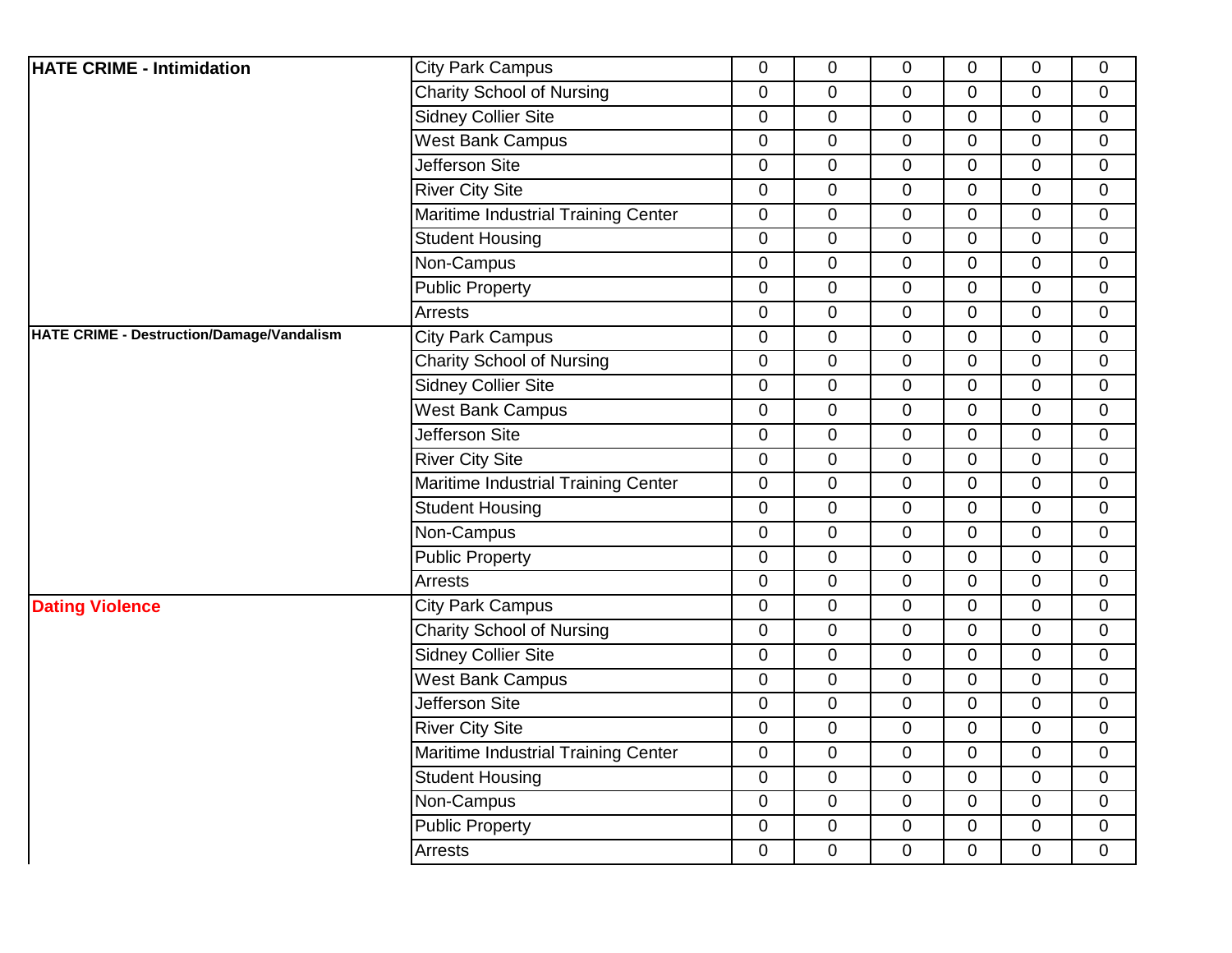| <b>Domestic Abuse</b>  | <b>City Park Campus</b>             | 0              | $\pmb{0}$      | $\mathbf 0$    | $\mathbf 0$    | 0              | $\mathbf 0$    |
|------------------------|-------------------------------------|----------------|----------------|----------------|----------------|----------------|----------------|
|                        | <b>Charity School of Nursing</b>    | 0              | $\mathbf 0$    | $\mathbf 0$    | 0              | 0              | $\overline{0}$ |
|                        | <b>Sidney Collier Site</b>          | 0              | $\mathbf 0$    | $\overline{0}$ | $\mathbf 0$    | 0              | $\mathbf{0}$   |
|                        | <b>West Bank Campus</b>             | 0              | $\pmb{0}$      | $\overline{0}$ | $\overline{0}$ | 0              | $\mathbf 0$    |
|                        | <b>Jefferson Site</b>               | 0              | $\mathbf 0$    | $\mathbf 0$    | $\mathbf 0$    | 0              | $\mathbf 0$    |
|                        | <b>River City Site</b>              | 0              | $\mathbf 0$    | $\overline{0}$ | $\overline{0}$ | 0              | $\mathbf{0}$   |
|                        | Maritime Industrial Training Center | 0              | $\mathbf 0$    | $\overline{0}$ | $\overline{0}$ | $\overline{0}$ | $\mathbf 0$    |
|                        | <b>Student Housing</b>              | 0              | $\mathbf 0$    | $\mathbf 0$    | $\mathbf 0$    | 0              | $\mathbf 0$    |
|                        | Non-Campus                          | 0              | $\mathbf 0$    | $\mathbf 0$    | $\overline{0}$ | 0              | $\mathbf 0$    |
|                        | <b>Public Property</b>              | 0              | $\mathbf 0$    | $\overline{0}$ | $\overline{0}$ | $\overline{0}$ | $\mathbf 0$    |
|                        | <b>Arrests</b>                      | 0              | $\pmb{0}$      | $\overline{0}$ | $\Omega$       | 0              | $\mathbf 0$    |
| <b>Family Violence</b> | <b>City Park Campus</b>             | 0              | $\mathbf 0$    | $\mathbf 0$    | $\overline{0}$ | $\overline{0}$ | $\mathbf 0$    |
| (La. R.S. 46:2132)     | <b>Charity School of Nursing</b>    | 0              | $\mathbf 0$    | $\overline{0}$ | $\overline{0}$ | $\overline{0}$ | $\mathbf 0$    |
|                        | <b>Sidney Collier Site</b>          | $\overline{0}$ | $\pmb{0}$      | $\overline{0}$ | $\overline{0}$ | $\overline{0}$ | $\mathbf 0$    |
|                        | <b>West Bank Campus</b>             | 0              | $\pmb{0}$      | $\overline{0}$ | $\mathbf 0$    | $\overline{0}$ | $\mathbf 0$    |
|                        | <b>Jefferson Site</b>               | 0              | $\mathbf 0$    | $\overline{0}$ | $\overline{0}$ | $\overline{0}$ | $\mathbf 0$    |
|                        | <b>River City Site</b>              | $\overline{0}$ | $\mathbf 0$    | $\overline{0}$ | $\overline{0}$ | $\overline{0}$ | $\mathbf 0$    |
|                        | Maritime Industrial Training Center | 0              | $\mathbf 0$    | $\Omega$       | $\mathbf 0$    | 0              | $\mathbf 0$    |
|                        | <b>Student Housing</b>              | 0              | $\mathbf 0$    | $\overline{0}$ | $\overline{0}$ | $\overline{0}$ | $\mathbf 0$    |
|                        | Non-Campus                          | $\overline{0}$ | $\mathbf 0$    | $\overline{0}$ | $\overline{0}$ | $\overline{0}$ | $\mathbf 0$    |
|                        | <b>Public Property</b>              | $\overline{0}$ | $\mathbf 0$    | $\overline{0}$ | $\overline{0}$ | 0              | $\mathbf 0$    |
|                        | Arrests                             | 0              | $\mathbf 0$    | $\overline{0}$ | $\overline{0}$ | $\overline{0}$ | $\mathbf 0$    |
| <b>Voyeurism</b>       | <b>City Park Campus</b>             | 0              | $\mathbf 0$    | $\overline{0}$ | $\overline{0}$ | $\overline{0}$ | $\mathbf 0$    |
| (La. R.S. 14:283.1)    | <b>Charity School of Nursing</b>    | 0              | $\mathbf 0$    | $\overline{0}$ | $\overline{0}$ | $\overline{0}$ | $\mathbf 0$    |
|                        | <b>Sidney Collier Site</b>          | $\mathbf 0$    | $\mathbf 0$    | $\mathbf 0$    | $\overline{0}$ | $\overline{0}$ | $\mathbf 0$    |
|                        | <b>West Bank Campus</b>             | 0              | $\mathbf 0$    | $\overline{0}$ | $\overline{0}$ | $\overline{0}$ | $\mathbf 0$    |
|                        | Jefferson Site                      | 0              | $\mathbf 0$    | $\overline{0}$ | $\overline{0}$ | $\overline{0}$ | $\mathbf 0$    |
|                        | <b>River City Site</b>              | $\mathbf 0$    | $\pmb{0}$      | $\mathbf 0$    | $\overline{0}$ | $\overline{0}$ | $\mathbf 0$    |
|                        | Maritime Industrial Training Center | 0              | $\mathbf 0$    | $\overline{0}$ | $\overline{0}$ | $\overline{0}$ | $\mathbf 0$    |
|                        | <b>Student Housing</b>              | 0              | $\mathbf 0$    | $\overline{0}$ | $\overline{0}$ | $\overline{0}$ | $\mathbf 0$    |
|                        | Non-Campus                          | $\overline{0}$ | $\pmb{0}$      | $\Omega$       | $\overline{0}$ | $\overline{0}$ | $\overline{0}$ |
|                        | <b>Public Property</b>              | $\mathbf 0$    | $\pmb{0}$      | $\overline{0}$ | $\overline{0}$ | $\overline{0}$ | $\mathbf 0$    |
|                        | Arrests                             | 0              | $\mathbf 0$    | $\overline{0}$ | $\overline{0}$ | $\overline{0}$ | $\overline{0}$ |
| <b>Video Voyeurism</b> | <b>City Park Campus</b>             | $\mathbf 0$    | $\pmb{0}$      | $\overline{0}$ | $\overline{0}$ | $\overline{0}$ | $\overline{0}$ |
| (La. R.S. 14:283)      | <b>Charity School of Nursing</b>    | $\mathbf 0$    | $\mathbf 0$    | $\overline{0}$ | $\mathbf 0$    | $\overline{0}$ | $\mathbf 0$    |
|                        | <b>Sidney Collier Site</b>          | 0              | $\mathbf 0$    | $\mathbf 0$    | $\mathbf 0$    | $\overline{0}$ | $\mathbf 0$    |
|                        | <b>West Bank Campus</b>             | $\overline{0}$ | $\overline{0}$ | $\overline{0}$ | $\overline{0}$ | $\overline{0}$ | $\overline{0}$ |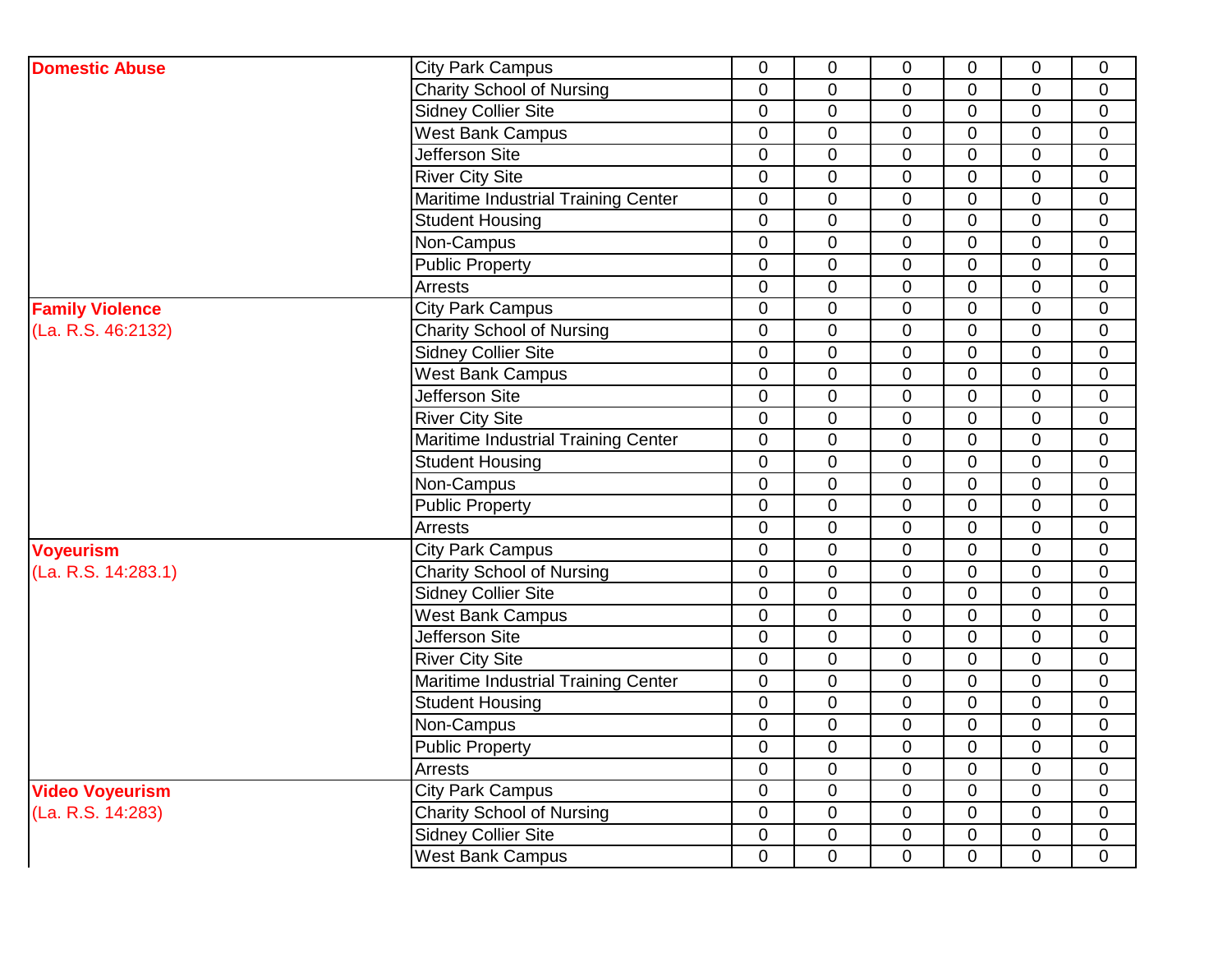|                                                    | Jefferson Site                      | 0              | 0              | $\mathbf 0$    | $\mathbf 0$    | 0              | $\mathbf 0$    |
|----------------------------------------------------|-------------------------------------|----------------|----------------|----------------|----------------|----------------|----------------|
|                                                    | <b>River City Site</b>              | $\overline{0}$ | 0              | $\overline{0}$ | 0              | 0              | $\overline{0}$ |
|                                                    | Maritime Industrial Training Center | 0              | 0              | $\mathbf 0$    | 0              | 0              | $\mathbf 0$    |
|                                                    | <b>Student Housing</b>              | $\mathbf 0$    | 0              | $\mathbf 0$    | $\mathbf 0$    | $\mathbf 0$    | $\mathbf 0$    |
|                                                    | Non-Campus                          | $\overline{0}$ | 0              | $\overline{0}$ | $\mathbf 0$    | 0              | $\overline{0}$ |
|                                                    | Public Property                     | $\overline{0}$ | 0              | $\mathbf 0$    | 0              | 0              | $\mathbf 0$    |
|                                                    | Arrests                             | $\overline{0}$ | 0              | $\mathbf 0$    | 0              | 0              | $\overline{0}$ |
| <b>Nonconsensual Disclosure of a Private Image</b> | <b>City Park Campus</b>             | $\overline{0}$ | 0              | $\mathbf 0$    | 0              | 0              | $\mathbf 0$    |
| (La. R.S. 14:283.2)                                | <b>Charity School of Nursing</b>    | 0              | 0              | $\mathbf 0$    | 0              | 0              | $\mathbf 0$    |
|                                                    | <b>Sidney Collier Site</b>          | $\overline{0}$ | $\overline{0}$ | $\overline{0}$ | 0              | 0              | $\overline{0}$ |
|                                                    | <b>West Bank Campus</b>             | $\overline{0}$ | $\mathbf 0$    | $\mathbf 0$    | $\overline{0}$ | 0              | $\mathbf 0$    |
|                                                    | Jefferson Site                      | $\overline{0}$ | 0              | $\mathbf 0$    | 0              | 0              | $\overline{0}$ |
|                                                    | <b>River City Site</b>              | $\overline{0}$ | $\overline{0}$ | $\overline{0}$ | 0              | 0              | $\overline{0}$ |
|                                                    | Maritime Industrial Training Center | $\mathbf 0$    | 0              | $\mathbf 0$    | $\mathbf 0$    | $\overline{0}$ | $\mathbf 0$    |
|                                                    | <b>Student Housing</b>              | $\mathbf 0$    | 0              | $\mathbf 0$    | 0              | 0              | $\mathbf 0$    |
|                                                    | Non-Campus                          | $\overline{0}$ | 0              | $\overline{0}$ | 0              | 0              | $\overline{0}$ |
|                                                    | <b>Public Property</b>              | 0              | 0              | $\mathbf 0$    | 0              | 0              | $\mathbf 0$    |
|                                                    | Arrests                             | $\mathbf 0$    | 0              | $\mathbf 0$    | $\mathbf 0$    | 0              | $\mathbf 0$    |
| <b>Peeping Tom</b>                                 | <b>City Park Campus</b>             | $\overline{0}$ | 0              | $\mathbf 0$    | 0              | 0              | $\overline{0}$ |
| (La. R.S. 14:284)                                  | <b>Charity School of Nursing</b>    | $\overline{0}$ | $\overline{0}$ | $\mathbf 0$    | $\mathbf 0$    | $\mathbf 0$    | $\mathbf 0$    |
|                                                    | <b>Sidney Collier Site</b>          | 0              | 0              | $\mathbf 0$    | 0              | 0              | $\mathbf 0$    |
|                                                    | <b>West Bank Campus</b>             | $\overline{0}$ | 0              | $\mathbf 0$    | $\mathbf 0$    | 0              | $\overline{0}$ |
|                                                    | Jefferson Site                      | $\overline{0}$ | 0              | $\mathbf 0$    | 0              | 0              | $\mathbf 0$    |
|                                                    | <b>River City Site</b>              | $\overline{0}$ | 0              | $\mathbf 0$    | $\mathbf 0$    | $\overline{0}$ | $\mathbf 0$    |
|                                                    | Maritime Industrial Training Center | $\overline{0}$ | 0              | $\mathbf 0$    | 0              | 0              | $\mathbf 0$    |
|                                                    | <b>Student Housing</b>              | 0              | 0              | $\mathbf 0$    | 0              | 0              | $\mathbf 0$    |
|                                                    | Non-Campus                          | 0              | 0              | $\mathbf 0$    | 0              | 0              | $\mathbf 0$    |
|                                                    | Public Property                     | $\overline{0}$ | 0              | $\overline{0}$ | $\mathbf 0$    | 0              | $\overline{0}$ |
|                                                    | Arrests                             | $\overline{0}$ | 0              | $\mathbf 0$    | $\mathbf 0$    | 0              | $\overline{0}$ |
| <b>Sexual Battery</b>                              | <b>City Park Campus</b>             | $\overline{0}$ | 0              | $\mathbf 0$    | 0              | 0              | $\mathbf 0$    |
| (La. R.S. 14:43.1)                                 | <b>Charity School of Nursing</b>    | 0              | 0              | $\pmb{0}$      | 0              | 0              | $\pmb{0}$      |
|                                                    | <b>Sidney Collier Site</b>          | $\overline{0}$ | 0              | 0              | $\Omega$       | $\mathbf 0$    | $\mathbf 0$    |
|                                                    | <b>West Bank Campus</b>             | $\overline{0}$ | 0              | $\overline{0}$ | $\mathbf 0$    | 0              | $\overline{0}$ |
|                                                    | Jefferson Site                      | $\mathbf 0$    | $\mathbf 0$    | $\mathbf 0$    | $\overline{0}$ | 0              | 0              |
|                                                    | <b>River City Site</b>              | $\overline{0}$ | $\mathbf 0$    | $\mathbf 0$    | 0              | 0              | 0              |
|                                                    | Maritime Industrial Training Center | $\mathbf 0$    | 0              | $\mathbf 0$    | $\pmb{0}$      | 0              | $\overline{0}$ |
|                                                    | <b>Student Housing</b>              | $\overline{0}$ | $\mathbf 0$    | $\pmb{0}$      | $\overline{0}$ | 0              | $\overline{0}$ |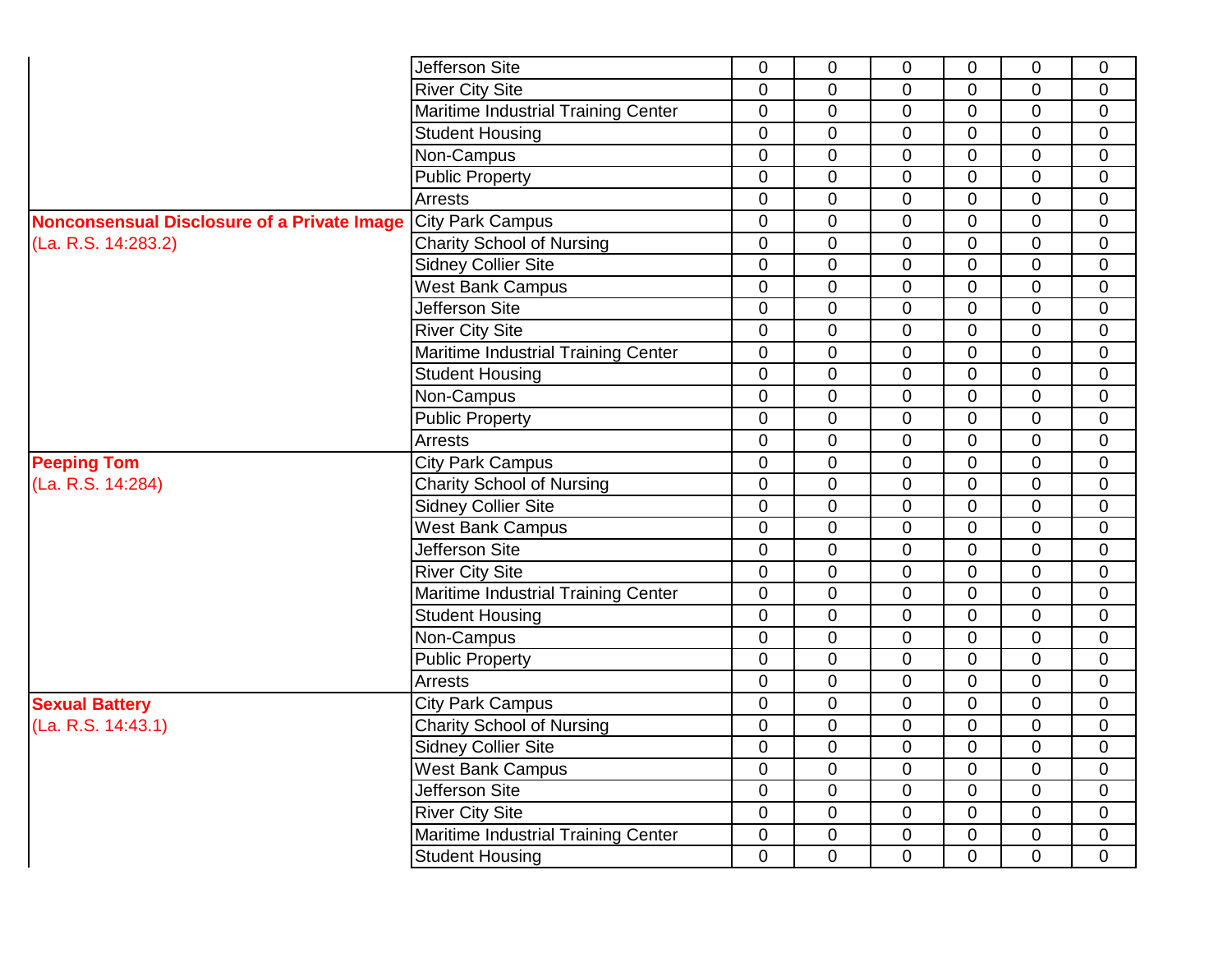|                                     | Non-Campus                          | $\overline{0}$ | $\mathbf 0$    | $\overline{0}$ | $\mathbf 0$    | $\overline{0}$ | $\Omega$       |
|-------------------------------------|-------------------------------------|----------------|----------------|----------------|----------------|----------------|----------------|
|                                     | <b>Public Property</b>              | $\overline{0}$ | $\overline{0}$ | $\overline{0}$ | $\Omega$       | $\overline{0}$ | $\Omega$       |
|                                     | Arrests                             | $\overline{0}$ | $\overline{0}$ | $\overline{0}$ | $\overline{0}$ | $\overline{0}$ | $\overline{0}$ |
| <b>Misdemeanor Sexual Battery</b>   | <b>City Park Campus</b>             | $\overline{0}$ | $\overline{0}$ | $\overline{0}$ | $\Omega$       | $\overline{0}$ | $\overline{0}$ |
| (La. R.S. 14:43.1.1)                | <b>Charity School of Nursing</b>    | $\overline{0}$ | $\overline{0}$ | $\overline{0}$ | $\overline{0}$ | $\overline{0}$ | $\overline{0}$ |
|                                     | <b>Sidney Collier Site</b>          | $\overline{0}$ | $\overline{0}$ | $\overline{0}$ | $\overline{0}$ | $\mathbf 0$    | $\overline{0}$ |
|                                     | <b>West Bank Campus</b>             | $\overline{0}$ | $\overline{0}$ | $\overline{0}$ | $\Omega$       | $\overline{0}$ | $\Omega$       |
|                                     | Jefferson Site                      | $\Omega$       | $\Omega$       | $\overline{0}$ | $\Omega$       | $\Omega$       | $\Omega$       |
|                                     | <b>River City Site</b>              | 0              | $\Omega$       | 0              | $\Omega$       | $\Omega$       | $\Omega$       |
|                                     | Maritime Industrial Training Center | $\overline{0}$ | $\mathbf{0}$   | $\overline{0}$ | $\overline{0}$ | $\overline{0}$ | $\overline{0}$ |
|                                     | <b>Student Housing</b>              | $\overline{0}$ | $\Omega$       | $\overline{0}$ | $\overline{0}$ | $\Omega$       | $\Omega$       |
|                                     | Non-Campus                          | 0              | $\overline{0}$ | $\overline{0}$ | $\overline{0}$ | $\overline{0}$ | $\Omega$       |
|                                     | <b>Public Property</b>              | $\overline{0}$ | $\overline{0}$ | $\overline{0}$ | $\mathbf 0$    | $\Omega$       | $\Omega$       |
|                                     | Arrests                             | 0              | $\mathbf 0$    | $\mathbf 0$    | $\mathbf 0$    | $\overline{0}$ | $\overline{0}$ |
| <b>Second Degree Sexual Battery</b> | <b>City Park Campus</b>             | $\overline{0}$ | $\mathbf 0$    | $\mathbf 0$    | $\mathbf 0$    | $\overline{0}$ | $\overline{0}$ |
| (La. R.S. 14:43.2)                  | <b>Charity School of Nursing</b>    | $\overline{0}$ | $\overline{0}$ | $\mathbf 0$    | $\overline{0}$ | $\overline{0}$ | $\overline{0}$ |
|                                     | Sidney Collier Site                 | 0              | $\overline{0}$ | $\mathbf 0$    | $\mathbf 0$    | $\overline{0}$ | $\overline{0}$ |
|                                     | <b>West Bank Campus</b>             | $\Omega$       | $\Omega$       | $\mathbf 0$    | $\Omega$       | $\Omega$       | $\Omega$       |
|                                     | <b>Jefferson Site</b>               | $\Omega$       | $\Omega$       | $\overline{0}$ | $\Omega$       | $\overline{0}$ | $\Omega$       |
|                                     | <b>River City Site</b>              | $\overline{0}$ | $\mathbf{0}$   | $\overline{0}$ | $\overline{0}$ | $\overline{0}$ | $\Omega$       |
|                                     | Maritime Industrial Training Center | $\overline{0}$ | $\overline{0}$ | $\mathbf 0$    | $\overline{0}$ | 0              | $\Omega$       |
|                                     | <b>Student Housing</b>              | $\overline{0}$ | $\mathbf 0$    | $\overline{0}$ | $\overline{0}$ | $\overline{0}$ | $\Omega$       |
|                                     | Non-Campus                          | $\overline{0}$ | $\overline{0}$ | $\overline{0}$ | $\overline{0}$ | $\overline{0}$ | $\Omega$       |
|                                     | <b>Public Property</b>              | $\overline{0}$ | $\overline{0}$ | $\overline{0}$ | $\overline{0}$ | $\overline{0}$ | $\Omega$       |
|                                     | Arrests                             | $\overline{0}$ | $\overline{0}$ | $\overline{0}$ | $\overline{0}$ | $\overline{0}$ | $\Omega$       |
| <b>Oral Sexual Battery</b>          | <b>City Park Campus</b>             | $\overline{0}$ | $\overline{0}$ | $\overline{0}$ | $\overline{0}$ | $\overline{0}$ | $\mathbf 0$    |
| (La. R.S. 14:43.3)                  | <b>Charity School of Nursing</b>    | $\overline{0}$ | $\overline{0}$ | $\overline{0}$ | $\overline{0}$ | $\overline{0}$ | $\overline{0}$ |
|                                     | <b>Sidney Collier Site</b>          | $\overline{0}$ | $\overline{0}$ | 0              | $\overline{0}$ | $\overline{0}$ | $\overline{0}$ |
|                                     | <b>West Bank Campus</b>             | $\Omega$       | $\Omega$       | $\overline{0}$ | $\Omega$       | $\Omega$       | $\Omega$       |
|                                     | Jefferson Site                      | $\Omega$       | $\Omega$       | $\overline{0}$ | $\Omega$       | $\Omega$       | $\Omega$       |
|                                     | <b>River City Site</b>              | $\overline{0}$ | $\overline{0}$ | $\overline{0}$ | $\Omega$       | $\Omega$       | $\Omega$       |
|                                     | Maritime Industrial Training Center | $\overline{0}$ | $\overline{0}$ | $\overline{0}$ | $\Omega$       | $\Omega$       | $\Omega$       |
|                                     | <b>Student Housing</b>              | $\overline{0}$ | $\Omega$       | $\overline{0}$ | $\overline{0}$ | $\overline{0}$ | $\Omega$       |
|                                     | Non-Campus                          | $\overline{0}$ | $\overline{0}$ | $\overline{0}$ | $\overline{0}$ | $\overline{0}$ | $\overline{0}$ |
|                                     | <b>Public Property</b>              | 0              | $\mathbf 0$    | 0              | $\overline{0}$ | $\overline{0}$ | $\overline{0}$ |
|                                     | Arrests                             | $\overline{0}$ | $\overline{0}$ | $\overline{0}$ | $\overline{0}$ | $\overline{0}$ | $\overline{0}$ |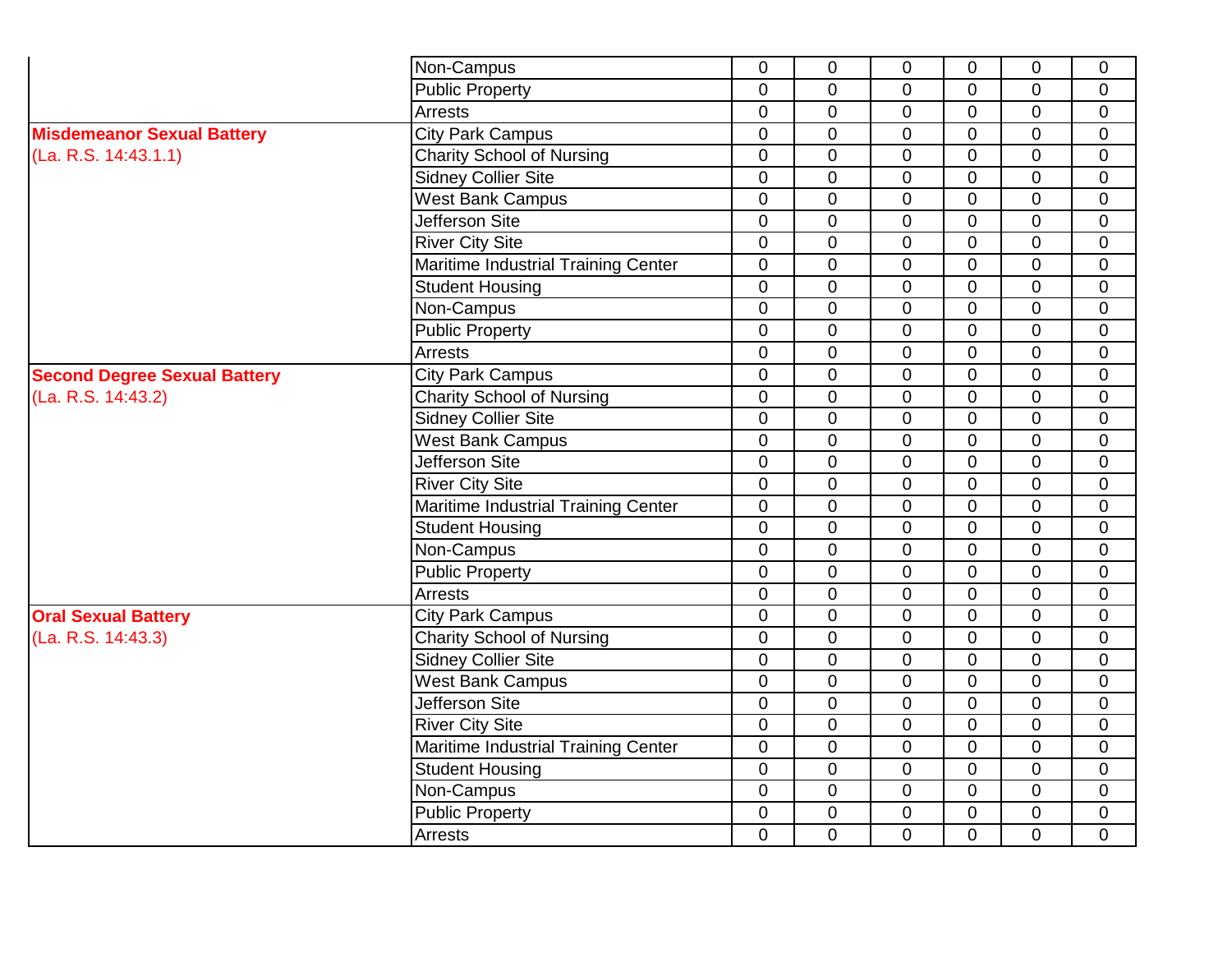| <b>Female Genital Mutilation</b>       | <b>City Park Campus</b>             | $\mathbf 0$    | 0              | 0              | $\mathbf 0$    | 0              | $\mathbf 0$    |
|----------------------------------------|-------------------------------------|----------------|----------------|----------------|----------------|----------------|----------------|
| (La. R.S. 14:43.4)                     | <b>Charity School of Nursing</b>    | $\overline{0}$ | $\mathbf 0$    | 0              | 0              | 0              | $\overline{0}$ |
|                                        | <b>Sidney Collier Site</b>          | $\mathbf 0$    | $\mathbf 0$    | $\Omega$       | $\Omega$       | 0              | $\mathbf 0$    |
|                                        | <b>West Bank Campus</b>             | $\overline{0}$ | $\mathbf 0$    | $\overline{0}$ | $\overline{0}$ | 0              | $\overline{0}$ |
|                                        | Jefferson Site                      | $\overline{0}$ | $\mathbf 0$    | $\overline{0}$ | $\mathbf 0$    | $\overline{0}$ | $\overline{0}$ |
|                                        | <b>River City Site</b>              | $\overline{0}$ | 0              | 0              | $\overline{0}$ | 0              | $\mathbf 0$    |
|                                        | Maritime Industrial Training Center | $\overline{0}$ | 0              | $\overline{0}$ | $\mathbf 0$    | 0              | $\mathbf 0$    |
|                                        | <b>Student Housing</b>              | $\mathbf 0$    | 0              | $\overline{0}$ | $\Omega$       | 0              | $\mathbf 0$    |
|                                        | Non-Campus                          | $\overline{0}$ | $\overline{0}$ | $\overline{0}$ | $\overline{0}$ | $\overline{0}$ | $\mathbf 0$    |
|                                        | <b>Public Property</b>              | $\Omega$       | $\mathbf 0$    | $\Omega$       | $\Omega$       | 0              | $\mathbf 0$    |
|                                        | Arrests                             | $\overline{0}$ | $\overline{0}$ | $\Omega$       | $\overline{0}$ | $\overline{0}$ | $\overline{0}$ |
| Intentional exposure to HIV            | <b>City Park Campus</b>             | $\overline{0}$ | $\mathbf 0$    | $\Omega$       | $\mathbf 0$    | $\overline{0}$ | $\mathbf{0}$   |
| (La. R.S. 14:43.5)                     | <b>Charity School of Nursing</b>    | $\mathbf 0$    | $\pmb{0}$      | 0              | $\overline{0}$ | 0              | $\mathbf 0$    |
|                                        | <b>Sidney Collier Site</b>          | $\overline{0}$ | $\mathbf 0$    | $\overline{0}$ | $\mathbf 0$    | 0              | $\overline{0}$ |
|                                        | <b>West Bank Campus</b>             | $\mathbf 0$    | $\pmb{0}$      | 0              | $\overline{0}$ | 0              | $\mathbf 0$    |
|                                        | <b>Jefferson Site</b>               | $\overline{0}$ | $\mathbf 0$    | $\overline{0}$ | 0              | 0              | $\mathbf 0$    |
|                                        | <b>River City Site</b>              | $\overline{0}$ | $\mathbf 0$    | $\mathbf 0$    | $\mathbf 0$    | 0              | $\overline{0}$ |
|                                        | Maritime Industrial Training Center | $\mathbf 0$    | $\mathbf 0$    | $\overline{0}$ | $\overline{0}$ | 0              | $\mathbf 0$    |
|                                        | <b>Student Housing</b>              | $\overline{0}$ | $\mathbf 0$    | 0              | $\mathbf 0$    | $\overline{0}$ | $\overline{0}$ |
|                                        | Non-Campus                          | $\mathbf 0$    | 0              | 0              | $\overline{0}$ | 0              | $\mathbf 0$    |
|                                        | <b>Public Property</b>              | $\overline{0}$ | $\overline{0}$ | $\overline{0}$ | $\overline{0}$ | $\overline{0}$ | $\overline{0}$ |
|                                        | Arrests                             | $\mathbf 0$    | $\overline{0}$ | 0              | $\Omega$       | 0              | $\mathbf 0$    |
| <b>Crime Against Nature</b>            | <b>City Park Campus</b>             | $\overline{0}$ | $\mathbf 0$    | $\overline{0}$ | $\overline{0}$ | $\overline{0}$ | $\overline{0}$ |
| (La. R.S. 14:89)                       | <b>Charity School of Nursing</b>    | $\overline{0}$ | $\mathbf 0$    | $\Omega$       | $\Omega$       | $\overline{0}$ | $\overline{0}$ |
|                                        | <b>Sidney Collier Site</b>          | $\overline{0}$ | $\mathbf 0$    | $\Omega$       | $\overline{0}$ | $\overline{0}$ | $\overline{0}$ |
|                                        | <b>West Bank Campus</b>             | $\overline{0}$ | $\mathbf 0$    | $\overline{0}$ | $\mathbf 0$    | 0              | $\mathbf 0$    |
|                                        | Jefferson Site                      | $\mathbf 0$    | $\mathbf 0$    | $\Omega$       | $\Omega$       | 0              | $\mathbf 0$    |
|                                        | <b>River City Site</b>              | $\overline{0}$ | $\mathbf 0$    | $\overline{0}$ | $\overline{0}$ | 0              | $\overline{0}$ |
|                                        | Maritime Industrial Training Center | $\overline{0}$ | $\overline{0}$ | $\Omega$       | $\Omega$       | $\overline{0}$ | $\overline{0}$ |
|                                        | <b>Student Housing</b>              | $\overline{0}$ | 0              | 0              | $\mathbf 0$    | 0              | $\mathbf 0$    |
|                                        | Non-Campus                          | $\Omega$       | $\mathbf 0$    | $\mathbf 0$    | $\Omega$       | 0              | $\mathbf{0}$   |
|                                        | <b>Public Property</b>              | $\overline{0}$ | $\mathbf 0$    | $\overline{0}$ | $\overline{0}$ | 0              | $\mathbf 0$    |
|                                        | Arrests                             | $\mathbf 0$    | 0              | 0              | $\Omega$       | $\overline{0}$ | $\mathbf 0$    |
| <b>Aggravated Crime Against Nature</b> | <b>City Park Campus</b>             | $\mathbf 0$    | 0              | 0              | $\overline{0}$ | 0              | $\mathbf 0$    |
| (La. R.S. 14:89.1)                     | <b>Charity School of Nursing</b>    | $\mathbf 0$    | 0              | $\overline{0}$ | $\overline{0}$ | 0              | $\mathbf 0$    |
|                                        | <b>Sidney Collier Site</b>          | $\Omega$       | $\overline{0}$ | $\overline{0}$ | $\Omega$       | $\Omega$       | 0              |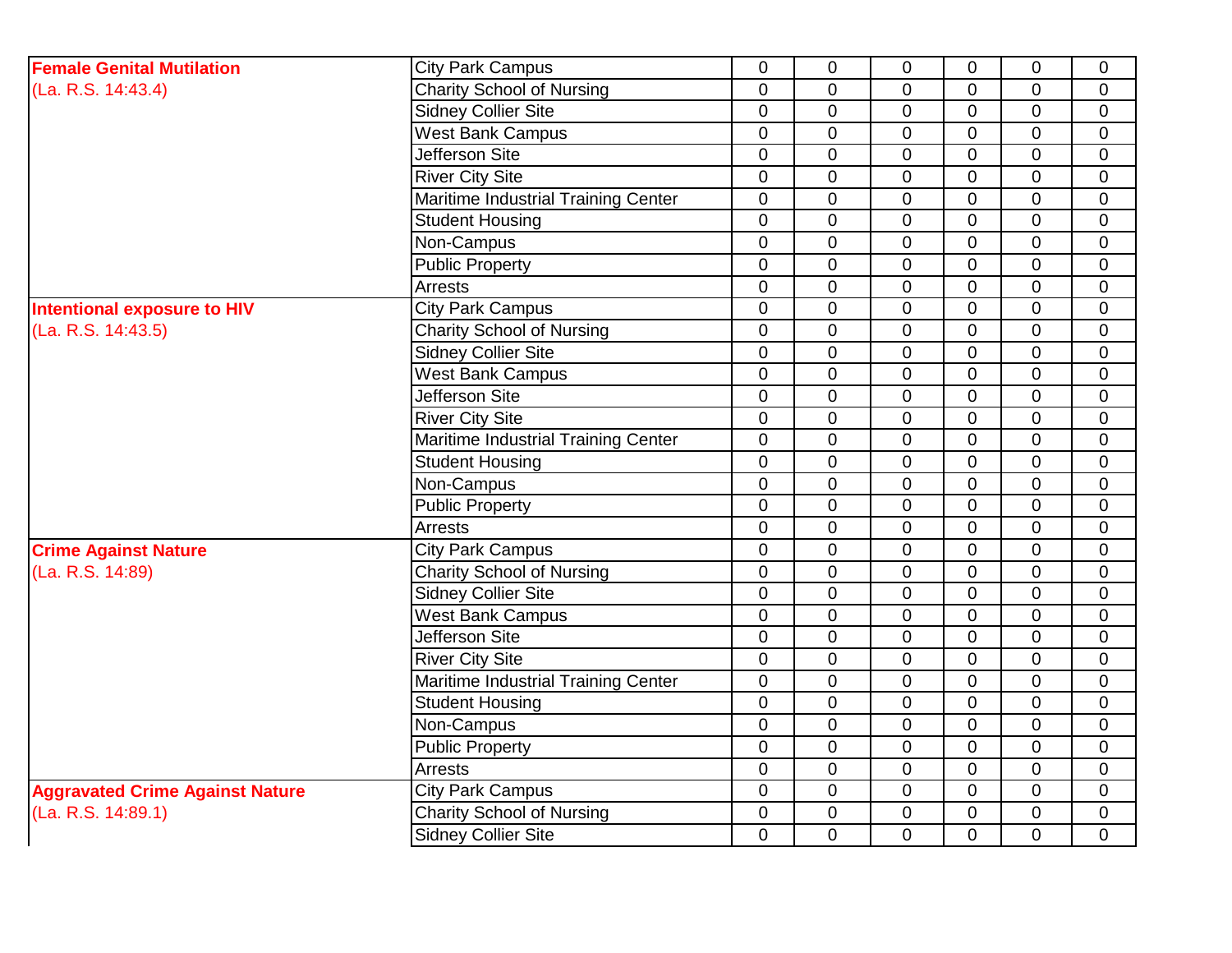|                          | <b>West Bank Campus</b>             | $\mathbf 0$    | $\mathbf 0$    | $\mathbf 0$    | 0              | 0              | $\mathbf 0$    |
|--------------------------|-------------------------------------|----------------|----------------|----------------|----------------|----------------|----------------|
|                          | Jefferson Site                      | 0              | $\mathbf 0$    | $\Omega$       | $\Omega$       | 0              | $\mathbf 0$    |
|                          | <b>River City Site</b>              | $\overline{0}$ | $\mathbf 0$    | $\mathbf 0$    | $\mathbf 0$    | 0              | $\mathbf 0$    |
|                          | Maritime Industrial Training Center | $\overline{0}$ | $\mathbf 0$    | $\overline{0}$ | $\overline{0}$ | 0              | $\overline{0}$ |
|                          | <b>Student Housing</b>              | 0              | $\overline{0}$ | $\overline{0}$ | $\overline{0}$ | 0              | 0              |
|                          | Non-Campus                          | 0              | 0              | $\overline{0}$ | $\overline{0}$ | 0              | 0              |
|                          | <b>Public Property</b>              | $\overline{0}$ | $\overline{0}$ | $\overline{0}$ | $\overline{0}$ | 0              | $\overline{0}$ |
|                          | Arrests                             | 0              | $\mathbf 0$    | $\Omega$       | $\overline{0}$ | 0              | 0              |
| <b>Obscenity</b>         | <b>City Park Campus</b>             | $\overline{0}$ | $\mathbf 0$    | $\overline{0}$ | $\Omega$       | $\overline{0}$ | $\mathbf{1}$   |
| (La. R.S. 14:106)        | <b>Charity School of Nursing</b>    | 0              | $\mathbf 0$    | $\overline{0}$ | $\overline{0}$ | $\overline{0}$ | 0              |
|                          | <b>Sidney Collier Site</b>          | $\overline{0}$ | $\overline{0}$ | $\overline{0}$ | $\overline{0}$ | $\overline{0}$ | $\overline{0}$ |
|                          | <b>West Bank Campus</b>             | $\mathbf 0$    | $\mathbf 0$    | $\overline{0}$ | $\overline{0}$ | $\overline{0}$ | $\mathbf 0$    |
|                          | <b>Jefferson Site</b>               | 0              | $\pmb{0}$      | $\mathbf 0$    | 0              | 0              | $\mathbf 0$    |
|                          | <b>River City Site</b>              | $\overline{0}$ | $\mathbf 0$    | $\overline{0}$ | $\overline{0}$ | $\overline{0}$ | $\mathbf 0$    |
|                          | Maritime Industrial Training Center | $\mathbf 0$    | $\pmb{0}$      | $\mathbf 0$    | $\overline{0}$ | 0              | $\pmb{0}$      |
|                          | <b>Student Housing</b>              | 0              | $\pmb{0}$      | $\mathbf 0$    | $\Omega$       | 0              | 0              |
|                          | Non-Campus                          | $\overline{0}$ | $\mathbf 0$    | $\overline{0}$ | $\mathbf 0$    | 0              | 0              |
|                          | <b>Public Property</b>              | $\overline{0}$ | $\pmb{0}$      | $\overline{0}$ | $\overline{0}$ | 0              | $\overline{0}$ |
|                          | Arrests                             | 0              | $\pmb{0}$      | $\overline{0}$ | $\overline{0}$ | 0              | 0              |
| <b>Human Trafficking</b> | <b>City Park Campus</b>             | $\overline{0}$ | 0              | $\overline{0}$ | $\overline{0}$ | 0              | $\overline{0}$ |
| (La. R.S. 14:46.2)       | <b>Charity School of Nursing</b>    | $\overline{0}$ | 0              | $\overline{0}$ | $\overline{0}$ | 0              | 0              |
|                          | <b>Sidney Collier Site</b>          | $\overline{0}$ | $\mathbf 0$    | $\overline{0}$ | $\overline{0}$ | 0              | $\overline{0}$ |
|                          | <b>West Bank Campus</b>             | 0              | $\mathbf 0$    | $\overline{0}$ | $\overline{0}$ | 0              | $\overline{0}$ |
|                          | Jefferson Site                      | 0              | $\mathbf 0$    | $\overline{0}$ | $\mathbf 0$    | 0              | 0              |
|                          | <b>River City Site</b>              | $\overline{0}$ | $\overline{0}$ | $\overline{0}$ | $\overline{0}$ | $\overline{0}$ | $\overline{0}$ |
|                          | Maritime Industrial Training Center | $\mathbf 0$    | $\mathbf 0$    | $\overline{0}$ | $\mathbf 0$    | $\overline{0}$ | $\overline{0}$ |
|                          | <b>Student Housing</b>              | $\mathbf 0$    | $\pmb{0}$      | $\Omega$       | $\Omega$       | 0              | $\mathbf 0$    |
|                          | Non-Campus                          | 0              | $\mathbf 0$    | $\overline{0}$ | $\mathbf 0$    | 0              | $\overline{0}$ |
|                          | <b>Public Property</b>              | 0              | $\pmb{0}$      | $\mathbf 0$    | $\mathbf 0$    | 0              | 0              |
|                          | Arrests                             | $\mathbf 0$    | $\pmb{0}$      | $\overline{0}$ | $\mathbf 0$    | 0              | 0              |
| <b>Prostitution</b>      | <b>City Park Campus</b>             | 0              | $\mathbf 0$    | $\mathbf 0$    | $\mathbf 0$    | 0              | 0              |
| (La. R.S. 14:82)         | <b>Charity School of Nursing</b>    | $\mathbf 0$    | $\mathbf 0$    | $\overline{0}$ | 0              | $\overline{0}$ | $\mathbf 0$    |
|                          | Sidney Collier Site                 | 0              | $\pmb{0}$      | $\overline{0}$ | $\overline{0}$ | 0              | 0              |
|                          | <b>West Bank Campus</b>             | 0              | 0              | $\overline{0}$ | $\overline{0}$ | 0              | $\overline{0}$ |
|                          | Jefferson Site                      | 0              | 0              | $\mathbf 0$    | 0              | 0              | 0              |
|                          | <b>River City Site</b>              | $\overline{0}$ | $\overline{0}$ | $\overline{0}$ | $\Omega$       | $\overline{0}$ | $\overline{0}$ |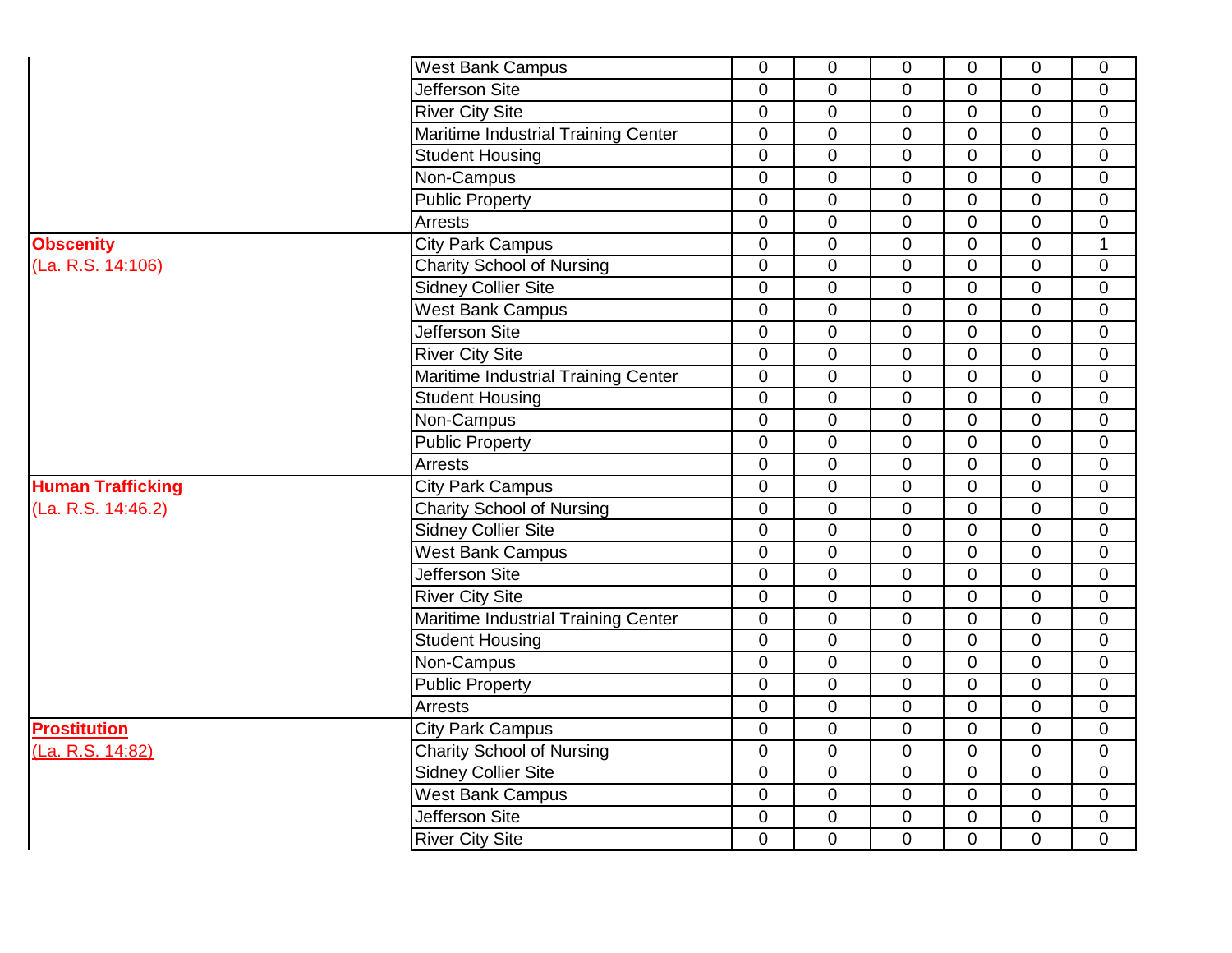|                                               | Maritime Industrial Training Center | 0              | $\mathbf 0$    | $\mathbf 0$    | $\mathbf 0$    | 0              | $\mathbf 0$    |
|-----------------------------------------------|-------------------------------------|----------------|----------------|----------------|----------------|----------------|----------------|
|                                               | <b>Student Housing</b>              | $\overline{0}$ | $\mathbf 0$    | $\mathbf 0$    | $\mathbf 0$    | $\overline{0}$ | $\mathbf 0$    |
|                                               | Non-Campus                          | $\Omega$       | $\mathbf 0$    | $\mathbf 0$    | $\mathbf 0$    | $\Omega$       | $\mathbf 0$    |
|                                               | <b>Public Property</b>              | $\mathbf 0$    | $\overline{0}$ | $\overline{0}$ | 0              | $\overline{0}$ | $\mathbf 0$    |
|                                               | Arrests                             | $\Omega$       | $\overline{0}$ | $\overline{0}$ | $\overline{0}$ | $\overline{0}$ | $\mathbf 0$    |
| <b>Prostitution of Person Under 18</b>        | <b>City Park Campus</b>             | $\Omega$       | $\overline{0}$ | $\overline{0}$ | $\overline{0}$ | $\overline{0}$ | $\overline{0}$ |
| (La. R.S. 14:82.1)                            | <b>Charity School of Nursing</b>    | $\mathbf 0$    | $\overline{0}$ | $\overline{0}$ | $\mathbf 0$    | $\overline{0}$ | $\mathbf 0$    |
|                                               | <b>Sidney Collier Site</b>          | $\mathbf 0$    | $\overline{0}$ | $\overline{0}$ | $\mathbf 0$    | $\mathbf 0$    | $\overline{0}$ |
|                                               | <b>West Bank Campus</b>             | $\mathbf 0$    | $\overline{0}$ | $\overline{0}$ | $\overline{0}$ | $\overline{0}$ | $\overline{0}$ |
|                                               | <b>Jefferson Site</b>               | $\overline{0}$ | $\overline{0}$ | $\overline{0}$ | $\overline{0}$ | $\mathbf 0$    | $\mathbf 0$    |
|                                               | <b>River City Site</b>              | $\overline{0}$ | $\overline{0}$ | $\overline{0}$ | $\overline{0}$ | $\mathbf 0$    | $\mathbf 0$    |
|                                               | Maritime Industrial Training Center | $\overline{0}$ | $\overline{0}$ | $\overline{0}$ | $\overline{0}$ | $\mathbf 0$    | $\mathbf 0$    |
|                                               | <b>Student Housing</b>              | $\mathbf 0$    | $\mathbf 0$    | $\mathbf 0$    | $\mathbf 0$    | $\overline{0}$ | $\mathbf 0$    |
|                                               | Non-Campus                          | $\mathbf 0$    | $\overline{0}$ | $\mathbf 0$    | $\mathbf 0$    | $\mathbf 0$    | $\overline{0}$ |
|                                               | <b>Public Property</b>              | $\mathbf 0$    | $\overline{0}$ | $\mathbf 0$    | $\mathbf 0$    | $\overline{0}$ | $\mathbf 0$    |
|                                               | Arrests                             | $\mathbf 0$    | $\mathbf 0$    | $\mathbf 0$    | $\mathbf 0$    | $\mathbf 0$    | $\mathbf 0$    |
| <b>Purchase of Commercial Sexual Activity</b> | <b>City Park Campus</b>             | $\mathbf 0$    | $\mathbf 0$    | $\mathbf 0$    | $\mathbf 0$    | $\mathbf 0$    | $\mathbf 0$    |
| (La. R.S. 14:82.2)                            | <b>Charity School of Nursing</b>    | $\mathbf 0$    | $\overline{0}$ | $\mathbf 0$    | $\overline{0}$ | $\mathbf 0$    | $\overline{0}$ |
|                                               | Sidney Collier Site                 | 0              | $\overline{0}$ | $\overline{0}$ | $\overline{0}$ | $\mathbf 0$    | $\mathbf 0$    |
|                                               | <b>West Bank Campus</b>             | $\overline{0}$ | $\overline{0}$ | $\overline{0}$ | $\overline{0}$ | $\overline{0}$ | $\overline{0}$ |
|                                               | Jefferson Site                      | $\overline{0}$ | $\overline{0}$ | $\overline{0}$ | 0              | $\overline{0}$ | $\mathbf 0$    |
|                                               | <b>River City Site</b>              | $\overline{0}$ | $\overline{0}$ | $\overline{0}$ | 0              | $\overline{0}$ | $\mathbf 0$    |
|                                               | Maritime Industrial Training Center | $\mathbf 0$    | $\overline{0}$ | $\overline{0}$ | $\overline{0}$ | $\overline{0}$ | $\overline{0}$ |
|                                               | <b>Student Housing</b>              | $\mathbf 0$    | $\overline{0}$ | $\overline{0}$ | $\overline{0}$ | $\overline{0}$ | $\overline{0}$ |
|                                               | Non-Campus                          | $\mathbf 0$    | $\mathbf 0$    | $\overline{0}$ | $\overline{0}$ | $\mathbf 0$    | $\mathbf 0$    |
|                                               | <b>Public Property</b>              | $\mathbf 0$    | $\mathbf 0$    | $\overline{0}$ | $\overline{0}$ | $\mathbf 0$    | $\mathbf 0$    |
|                                               | Arrests                             | $\mathbf 0$    | $\mathbf 0$    | $\overline{0}$ | $\overline{0}$ | $\mathbf 0$    | $\overline{0}$ |
| <b>Solicitation for Prostitutes</b>           | <b>City Park Campus</b>             | $\overline{0}$ | $\mathbf 0$    | $\overline{0}$ | $\overline{0}$ | $\overline{0}$ | $\overline{0}$ |
| (La. R.S. 14:83)                              | <b>Charity School of Nursing</b>    | $\overline{0}$ | $\overline{0}$ | $\overline{0}$ | $\overline{0}$ | $\overline{0}$ | $\mathbf 0$    |
|                                               | <b>Sidney Collier Site</b>          | $\overline{0}$ | $\mathbf 0$    | $\mathbf 0$    | $\mathbf 0$    | $\Omega$       | $\Omega$       |
|                                               | <b>West Bank Campus</b>             | $\overline{0}$ | $\mathbf 0$    | $\mathbf 0$    | $\mathbf 0$    | $\Omega$       | $\mathbf 0$    |
|                                               | Jefferson Site                      | $\overline{0}$ | $\overline{0}$ | $\mathbf{0}$   | $\overline{0}$ | $\Omega$       | $\overline{0}$ |
|                                               | <b>River City Site</b>              | $\mathbf 0$    | $\overline{0}$ | $\mathbf 0$    | $\mathbf 0$    | $\overline{0}$ | $\overline{0}$ |
|                                               | Maritime Industrial Training Center | $\mathbf 0$    | $\overline{0}$ | $\overline{0}$ | $\mathbf 0$    | $\mathbf 0$    | $\overline{0}$ |
|                                               | <b>Student Housing</b>              | $\mathbf 0$    | $\mathbf 0$    | $\mathbf 0$    | $\mathbf 0$    | $\mathbf 0$    | $\mathbf 0$    |
|                                               | Non-Campus                          | $\Omega$       | $\overline{0}$ | $\overline{0}$ | $\overline{0}$ | $\overline{0}$ | $\overline{0}$ |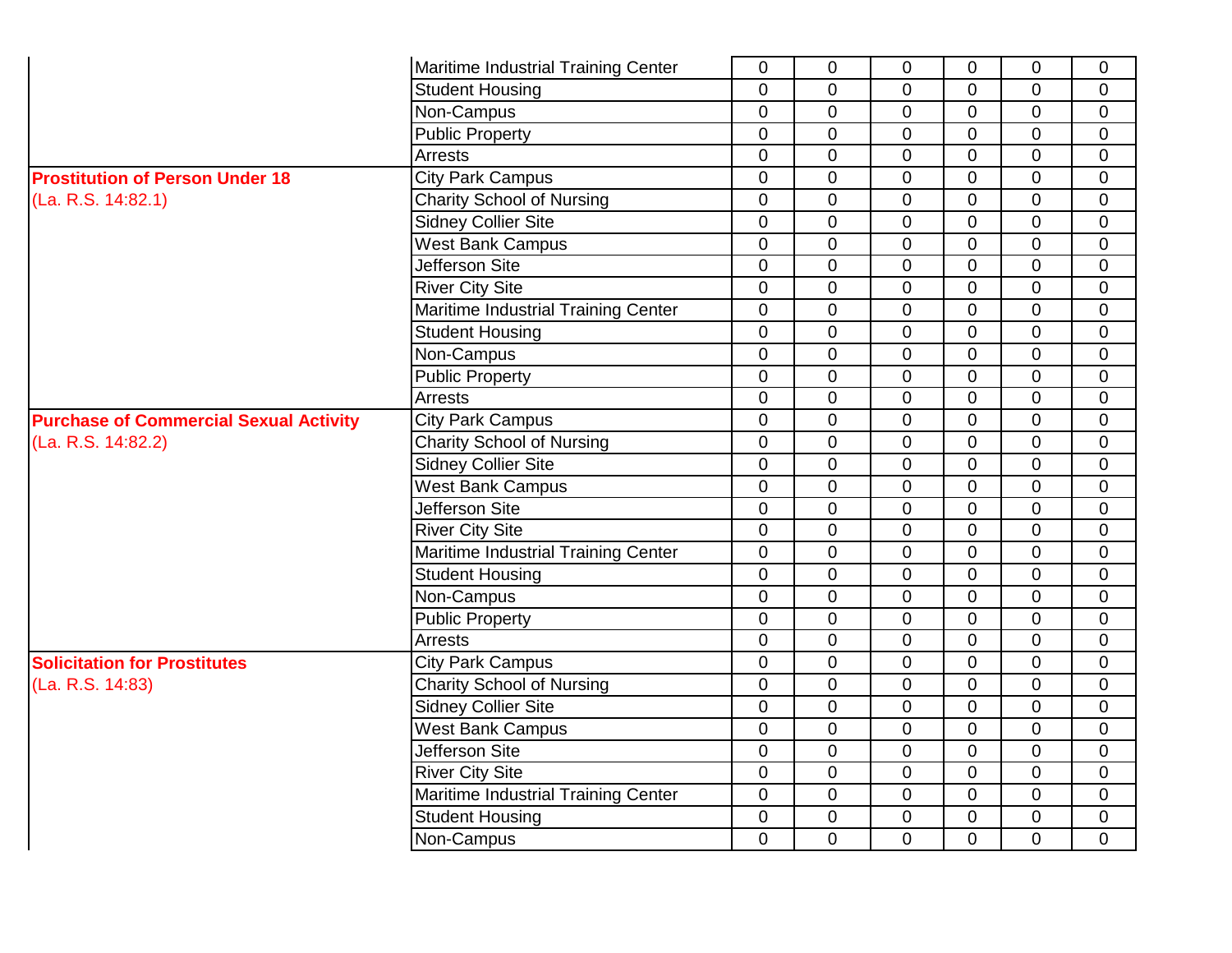|                                | <b>Public Property</b>              | 0              | $\overline{0}$ | $\mathbf 0$      | $\Omega$                                                                                                                                                                                                                                                                                                                                                                                                                         | $\overline{0}$ | $\overline{0}$ |
|--------------------------------|-------------------------------------|----------------|----------------|------------------|----------------------------------------------------------------------------------------------------------------------------------------------------------------------------------------------------------------------------------------------------------------------------------------------------------------------------------------------------------------------------------------------------------------------------------|----------------|----------------|
|                                | Arrests                             | $\overline{0}$ | $\overline{0}$ | $\mathbf 0$      | $\Omega$                                                                                                                                                                                                                                                                                                                                                                                                                         | $\Omega$       | $\Omega$       |
| <b>Inciting Prostitution</b>   | <b>City Park Campus</b>             | $\overline{0}$ | $\overline{0}$ | $\boldsymbol{0}$ | $\Omega$                                                                                                                                                                                                                                                                                                                                                                                                                         | $\overline{0}$ | $\overline{0}$ |
| (La. R.S. 14:83.1)             | <b>Charity School of Nursing</b>    | $\overline{0}$ | $\overline{0}$ | $\mathbf 0$      | $\Omega$                                                                                                                                                                                                                                                                                                                                                                                                                         | $\Omega$       | $\overline{0}$ |
|                                | <b>Sidney Collier Site</b>          | $\overline{0}$ | $\overline{0}$ | $\mathbf 0$      | $\overline{0}$                                                                                                                                                                                                                                                                                                                                                                                                                   | $\Omega$       | $\mathbf{0}$   |
|                                | <b>West Bank Campus</b>             | $\overline{0}$ | $\overline{0}$ | $\overline{0}$   | $\overline{0}$                                                                                                                                                                                                                                                                                                                                                                                                                   | $\Omega$       | $\overline{0}$ |
|                                | Jefferson Site                      | $\overline{0}$ | $\overline{0}$ | $\mathbf 0$      | $\overline{0}$                                                                                                                                                                                                                                                                                                                                                                                                                   | $\Omega$       | $\overline{0}$ |
|                                | <b>River City Site</b>              | $\Omega$       | $\overline{0}$ | $\mathbf 0$      | $\overline{0}$                                                                                                                                                                                                                                                                                                                                                                                                                   | $\Omega$       | $\overline{0}$ |
|                                | Maritime Industrial Training Center | 0              | $\mathbf 0$    | $\mathbf 0$      | $\overline{0}$                                                                                                                                                                                                                                                                                                                                                                                                                   | $\Omega$       | $\overline{0}$ |
|                                | <b>Student Housing</b>              | 0              | $\mathbf 0$    | $\mathbf 0$      | $\overline{0}$                                                                                                                                                                                                                                                                                                                                                                                                                   | $\Omega$       | $\mathbf 0$    |
|                                | Non-Campus                          | 0              | $\mathbf 0$    | $\mathbf 0$      | $\Omega$                                                                                                                                                                                                                                                                                                                                                                                                                         | $\Omega$       | $\mathbf 0$    |
|                                | <b>Public Property</b>              | $\overline{0}$ | $\mathbf 0$    | $\mathbf 0$      | $\Omega$                                                                                                                                                                                                                                                                                                                                                                                                                         | $\Omega$       | $\mathbf 0$    |
|                                | Arrests                             | 0              | $\mathbf 0$    | $\mathbf 0$      | $\Omega$                                                                                                                                                                                                                                                                                                                                                                                                                         | $\Omega$       | $\mathbf 0$    |
| <b>Promoting Prostitution</b>  | <b>City Park Campus</b>             | 0              | $\mathbf 0$    | $\mathbf 0$      | $\Omega$                                                                                                                                                                                                                                                                                                                                                                                                                         | $\mathbf 0$    | $\mathbf 0$    |
| (La. R.S. 14:83.2)             | <b>Charity School of Nursing</b>    | 0              | $\mathbf 0$    | $\mathbf 0$      | $\overline{0}$                                                                                                                                                                                                                                                                                                                                                                                                                   | $\overline{0}$ | $\Omega$       |
|                                | <b>Sidney Collier Site</b>          | 0              | $\mathbf 0$    | $\mathbf 0$      | $\overline{0}$                                                                                                                                                                                                                                                                                                                                                                                                                   | $\overline{0}$ | $\overline{0}$ |
|                                | <b>West Bank Campus</b>             | $\overline{0}$ | $\overline{0}$ | $\mathbf 0$      | $\overline{0}$                                                                                                                                                                                                                                                                                                                                                                                                                   | $\overline{0}$ | $\overline{0}$ |
|                                | <b>Jefferson Site</b>               | 0              | $\mathbf 0$    | $\mathbf 0$      | $\overline{0}$                                                                                                                                                                                                                                                                                                                                                                                                                   | $\overline{0}$ | $\overline{0}$ |
|                                | <b>River City Site</b>              | 0              | $\mathbf 0$    | $\mathbf 0$      | $\mathbf 0$                                                                                                                                                                                                                                                                                                                                                                                                                      | $\overline{0}$ | $\mathbf 0$    |
|                                | Maritime Industrial Training Center | 0              | $\mathbf 0$    | $\mathbf 0$      | $\overline{0}$                                                                                                                                                                                                                                                                                                                                                                                                                   | $\overline{0}$ | $\overline{0}$ |
|                                | <b>Student Housing</b>              | 0              | $\mathbf 0$    | $\mathbf 0$      | $\overline{0}$                                                                                                                                                                                                                                                                                                                                                                                                                   | $\overline{0}$ | $\mathbf 0$    |
|                                | Non-Campus                          | $\overline{0}$ | $\overline{0}$ | $\mathbf 0$      | $\overline{0}$                                                                                                                                                                                                                                                                                                                                                                                                                   | $\overline{0}$ | $\overline{0}$ |
|                                | <b>Public Property</b>              | 0              | $\mathbf 0$    | $\mathbf 0$      | $\overline{0}$                                                                                                                                                                                                                                                                                                                                                                                                                   | $\overline{0}$ | $\overline{0}$ |
|                                | Arrests                             | $\overline{0}$ | $\mathbf 0$    | $\mathbf 0$      | $\overline{0}$<br>$\overline{0}$<br>$\overline{0}$<br>$\overline{0}$<br>$\overline{0}$<br>$\overline{0}$<br>$\overline{0}$<br>$\overline{0}$<br>$\overline{0}$<br>$\Omega$<br>$\overline{0}$<br>$\Omega$<br>$\overline{0}$<br>$\overline{0}$<br>$\overline{0}$<br>$\overline{0}$<br>$\overline{0}$<br>$\overline{0}$<br>$\overline{0}$<br>$\overline{0}$<br>$\overline{0}$<br>$\overline{0}$<br>$\overline{0}$<br>$\overline{0}$ | $\overline{0}$ |                |
| <b>Prostitution by Massage</b> | <b>City Park Campus</b>             | $\overline{0}$ | $\mathbf 0$    | $\mathbf 0$      |                                                                                                                                                                                                                                                                                                                                                                                                                                  |                | $\overline{0}$ |
| (La. R.S. 14:83.3)             | <b>Charity School of Nursing</b>    | $\overline{0}$ | $\overline{0}$ | $\mathbf 0$      |                                                                                                                                                                                                                                                                                                                                                                                                                                  |                | $\overline{0}$ |
|                                | <b>Sidney Collier Site</b>          | $\overline{0}$ | $\mathbf 0$    | $\mathbf 0$      |                                                                                                                                                                                                                                                                                                                                                                                                                                  |                | $\overline{0}$ |
|                                | <b>West Bank Campus</b>             | $\overline{0}$ | $\overline{0}$ | $\mathbf 0$      |                                                                                                                                                                                                                                                                                                                                                                                                                                  |                | $\overline{0}$ |
|                                | Jefferson Site                      | $\overline{0}$ | $\overline{0}$ | $\mathbf 0$      |                                                                                                                                                                                                                                                                                                                                                                                                                                  |                | $\overline{0}$ |
|                                | <b>River City Site</b>              | $\overline{0}$ | $\mathbf 0$    | $\overline{0}$   |                                                                                                                                                                                                                                                                                                                                                                                                                                  |                | $\overline{0}$ |
|                                | Maritime Industrial Training Center | $\overline{0}$ | $\overline{0}$ | $\mathbf 0$      |                                                                                                                                                                                                                                                                                                                                                                                                                                  |                | $\overline{0}$ |
|                                | <b>Student Housing</b>              | $\overline{0}$ | $\mathbf 0$    | $\mathbf 0$      |                                                                                                                                                                                                                                                                                                                                                                                                                                  |                | $\overline{0}$ |
|                                | Non-Campus                          | $\overline{0}$ | $\overline{0}$ | $\mathbf 0$      |                                                                                                                                                                                                                                                                                                                                                                                                                                  |                | $\overline{0}$ |
|                                | <b>Public Property</b>              | 0              | $\overline{0}$ | $\mathbf 0$      |                                                                                                                                                                                                                                                                                                                                                                                                                                  |                | $\overline{0}$ |
|                                | Arrests                             | 0              | $\mathbf 0$    | $\pmb{0}$        |                                                                                                                                                                                                                                                                                                                                                                                                                                  |                | $\mathbf 0$    |
| <b>Sexual Massages</b>         | <b>City Park Campus</b>             | $\overline{0}$ | $\overline{0}$ | $\mathbf 0$      | $\Omega$                                                                                                                                                                                                                                                                                                                                                                                                                         | $\overline{0}$ | $\overline{0}$ |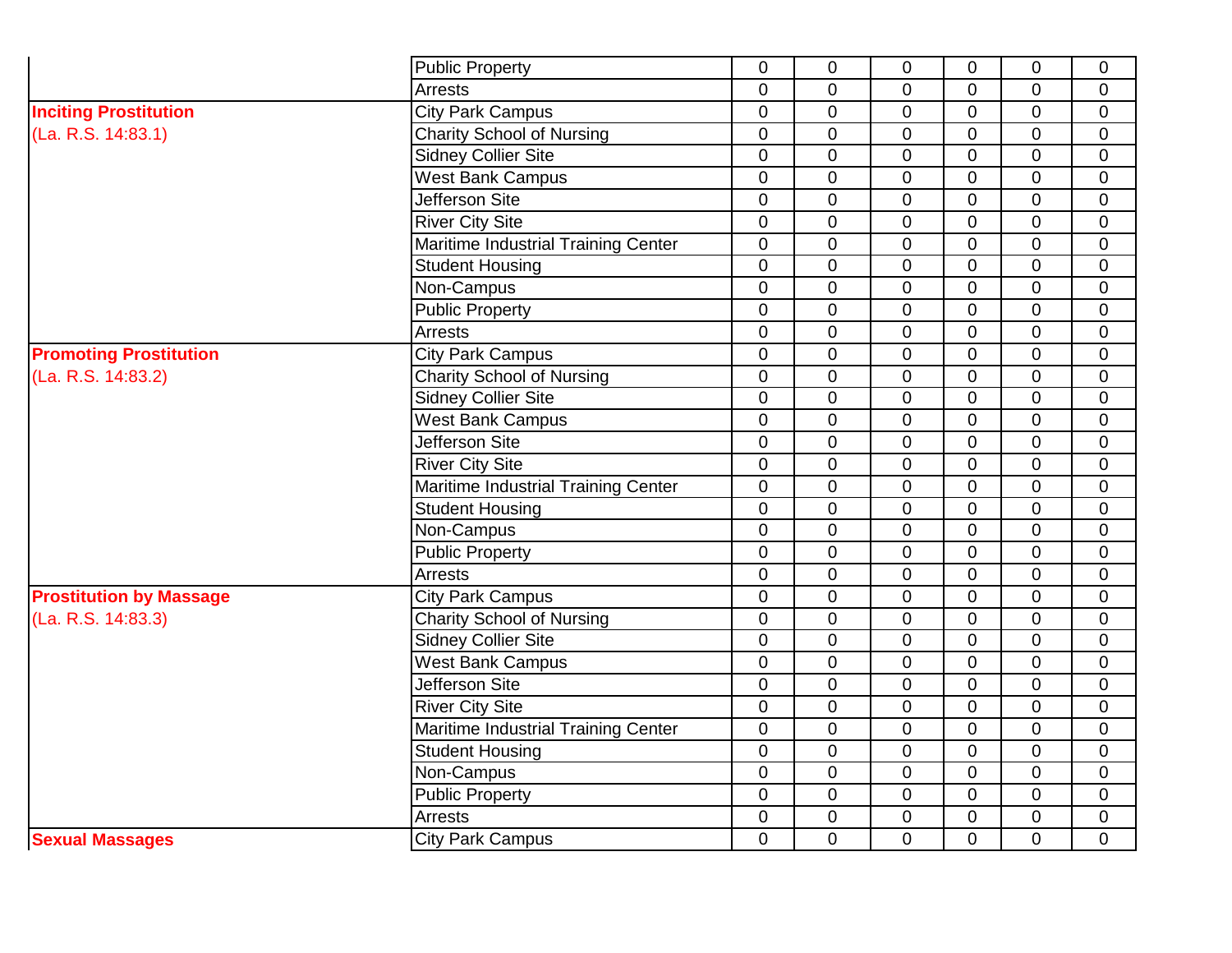| (La. R.S. 14:83.4)                        | <b>Charity School of Nursing</b>    | $\mathbf 0$    | $\mathbf 0$    | $\mathbf 0$    | $\mathbf 0$    | $\mathbf 0$    | $\overline{0}$ |
|-------------------------------------------|-------------------------------------|----------------|----------------|----------------|----------------|----------------|----------------|
|                                           | <b>Sidney Collier Site</b>          | 0              | $\mathbf 0$    | 0              | 0              | $\mathbf 0$    | 0              |
|                                           | <b>West Bank Campus</b>             | $\overline{0}$ | $\mathbf 0$    | $\mathbf 0$    | $\overline{0}$ | $\overline{0}$ | $\overline{0}$ |
|                                           | Jefferson Site                      | $\overline{0}$ | $\mathbf 0$    | $\mathbf 0$    | $\overline{0}$ | $\overline{0}$ | $\overline{0}$ |
|                                           | <b>River City Site</b>              | 0              | $\overline{0}$ | $\mathbf 0$    | $\overline{0}$ | $\overline{0}$ | $\mathbf 0$    |
|                                           | Maritime Industrial Training Center | 0              | $\overline{0}$ | $\mathbf 0$    | $\Omega$       | $\overline{0}$ | $\overline{0}$ |
|                                           | <b>Student Housing</b>              | $\overline{0}$ | $\mathbf 0$    | $\mathbf 0$    | $\overline{0}$ | 0              | $\overline{0}$ |
|                                           | Non-Campus                          | $\overline{0}$ | $\overline{0}$ | $\Omega$       | $\Omega$       | $\overline{0}$ | $\overline{0}$ |
|                                           | <b>Public Property</b>              | $\overline{0}$ | $\mathbf 0$    | $\mathbf 0$    | $\overline{0}$ | $\overline{0}$ | $\overline{0}$ |
|                                           | Arrests                             | $\Omega$       | $\mathbf 0$    | $\mathbf 0$    | $\Omega$       | $\overline{0}$ | $\mathbf 0$    |
| <b>Pandering (Sexual)</b>                 | <b>City Park Campus</b>             | $\overline{0}$ | $\mathbf 0$    | $\overline{0}$ | $\overline{0}$ | $\overline{0}$ | $\overline{0}$ |
| (La. R.S. 14:84)                          | <b>Charity School of Nursing</b>    | 0              | $\mathbf 0$    | $\Omega$       | $\Omega$       | $\overline{0}$ | $\mathbf 0$    |
|                                           | <b>Sidney Collier Site</b>          | $\overline{0}$ | $\mathbf 0$    | $\mathbf 0$    | $\overline{0}$ | $\mathbf 0$    | $\mathbf 0$    |
|                                           | <b>West Bank Campus</b>             | 0              | $\pmb{0}$      | $\mathbf 0$    | $\overline{0}$ | $\overline{0}$ | $\mathbf 0$    |
|                                           | <b>Jefferson Site</b>               | 0              | $\mathbf 0$    | $\mathbf 0$    | $\overline{0}$ | $\mathbf 0$    | $\overline{0}$ |
|                                           | <b>River City Site</b>              | $\overline{0}$ | $\mathbf 0$    | $\mathbf 0$    | $\overline{0}$ | $\overline{0}$ | $\mathbf 0$    |
|                                           | Maritime Industrial Training Center | 0              | $\mathbf 0$    | $\mathbf 0$    | $\overline{0}$ | $\overline{0}$ | $\overline{0}$ |
|                                           | <b>Student Housing</b>              | 0              | $\mathbf 0$    | $\mathbf 0$    | $\overline{0}$ | $\overline{0}$ | $\mathbf 0$    |
|                                           | Non-Campus                          | 0              | $\overline{0}$ | $\mathbf 0$    | $\Omega$       | $\overline{0}$ | $\overline{0}$ |
|                                           | <b>Public Property</b>              | $\overline{0}$ | $\mathbf 0$    | $\mathbf 0$    | $\overline{0}$ | 0              | $\mathbf 0$    |
|                                           | Arrests                             | 0              | $\pmb{0}$      | $\mathbf 0$    | $\Omega$       | $\overline{0}$ | $\overline{0}$ |
| <b>Letting Premises for Prostitution</b>  | <b>City Park Campus</b>             | 0              | $\mathbf 0$    | $\mathbf 0$    | $\overline{0}$ | $\overline{0}$ | $\overline{0}$ |
| (La. R.S. 14:85)                          | <b>Charity School of Nursing</b>    | 0              | $\mathbf 0$    | $\mathbf 0$    | $\overline{0}$ | $\overline{0}$ | $\mathbf 0$    |
|                                           | Sidney Collier Site                 | $\overline{0}$ | $\mathbf 0$    | $\overline{0}$ | $\Omega$       | $\overline{0}$ | $\overline{0}$ |
|                                           | <b>West Bank Campus</b>             | 0              | $\mathbf 0$    | $\mathbf 0$    | $\overline{0}$ | $\mathbf 0$    | $\mathbf 0$    |
|                                           | Jefferson Site                      | $\mathbf 0$    | $\mathbf 0$    | $\mathbf 0$    | $\mathbf 0$    | $\mathbf 0$    | $\overline{0}$ |
|                                           | <b>River City Site</b>              | $\mathbf 0$    | $\pmb{0}$      | $\mathbf 0$    | $\overline{0}$ | $\mathbf 0$    | $\mathbf 0$    |
|                                           | Maritime Industrial Training Center | $\overline{0}$ | $\mathbf 0$    | $\mathbf 0$    | $\mathbf 0$    | $\overline{0}$ | $\mathbf 0$    |
|                                           | <b>Student Housing</b>              | $\overline{0}$ | $\mathbf 0$    | $\mathbf 0$    | $\overline{0}$ | $\overline{0}$ | $\mathbf 0$    |
|                                           | Non-Campus                          | 0              | $\mathbf 0$    | $\mathbf 0$    | $\Omega$       | $\overline{0}$ | $\overline{0}$ |
|                                           | <b>Public Property</b>              | 0              | $\overline{0}$ | $\overline{0}$ | $\overline{0}$ | $\overline{0}$ | $\mathbf 0$    |
|                                           | Arrests                             | 0              | $\mathbf 0$    | $\mathbf 0$    | $\Omega$       | $\overline{0}$ | $\mathbf 0$    |
| <b>Enticing Persons into Prostitution</b> | <b>City Park Campus</b>             | 0              | $\mathbf 0$    | $\mathbf 0$    | $\overline{0}$ | 0              | $\mathbf 0$    |
| (La. R.S. 14:86)                          | <b>Charity School of Nursing</b>    | 0              | $\pmb{0}$      | $\mathbf 0$    | $\mathbf 0$    | $\overline{0}$ | $\mathbf 0$    |
|                                           | <b>Sidney Collier Site</b>          | 0              | $\mathbf 0$    | $\mathbf 0$    | $\overline{0}$ | $\overline{0}$ | $\mathbf 0$    |
|                                           | <b>West Bank Campus</b>             | 0              | $\mathbf 0$    | $\mathbf 0$    | $\mathbf 0$    | $\overline{0}$ | $\mathbf 0$    |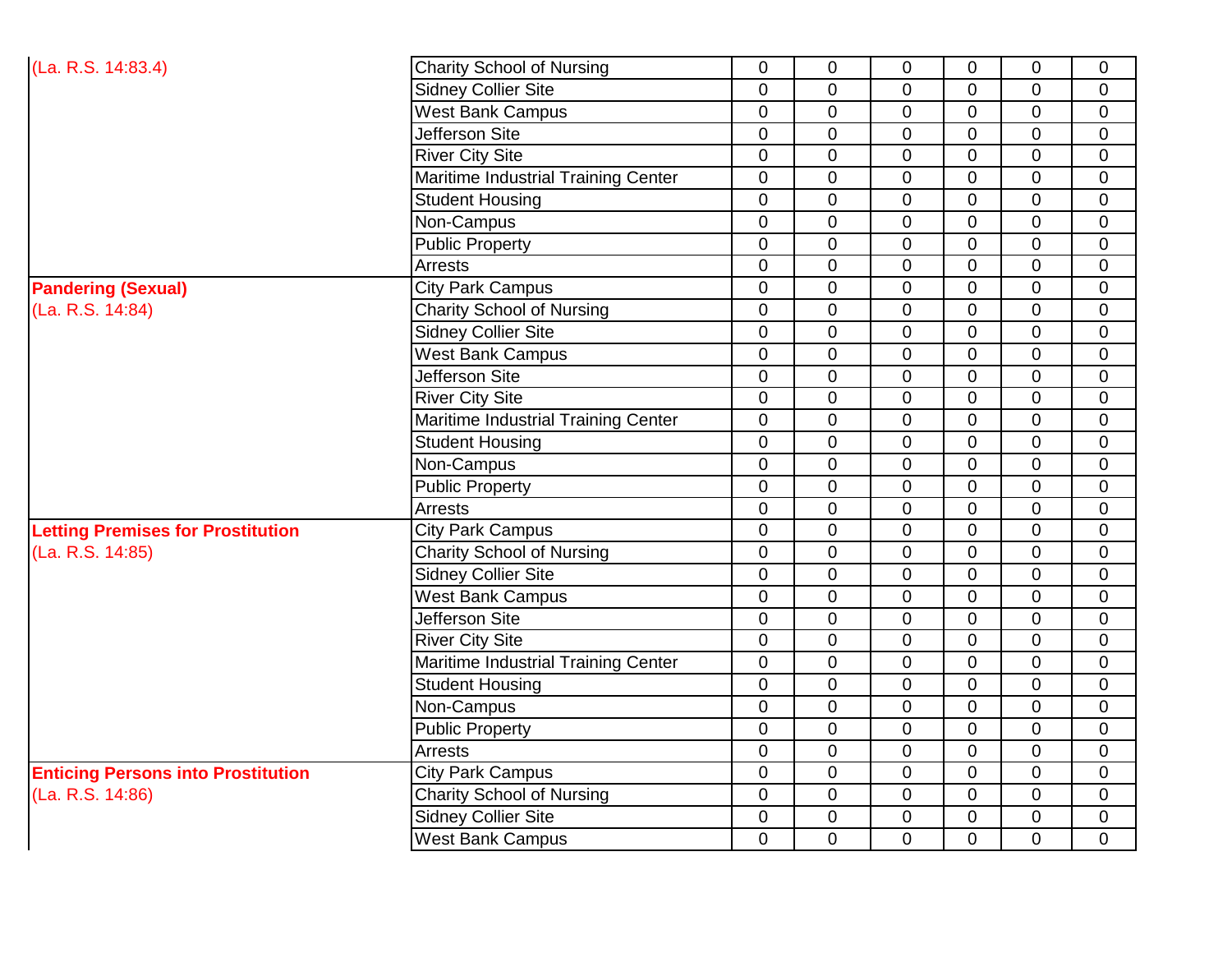|                                | Jefferson Site                      | $\overline{0}$   | $\mathbf 0$    | $\mathbf 0$    | $\mathbf 0$    | $\mathbf 0$    | $\mathbf 0$    |
|--------------------------------|-------------------------------------|------------------|----------------|----------------|----------------|----------------|----------------|
|                                | <b>River City Site</b>              | $\mathbf 0$      | $\mathbf 0$    | $\mathbf 0$    | $\mathbf 0$    | 0              | $\mathbf 0$    |
|                                | Maritime Industrial Training Center | $\mathbf 0$      | 0              | $\mathbf 0$    | $\mathbf 0$    | 0              | $\mathbf 0$    |
|                                | <b>Student Housing</b>              | $\overline{0}$   | $\overline{0}$ | $\mathbf 0$    | $\mathbf 0$    | 0              | $\mathbf 0$    |
|                                | Non-Campus                          | $\overline{0}$   | 0              | $\mathbf 0$    | $\mathbf 0$    | 0              | $\mathbf 0$    |
|                                | <b>Public Property</b>              | $\overline{0}$   | 0              | $\mathbf 0$    | $\mathbf 0$    | 0              | 0              |
|                                | Arrests                             | $\overline{0}$   | $\overline{0}$ | $\Omega$       | 0              | 0              | $\overline{0}$ |
| <b>Stalking</b>                | <b>City Park Campus</b>             | $\overline{0}$   | $\overline{0}$ | $\mathbf 0$    | $\mathbf 0$    | $\overline{0}$ | $\mathbf 0$    |
| (La. R.S. 14:40.2)             | <b>Charity School of Nursing</b>    | $\mathbf 0$      | $\overline{0}$ | $\overline{0}$ | $\mathbf 0$    | $\overline{0}$ | $\overline{0}$ |
|                                | <b>Sidney Collier Site</b>          | $\overline{0}$   | $\overline{0}$ | $\overline{0}$ | $\mathbf 0$    | $\overline{0}$ | $\mathbf 0$    |
|                                | <b>West Bank Campus</b>             | $\overline{0}$   | $\overline{0}$ | $\overline{0}$ | $\mathbf 0$    | $\overline{0}$ | $\mathbf 0$    |
|                                | Jefferson Site                      | $\mathbf 0$      | $\overline{0}$ | $\overline{0}$ | $\mathbf 0$    | $\mathbf 0$    | $\mathbf 0$    |
|                                | <b>River City Site</b>              | $\mathbf 0$      | $\overline{0}$ | $\overline{0}$ | $\mathbf 0$    | $\mathbf 0$    | $\mathbf 0$    |
|                                | Maritime Industrial Training Center | $\overline{0}$   | $\mathbf 0$    | $\Omega$       | $\mathbf 0$    | $\overline{0}$ | $\mathbf 0$    |
|                                | <b>Student Housing</b>              | $\mathbf 0$      | $\mathbf 0$    | $\mathbf 0$    | 0              | 0              | 0              |
|                                | Non-Campus                          | $\pmb{0}$        | $\overline{0}$ | $\overline{0}$ | 0              | 0              | $\mathbf 0$    |
|                                | <b>Public Property</b>              | $\mathbf 0$      | $\mathbf 0$    | $\mathbf 0$    | $\mathbf 0$    | $\mathbf 0$    | $\mathbf 0$    |
|                                | Arrests                             | $\mathbf 0$      | $\overline{0}$ | $\mathbf 0$    | $\mathbf 0$    | $\overline{0}$ | $\overline{0}$ |
| <b>Cyberstalking</b>           | <b>City Park Campus</b>             | $\overline{0}$   | $\mathbf 0$    | $\mathbf 0$    | $\mathbf 0$    | 0              | $\mathbf 0$    |
| (La. R.S. 14:40.3)             | <b>Charity School of Nursing</b>    | $\boldsymbol{0}$ | $\mathbf 0$    | $\mathbf 0$    | $\mathbf 0$    | 0              | $\mathbf 0$    |
|                                | <b>Sidney Collier Site</b>          | $\mathbf 0$      | 0              | $\mathbf 0$    | $\mathbf 0$    | 0              | $\mathbf 0$    |
|                                | <b>West Bank Campus</b>             | 0                | 0              | $\mathbf 0$    | 0              | 0              | $\mathbf 0$    |
|                                | Jefferson Site                      | $\mathbf 0$      | 0              | $\overline{0}$ | 0              | $\overline{0}$ | $\mathbf 0$    |
|                                | <b>River City Site</b>              | $\overline{0}$   | $\overline{0}$ | $\overline{0}$ | $\mathbf 0$    | $\overline{0}$ | $\overline{0}$ |
|                                | Maritime Industrial Training Center | $\overline{0}$   | $\overline{0}$ | $\overline{0}$ | $\mathbf 0$    | 0              | $\mathbf 0$    |
|                                | <b>Student Housing</b>              | $\overline{0}$   | $\overline{0}$ | $\mathbf 0$    | $\mathbf 0$    | 0              | $\mathbf 0$    |
|                                | Non-Campus                          | $\mathbf 0$      | 0              | $\mathbf 0$    | 0              | 0              | $\mathbf 0$    |
|                                | <b>Public Property</b>              | $\mathbf 0$      | 0              | $\mathbf 0$    | $\mathbf 0$    | 0              | 0              |
|                                | Arrests                             | $\overline{0}$   | $\overline{0}$ | $\Omega$       | $\mathbf 0$    | $\overline{0}$ | $\overline{0}$ |
| <b>Unlawful Communications</b> | <b>City Park Campus</b>             | $\mathbf 0$      | $\overline{0}$ | $\overline{0}$ | $\mathbf 0$    | $\overline{0}$ | $\mathbf 0$    |
| (La. R.S. 14:285)              | <b>Charity School of Nursing</b>    | $\mathbf 0$      | $\overline{0}$ | $\overline{0}$ | $\mathbf 0$    | $\mathbf 0$    | $\mathbf 0$    |
|                                | <b>Sidney Collier Site</b>          | $\mathbf 0$      | $\overline{0}$ | $\overline{0}$ | $\mathbf 0$    | $\overline{0}$ | $\mathbf 0$    |
|                                | <b>West Bank Campus</b>             | $\mathbf 0$      | $\overline{0}$ | $\overline{0}$ | $\mathbf 0$    | $\mathbf 0$    | $\mathbf 0$    |
|                                | Jefferson Site                      | $\overline{0}$   | $\overline{0}$ | $\overline{0}$ | $\overline{0}$ | $\mathbf 0$    | $\mathbf 0$    |
|                                | <b>River City Site</b>              | $\overline{0}$   | $\mathbf 0$    | $\mathbf 0$    | $\pmb{0}$      | $\mathbf 0$    | 0              |
|                                | Maritime Industrial Training Center | $\overline{0}$   | $\overline{0}$ | $\overline{0}$ | $\overline{0}$ | $\overline{0}$ | $\Omega$       |